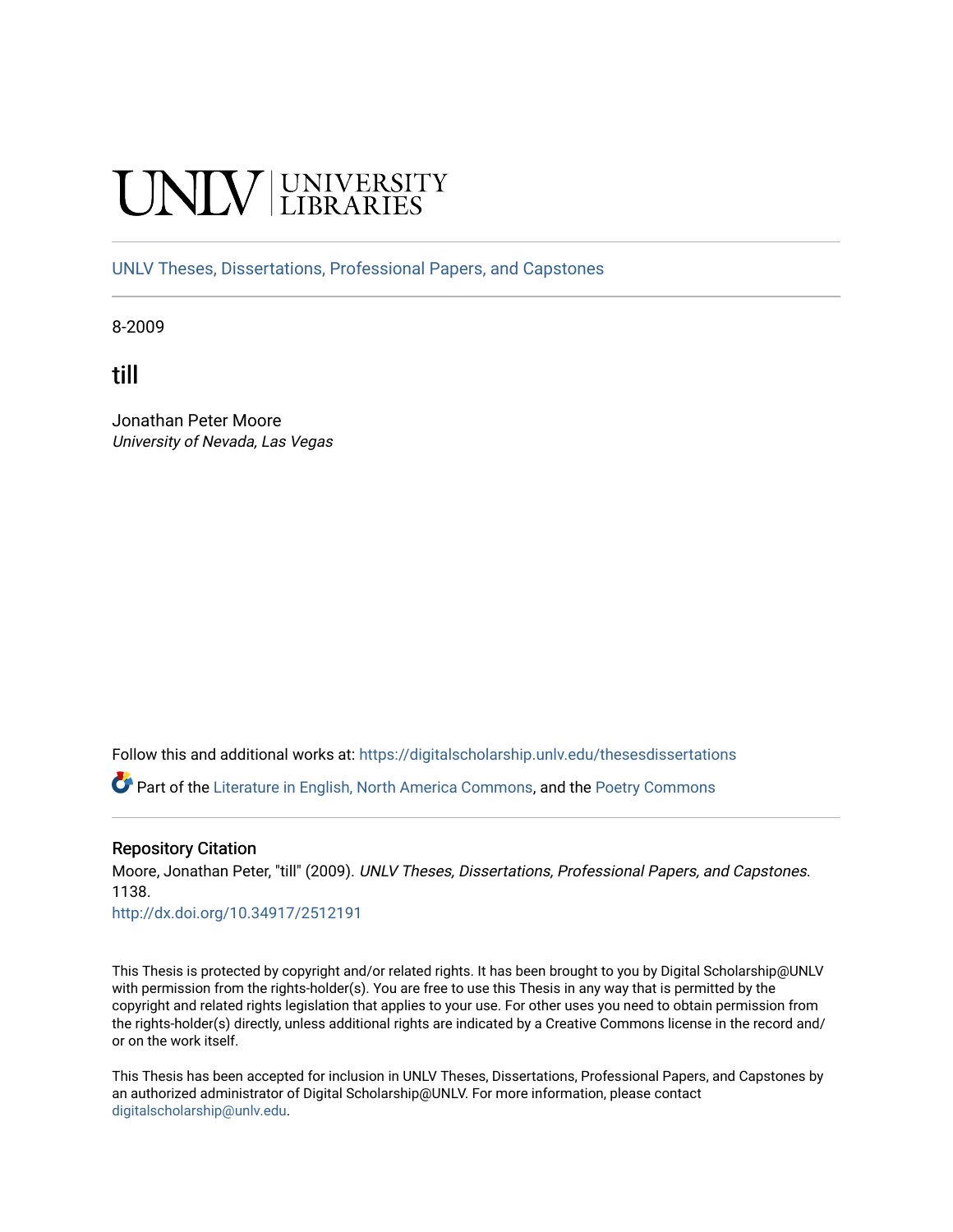by

Jonathan Peter Moore

Bachelor of Arts Rhodes College 2003

A thesis submitted in partial fulfillment of the requirements for the

**Master of Fine Arts in Creative Writing Department of English College of Liberal Arts** 

**Graduate College University of Nevada, Las Vegas August 2009**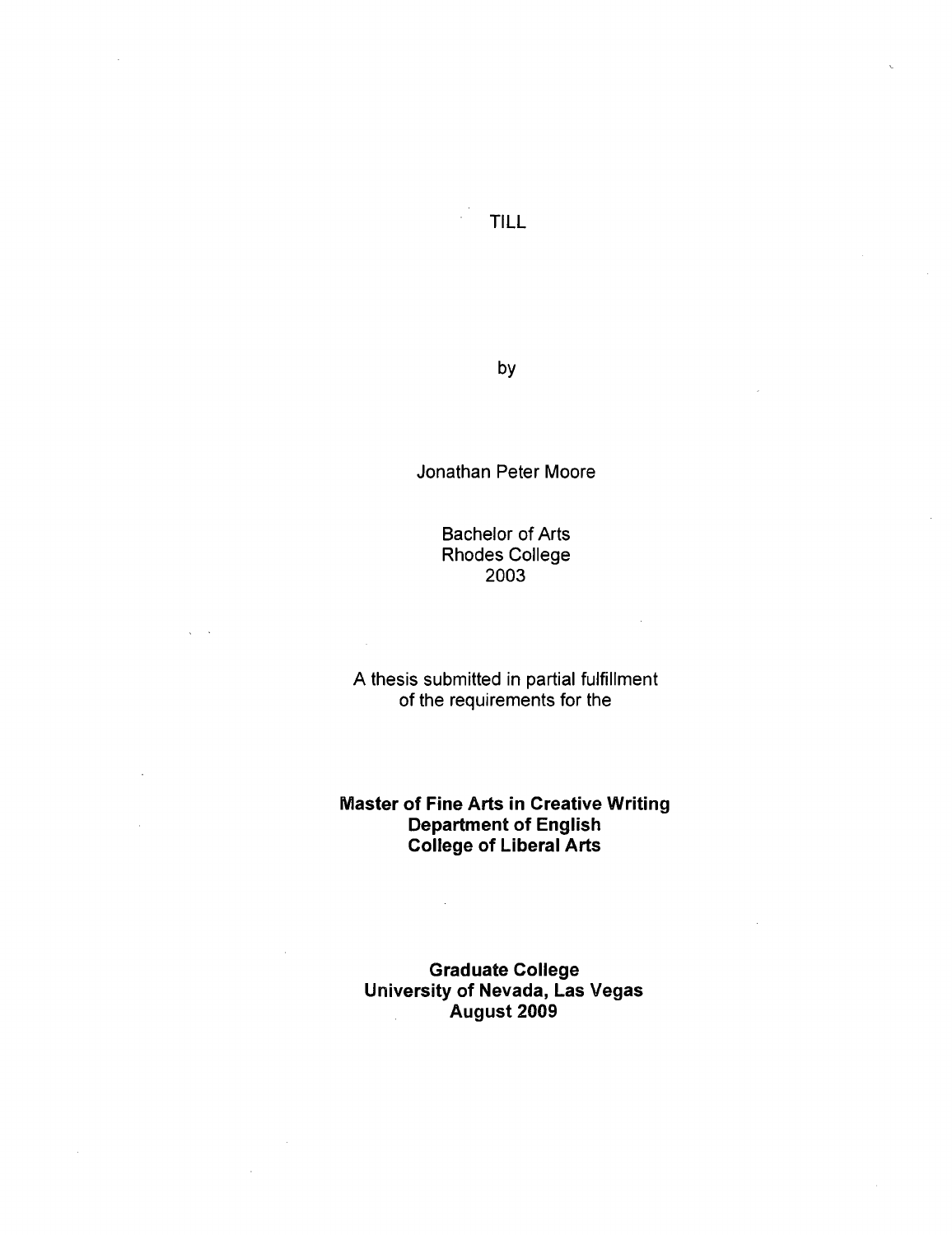UMI Number: 1472431

All rights reserved

INFORMATION TO ALL USERS The quality of this reproduction is dependent upon the quality of the copy submitted.

In the unlikely event that the author did not send a complete manuscript and there are missing pages, these will be noted. Also, if material had to be removed, a note will indicate the deletion.



UMI 1472431 Copyright 2010 by ProQuest LLC. All rights reserved. This edition of the work is protected against unauthorized copying under Title 17, United States Code.

Pro Quest  $\overline{\phantom{a}}$ 

ProQuest LLC 789 East Eisenhower Parkway P.O. Box 1346 Ann Arbor, Ml 48106-1346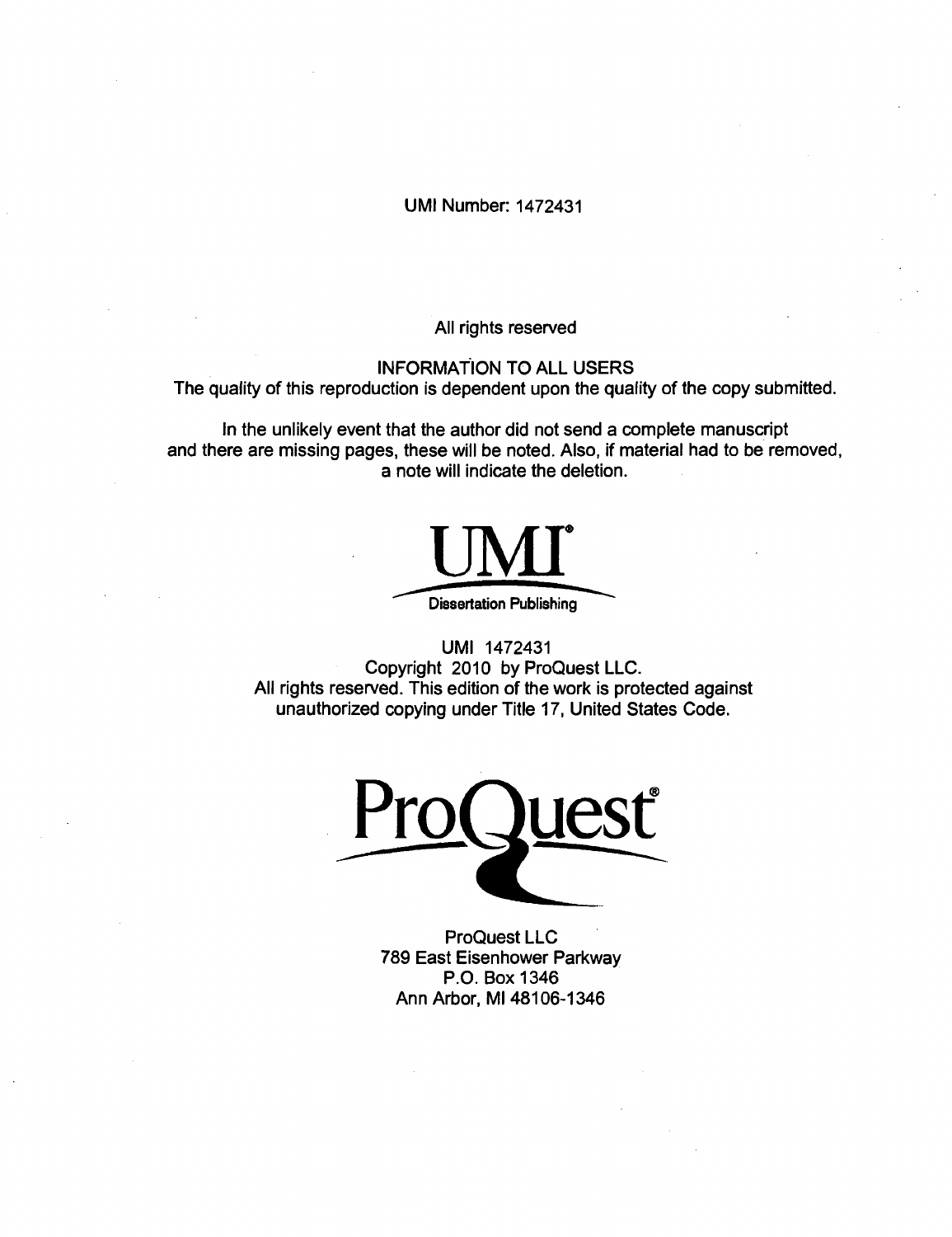

## Thesis Approval

The Graduate College University of Nevada, Las Vegas

| April 17 | 09 |
|----------|----|
|          |    |

The Thesis prepared by **Jonathan Peter Moore** 

**Entitled** 

**till** 

is approved in partial fulfillment of the requirements for the degree of

**Master of Fine Arts in Creative Writing** 

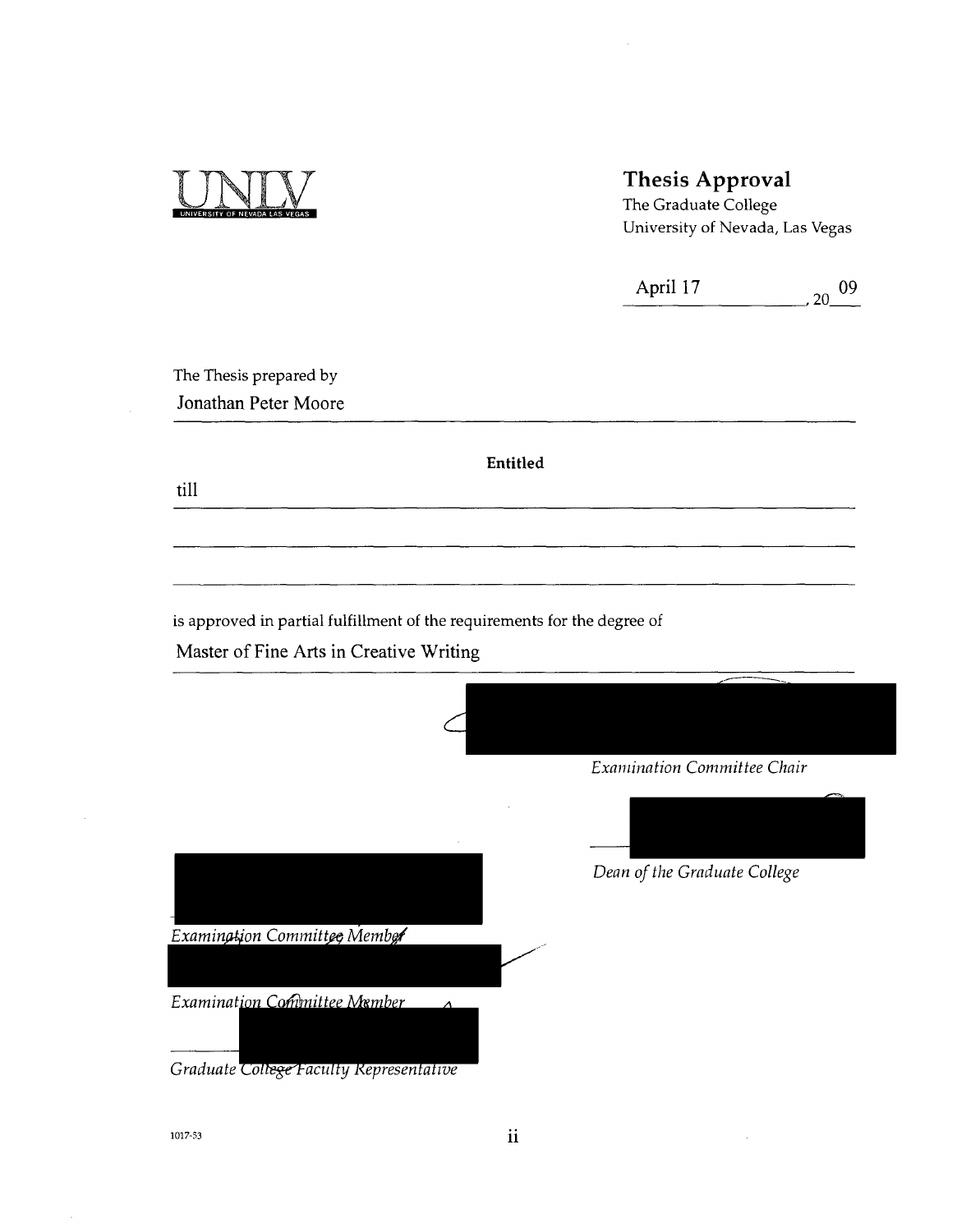## ABSTRACT

## **till**

by

## Jonathan Peter Moore

## Dr. Donald Revell, Examination Committee Chair Professor of English<br>University of Nevada, Las Vegas

program at the University of Nevada, Las Vegas. The manuscript includes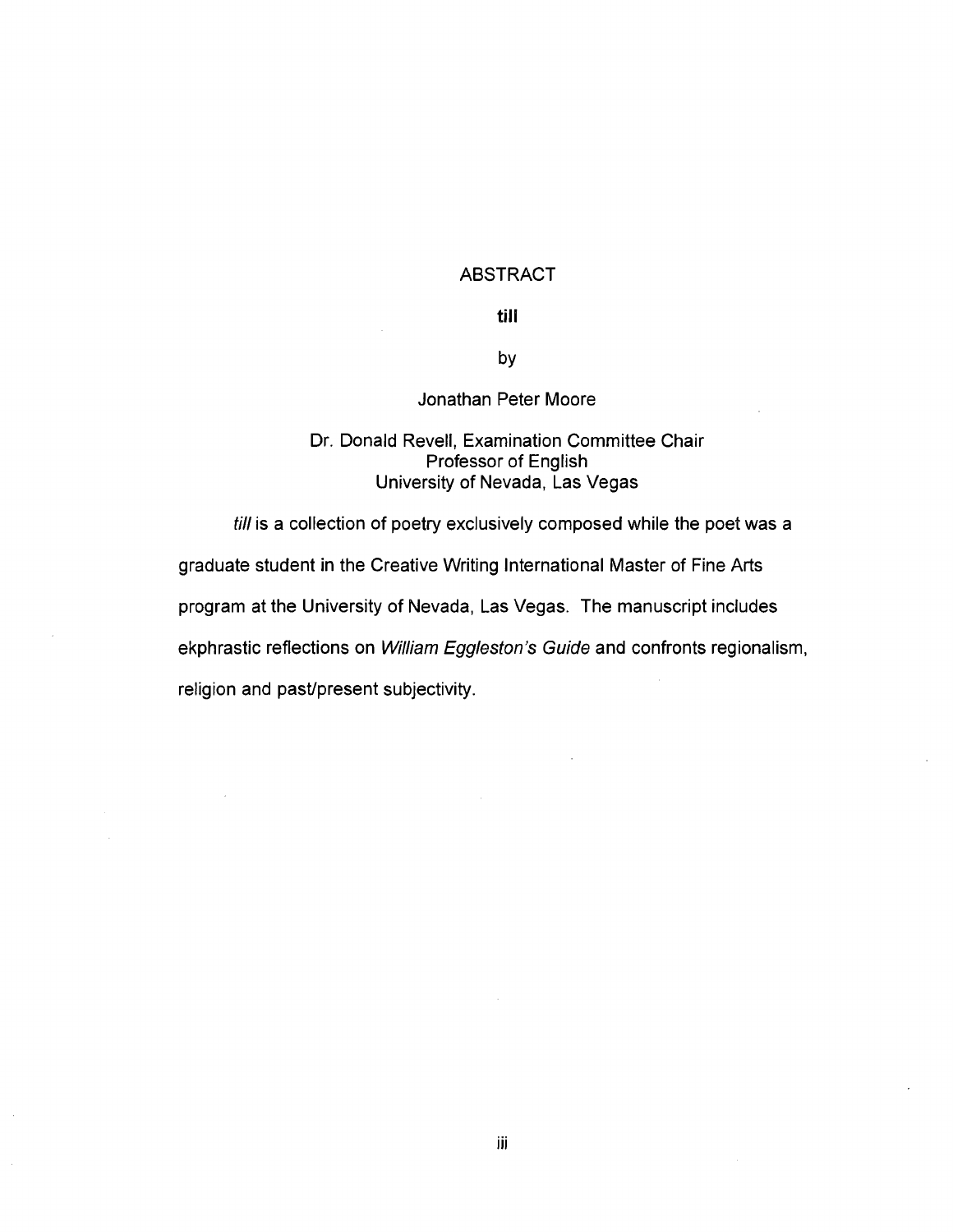## TABLE OF CONTENTS

 $\sim$ 

| <b>Consider the Ravens</b> |  |
|----------------------------|--|
|                            |  |
|                            |  |
|                            |  |
|                            |  |
|                            |  |
|                            |  |
|                            |  |
|                            |  |
|                            |  |
|                            |  |
|                            |  |
|                            |  |
|                            |  |
|                            |  |
|                            |  |
|                            |  |
|                            |  |
|                            |  |
|                            |  |
|                            |  |
|                            |  |
|                            |  |
|                            |  |
|                            |  |
|                            |  |
|                            |  |
|                            |  |
|                            |  |
|                            |  |

**IV** 

 $\sim$ 

 $\bar{z}$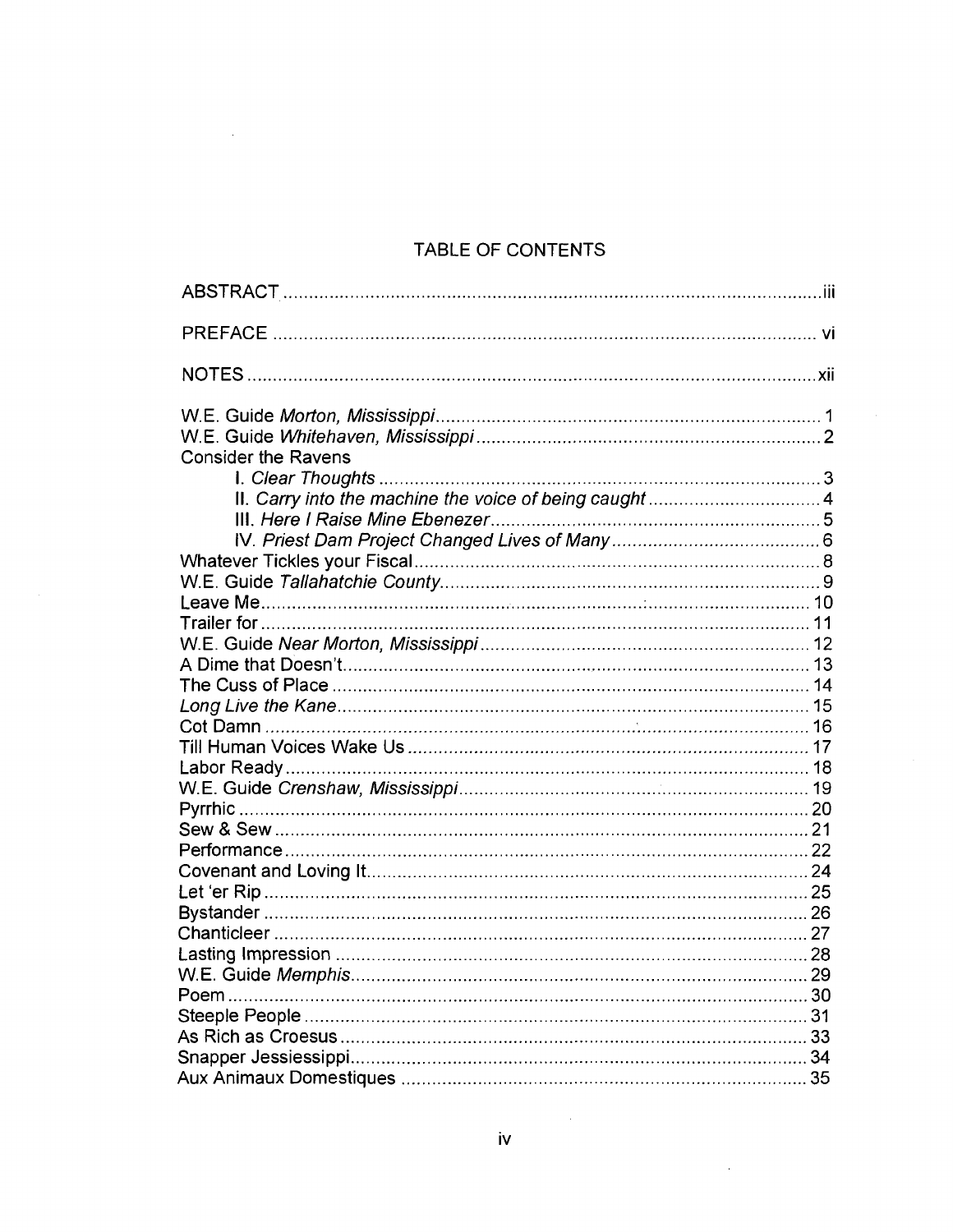v<br>V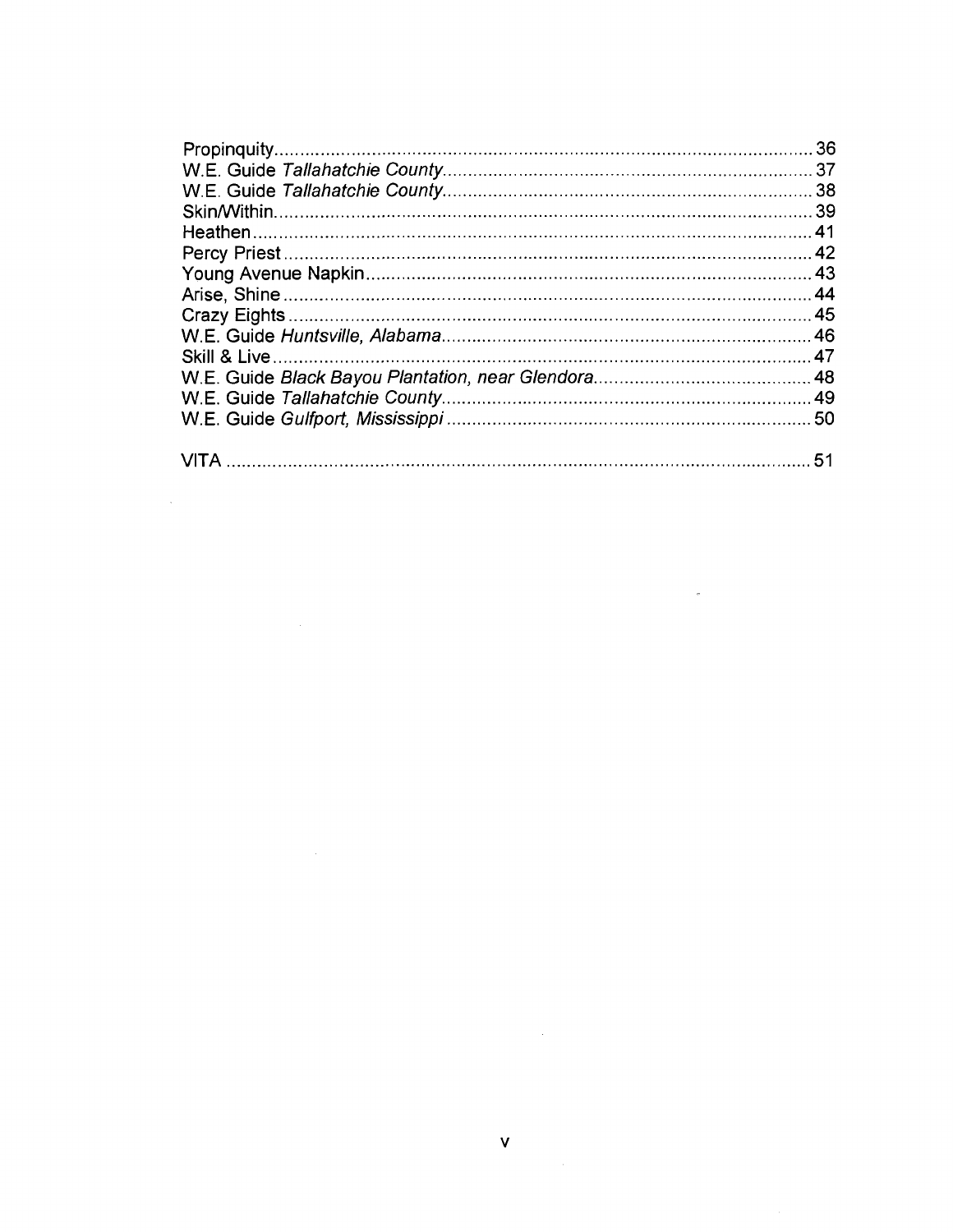## PREFACE

Socrates: You know, Phaedrus, writing shares a strange feature with painting. The offsprings of paintings stand there as if they are alive, but if anyone asks them anything, they remain most solemnly silent. The same is true of written words. You'd think they were speaking as if they had some understanding, but if you question anything that has been said because you want to learn more, it continues to signify just that very same thing forever.

-Plato

These poems initially arose out of a passage in John Szarkowski's introductory essay for William Eggleston's first collection of photographs, out of the concentration that broke, as I read his prose. Szarkowski begins his opening remarks with the phrase, "AT THIS WRITING," and in the heralding expression, the former curator of New York's Museum of Modern Art forgoes hierarchies and vain attempts at immutable precision, privileging a subjective, immediate and particular mode of ekphrastic engagement (5). I was at the time trying to reflect on one of the well-known lines from William Carlos Williams' poem "To Elsie" in which he describes America's "devil-may-care men" and "young slatterns" as possessing "imaginations which have no / peasant traditions to give them / character" (217). I began to read Williams' condemnation of industrialized provincial life into my own connections with the American South, and his influence spurred me to investigate the parts behind the parts of "I was raised in these parts." I saw this investigation taken up and taken further by Ross

**VI**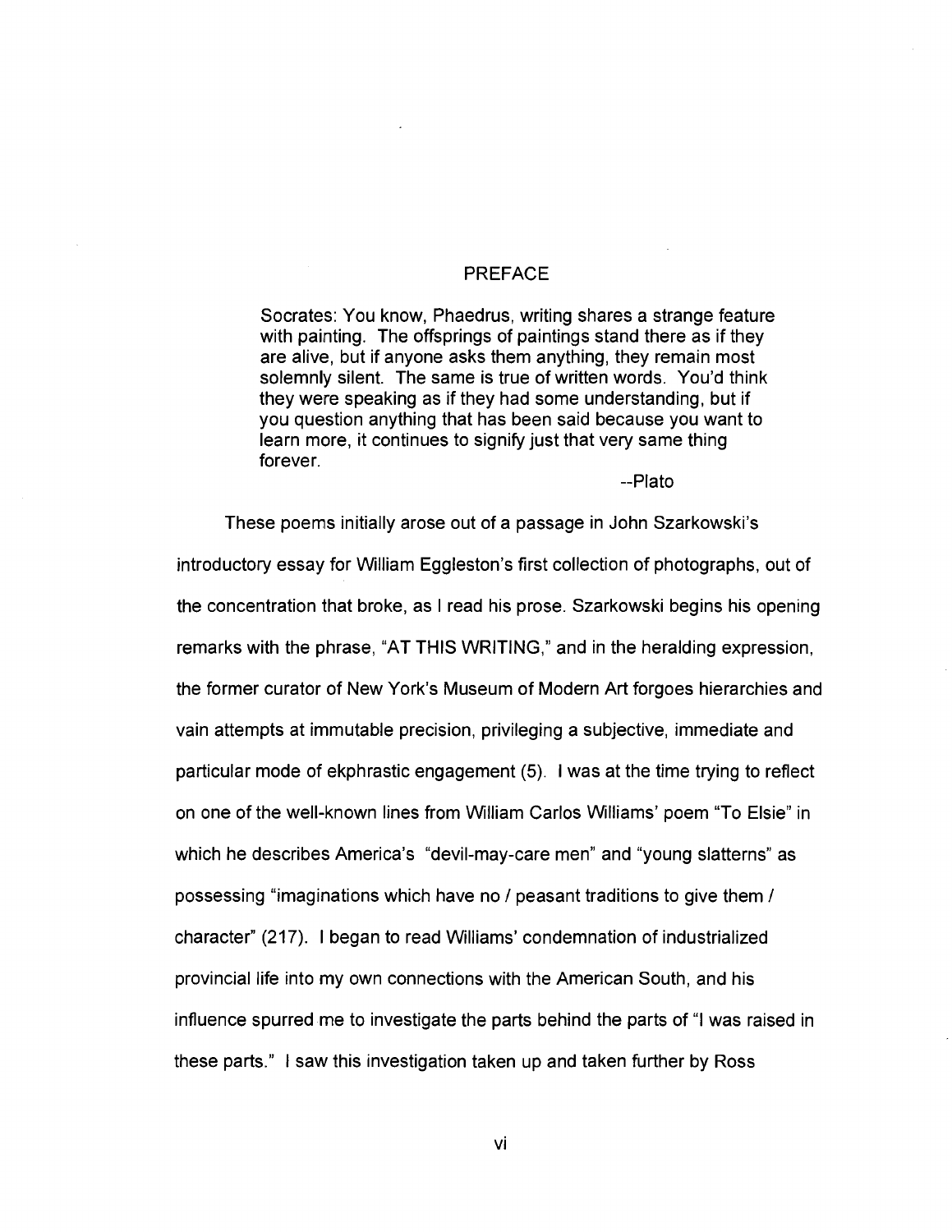McElwee in his film Sherman's March, Thomas Sutpen in William Faulkner's Absalom, Absalom and most serviceably in William Eggleston's Guide. One night in the basement of my parents' home, I discovered my response to "To Elsie." Covered in dust and wrapped in a sheath of plastic, the cornice of a dollhouse jutted out from the rubble of a workbench.

For as long as I knew T, he smelled of dirt, an odor you notice all the more in the city, where he resided for the second half of his life. Bartering a shotgun home in sharecropping country for an air-conditioned duplex in Nashville's Berry Hill housing projects, he squirreled away nickels and dimes to buy small patches of land. In these little roadside thickets, he raised tomatoes, greens, squash, okra, carrots, chickens, strawberries and blackberries, all while working full-time at a local grocery distributor. Later in his life when his lungs started to shut down, he wore breathing tubes up his nose for hours at a time. The condition worsened until he was finally forced into the hospital for a tracheotomy. Following the operation, tubes tethered him at all times to his oxygen tank. No longer able to wood work in his shed or tend to his scattered plots of land, T divvied out the tilling of his gardens and the harvesting of his crops amongst neighbors, my father  $-$  who still answers to the appellation T's son  $-$  and me.

In the last spring of his life, T refused further imposition and remained indoors. The hospital dispatched door-to-door orderlies to change his trach. and, after a few visits, T asked one of them if he could keep the biohazard bags they filled with the slender tubes and stubby trachs that previously perforated his

VII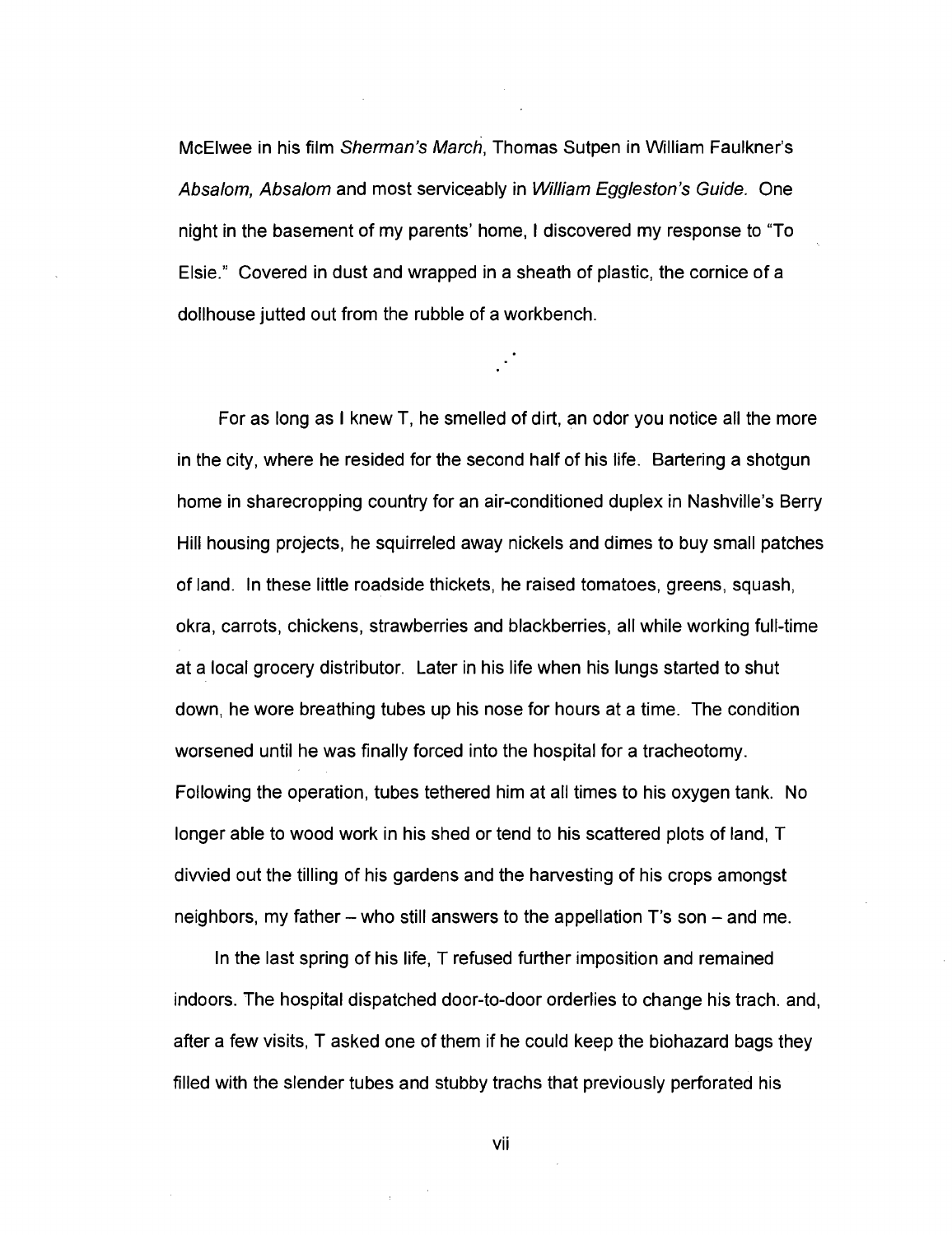larynx. My grandmother would sterilize the respiratory byproducts in the pots that were used for cooking. In no time, kids could be seen throughout the projects playing on swings that dangled from tree branches by T's recycled breathing tubes. As for the trachs, T spent his last days on earth using them as one might popsicle sticks, reassembling a scale version of the childhood home he left behind in sharecropping country. My grandfather, John T Moore, posthumously entered this replica of what he called "The Old Place" into an arts and crafts competition at the Tennessee State Fair, earning the blue ribbon.

Finding this artifact that had drifted into the unconscious clutter of my parents' basement seemed to be the perfect conversation starter for my dialogue with Williams. But no matter how I tried, I could not break the ice. The burden of rendering justice to the account of a man who resurrects his ancestral home out of the very thing that while keeping him alive signals his own impending death, proved to be too much for me. I could never divorce his story from the vague and overpowering potential I saw for it. And moreover, the generic disparity between personal narrative and lyric poetry  $-$  where one re-presents  $m\gamma$  truth the other monumentalizes its immediacy - prevents a relaxed cross-pollination of the two. In looking back, it strikes me as poignant that these insecurities and technical inadequacies manifested in response to Williams, a poet who spent much of his later career revising Book One of his long poem Paterson, burdened by his overwrought desire "to write in a larger way than of the birds and flowers, to write about the people close about me: to know in detail, minutely what I was talking about-to the whites of their eyes, to their very smells" (6).

viii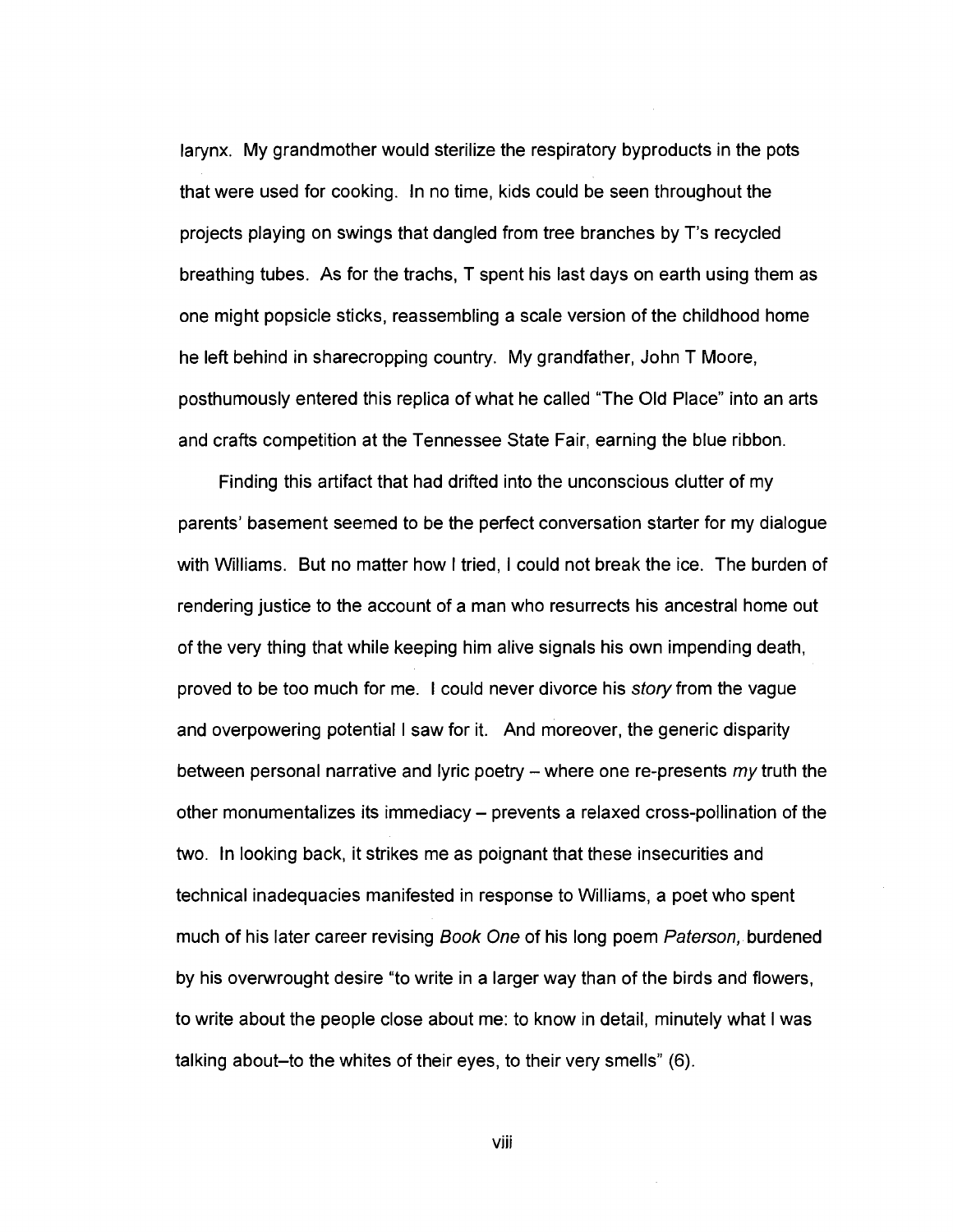A poem often quoted for the line "poetry makes nothing happen," W.H. Auden ends "In Memory of W.B. Yeats" gesturing to the genre's apostrophic ability to "survive, a way of happening, a mouth" (52). Such a mouth shoots the breeze with both Szarkowski's intuitively brilliant embark and the work of William Eggleston it introduces. Conventionally unfamiliar in their framing and off-kilter composition, the images in *William Eggleston's Guide* incited critics, teethed on the gelatin of Stieglitz and Nadar, to pan the Memphis photographer's vernacular work as mere snapshots. "A snapshot...Heightened from life, / yet paralyzed by fact" writes Robert Lowell. In rebuttal, Eggleston argues:

 $\mathcal{C}_{\mathbf{a},\mathbf{b}}$ 

I am afraid there are more people than I can imagine who can go no further than appreciating a picture that is a rectangle with an object in the middle of it, which they can identify... they want something obvious. Blindness is apparent when someone lets slip the word 'snapshot.' Ignorance can always be covered by 'snapshot.' The word never had any meaning... I am at war with the obvious. (Democratic Forrest, 163)

Here, Eggleston addresses a replica of "the executives" from Auden's "In Memory of W.B. Yeats," who, having wandered "into the valley of [the poem/photograph's] making" advocate its expulsion from the Republic (52). Obviousness suggests pre-judgment, and in that regard, I cannot help but consider the significance of titling a book William Eggleston's Guide. Surely we

ix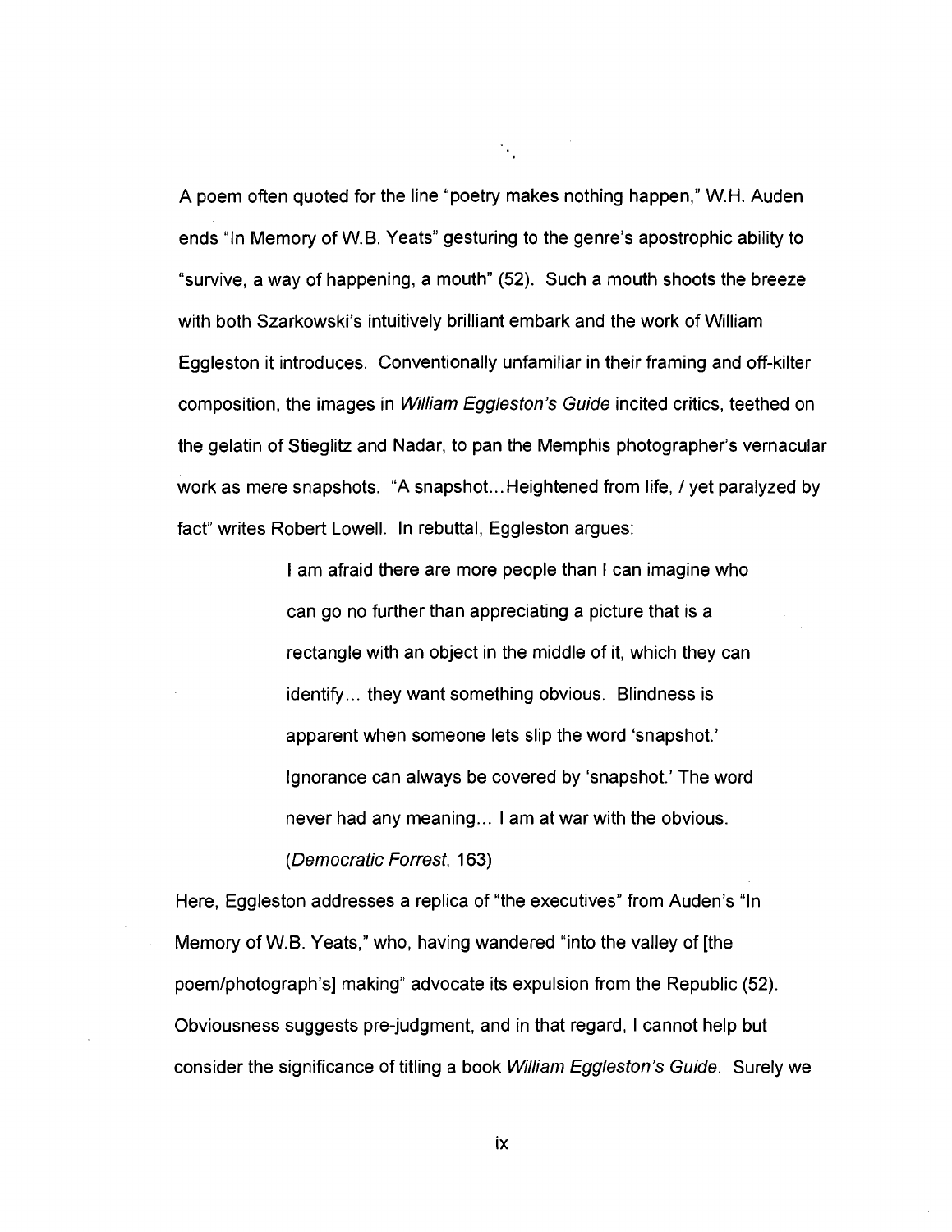are meant to revere the images as the American South according to Mr. Eggleston. However, the longer I look at it the more I understand the designation as Eggleston's admission of unfamiliarity with the familiar. These dye transfers guide his transfer from what home was to what it is and back across. We are given both the obvious and the obscured. The "with" in "I am at war with the obvious" suddenly embraces a sense of allied forces. Eggleston is an Odysseus; William Eggleston's Guide signals his cartographic quest, a map of digressions. In Democratic Forest, he compares taking pictures with the viewfinder removed to firing a shotgun: "Unlike a rifle, where you carefully aim, following a dot or a scope, with a shotgun it's done with feel. With a fluid movement, your body follows a moving target and the gun keeps moving after the shot with what is know as follow through...the opposite of the rational method" (64). If Eggleston is guiding me these images are guiding him. I follow his follow-through, and in each image I hear Virgil exclaiming, "you have reached / the place past which my powers cannot see" (Purg., XXVII, 127). In each landscape, I hear an ancestral humming, you have reached the "raw towns that we believe and die in" (52).

Henri Cartier Bresson's photographs astound with their miraculous attention to the ephemeral, whereas Eggleston's uneventful structures mark the sparse instances of human absence. In questioning these unpopulated images of misspelt graffiti, yard-sprawled toys, dilapidated cribs, scattered puzzle pieces and tattered shoes, I found an enduring presence that bridged the generic gap separating personal narrative and lyric poetry. In attending to this enduring

x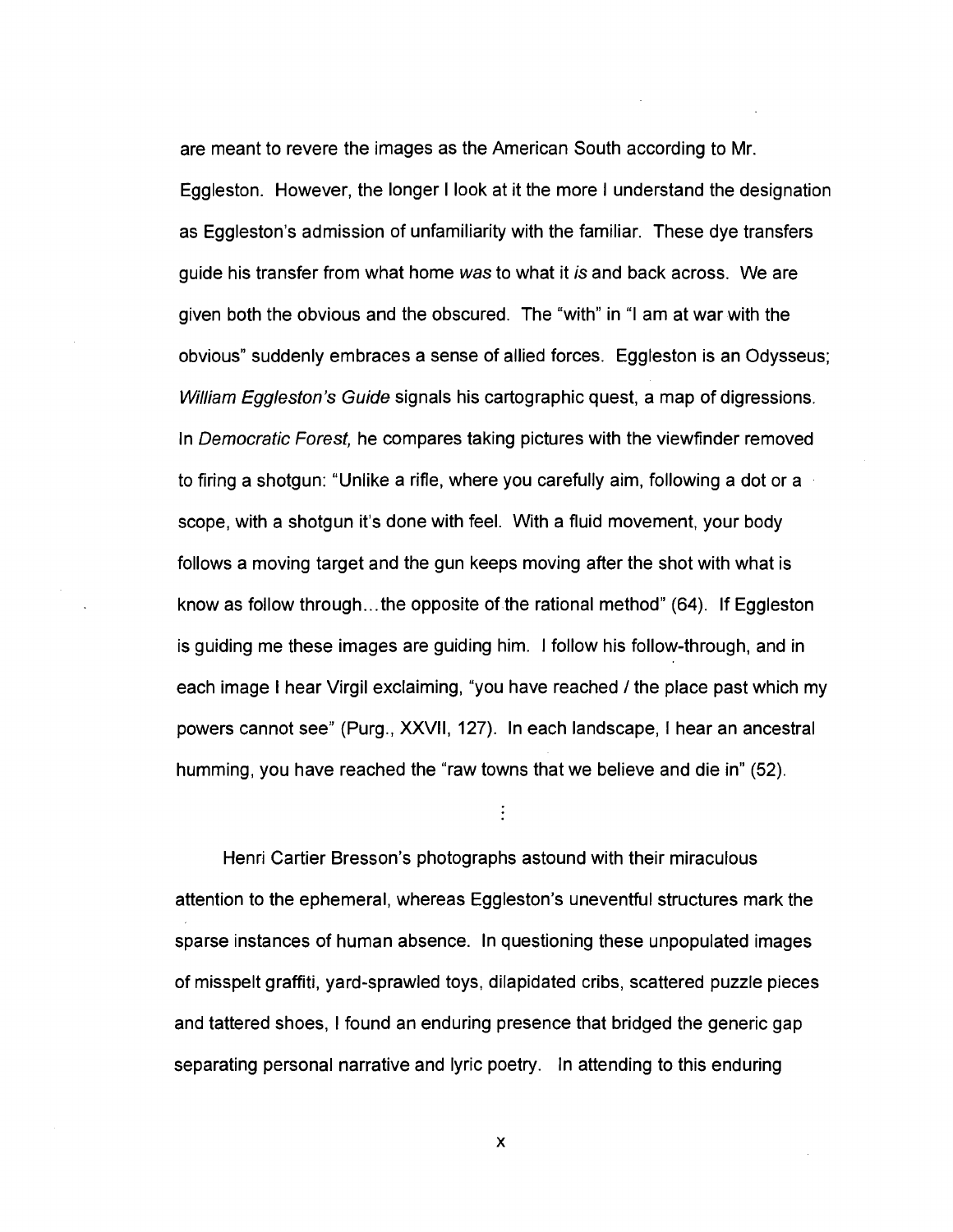presence, a way of writing jutted out from the rubble of the workbench. I was able to survive The Old Place as a way of happening, a mouth, a personal narrative that is overheard. If I am to name this enduring presence, it could only be home. This presence extends beyond the ekphrastic poems I have written in response to *William Eggleston's Guide* and encompasses, as well, my earlier work. The occasion for those poems seems closely attuned to what Robert Hass writes in his introduction to Robinson Jeffers' Rock and Hawk, "It is the fate of American poets to reinvent the religions of their childhoods in their poetry." While writing these poems, I was not necessarily reinventing the spirituality of my father, a part-time lay minister, but the quotidian habits of his church. By conflating my father's two worlds – the poly bag plant, where he works, and the sanctuary, where he worships – I noticed the pragmatism shared by both institutions. In this respect, the practice of speaking in tongues began to rhyme with the bag machine malfunctioning, as both threaten with collapse the nomos of their respective association.

In the account given of Williams, and likewise the nativist polemics of the Fugitives, I resented seeing History subordinated by Nature. Contemporarily the "South" is less a geographic region than an antiphon of tourism, Dollywood; commercialism, McDonald's Southern Style Chicken Sandwich; and nostalgic cocktails of individualism and myth, Dave Smith. Where I hope these poems depart from other engagements with the south, that confuse the constructed and the inherent at every turn, is in my adherence to Wendell Berry's proposal for regionalism, "a local life aware of itself" (56).

**XI**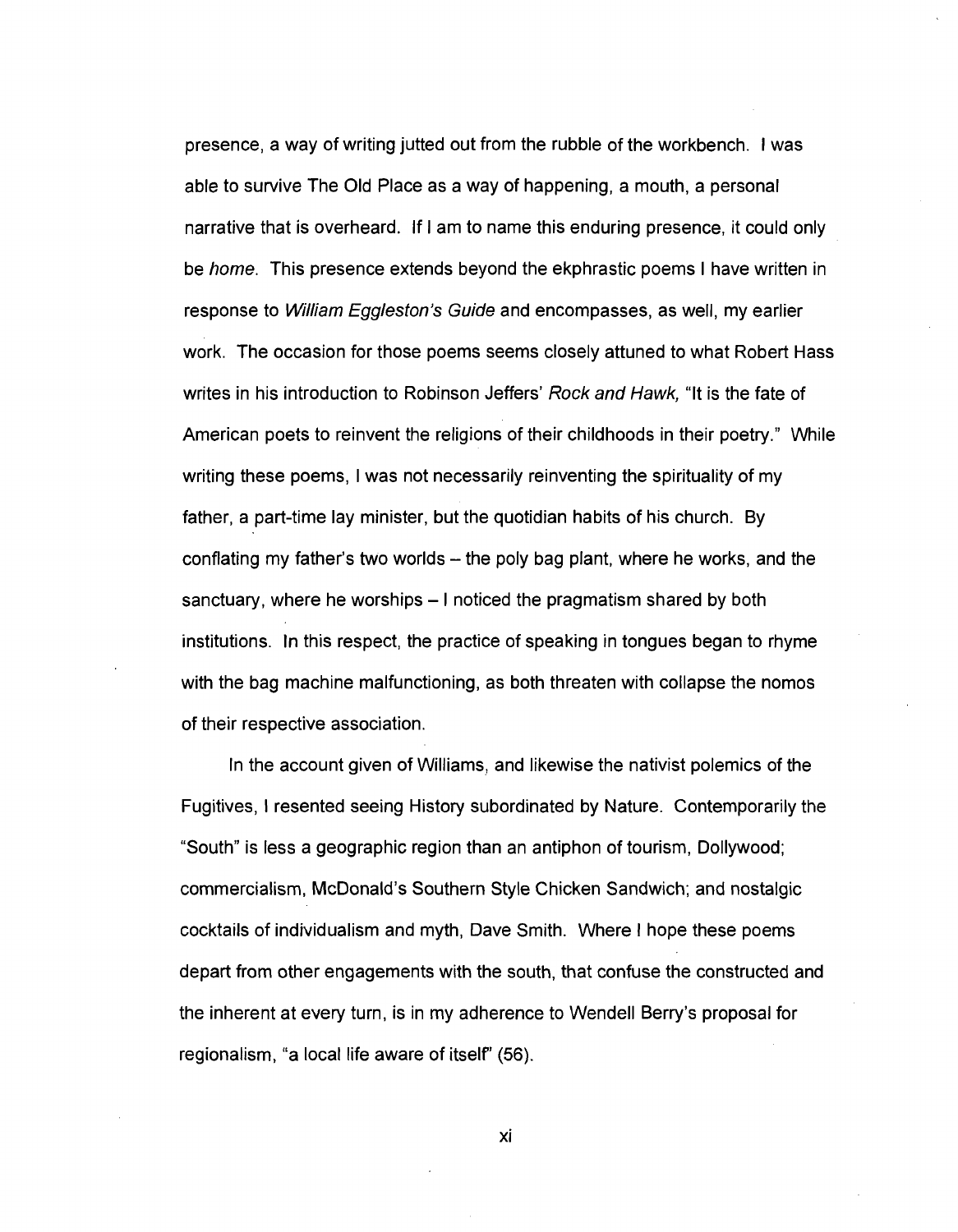Many thanks to Claudia Keelan, Don Revell and Nick LoLordo, whose mentorship energized these exchanges.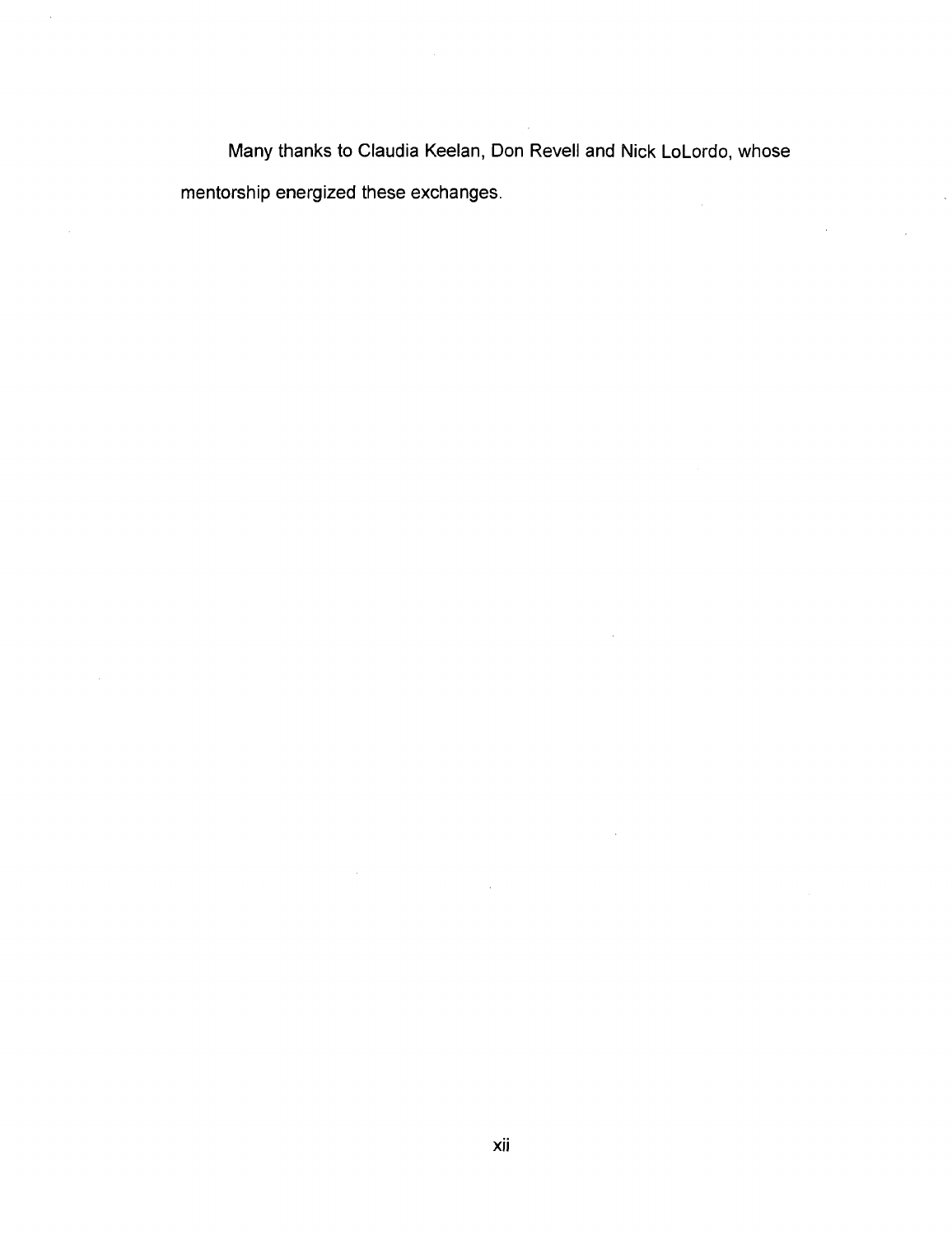## NOTES

Alighieri, Dante. Purgatory. Trans. John Ciardi. New York: NAL, 1971.

Auden, W.H. *Selected Poetry of W.H. Auden.* 2<sup>nd</sup> ed. New York: Vintage Books, 1971.

Berry, Wendell. A Continuous Harmony; Essays Cultural and Agricultural. New York: Harcourt Brace Jovanovich, 1972.

Eggleston, William. Democratic Forest. New York: Doubleday, 1989.

Plato. "Phaedrus." The Norton Anthology of Theory and Criticism. Leitch, Vincent B., ed. New York: W. W. Norton & Company, 2001.

Szarkowski, John. Introduction. William Eggleston's Guide. By William Eggleston.

1976. 2<sup>nd</sup> ed. New York: The Museum of Modern Art, 2002. 5 – 14. Williams, William Carlos. The Collected Poems of William Carlos Williams, Vol 1:

1909-1939. New York: New Directions Publishing Corporation, 1991.

--. Paterson. New York: New Directions Publishing Corporation, 1963.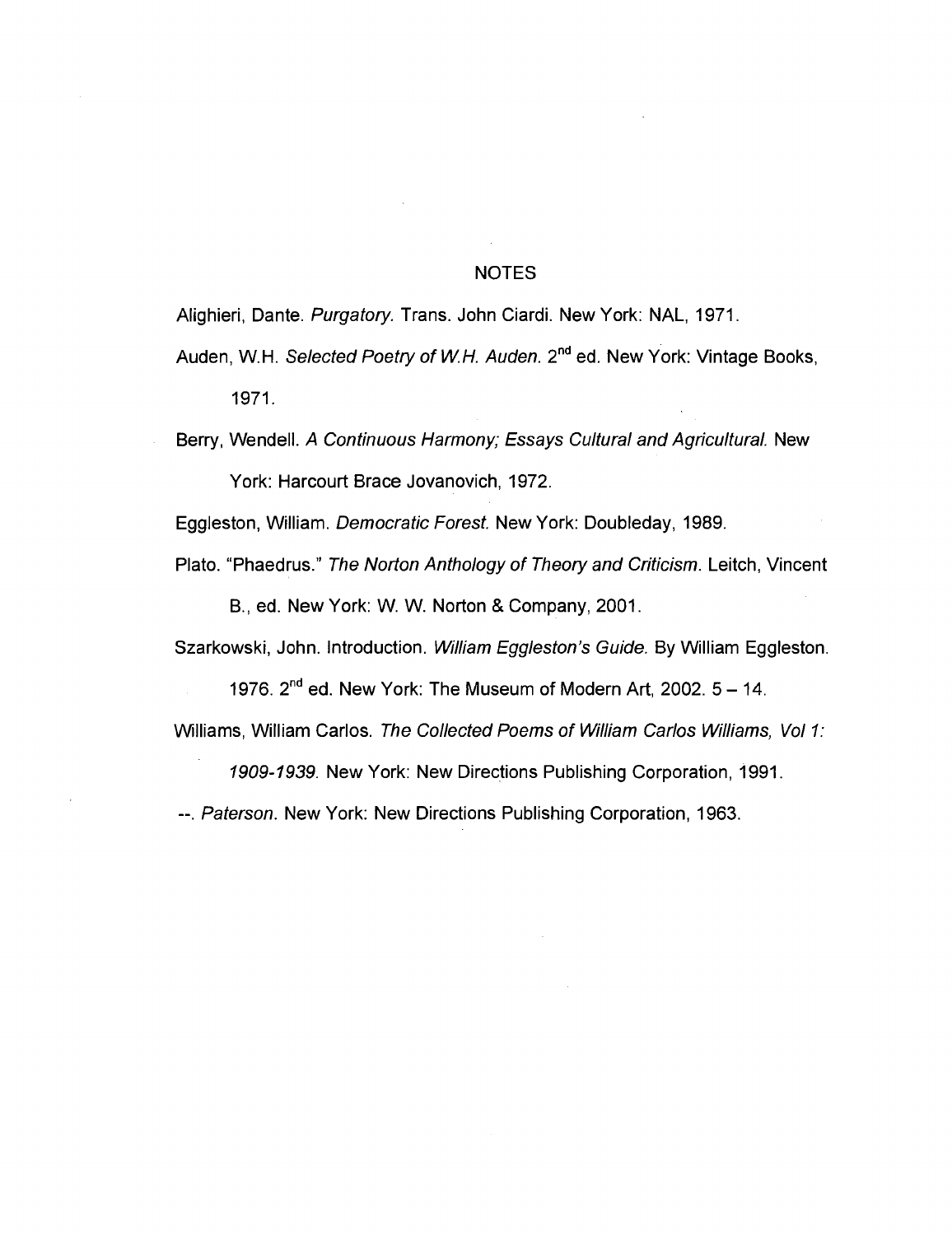**till** 

 $\sim$ 

 $\sim 10^{11}$ 

 $\bar{z}$ 

 $\sim$ 

 $\sim 10^6$ 

 $\sim$ 

 $\mathcal{A}^{\text{max}}_{\text{max}}$ 

 $\sim$   $\sim$ 

 $\mathcal{A}$ 

 $\mathcal{A}^{\mathcal{A}}$ 

 $\sim$   $\sim$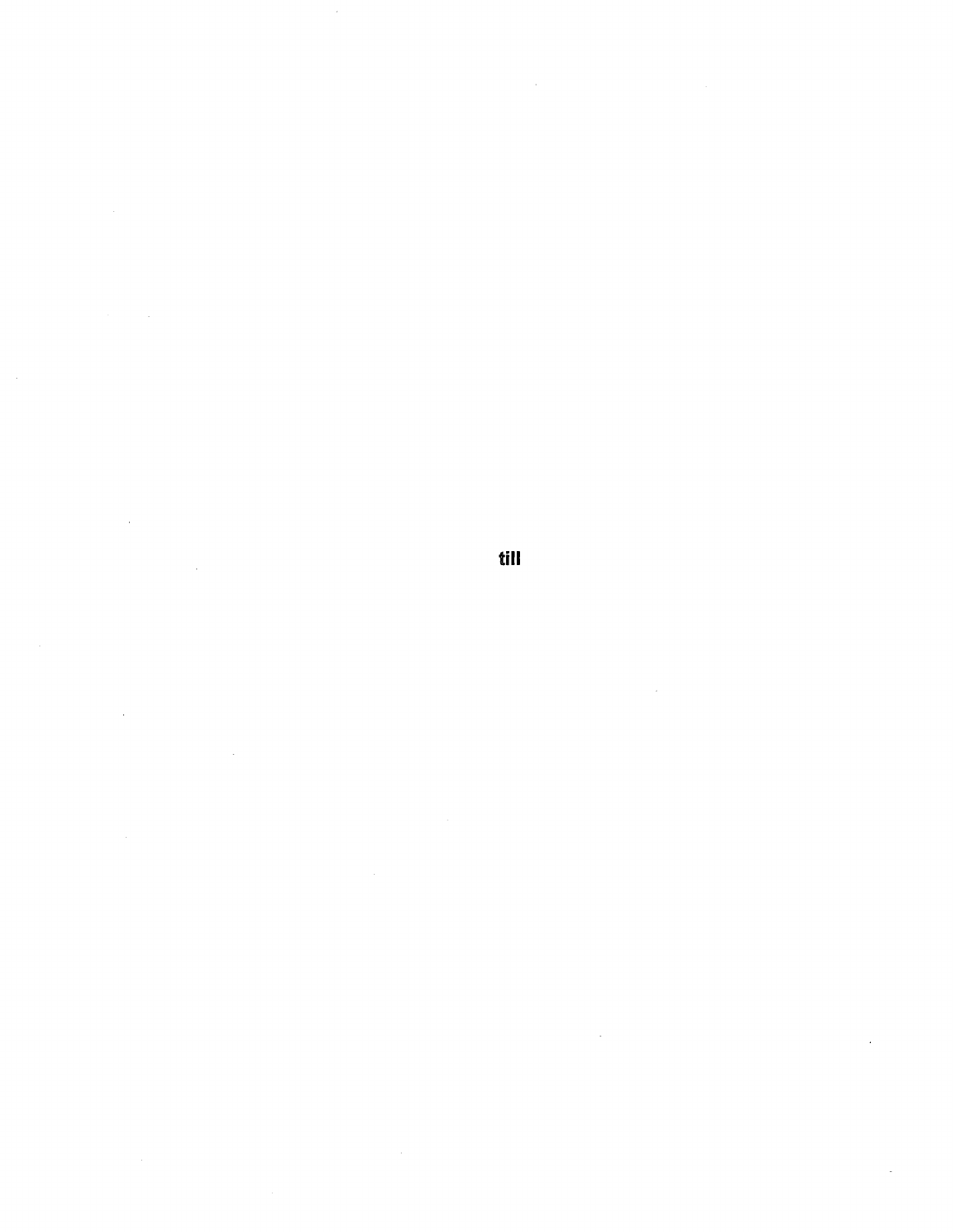.. And I made a rural pen. -William Blake

 $\sim$   $\sim$ 

 $\sim$ 

For me color is an artifice, a cosmetic like the kind used to paint corpses. - Roland Barthes

 $\label{eq:2.1} \begin{split} \frac{1}{\sqrt{2\pi}}\frac{1}{\sqrt{2\pi}}\frac{1}{\sqrt{2\pi}}\frac{1}{\sqrt{2\pi}}\frac{1}{\sqrt{2\pi}}\frac{1}{\sqrt{2\pi}}\frac{1}{\sqrt{2\pi}}\frac{1}{\sqrt{2\pi}}\frac{1}{\sqrt{2\pi}}\frac{1}{\sqrt{2\pi}}\frac{1}{\sqrt{2\pi}}\frac{1}{\sqrt{2\pi}}\frac{1}{\sqrt{2\pi}}\frac{1}{\sqrt{2\pi}}\frac{1}{\sqrt{2\pi}}\frac{1}{\sqrt{2\pi}}\frac{1}{\sqrt{2\pi}}\frac$ 

 $\label{eq:2.1} \begin{split} \mathcal{L}_{\text{max}}(\mathcal{L}_{\text{max}}) = \mathcal{L}_{\text{max}}(\mathcal{L}_{\text{max}}) \,, \end{split}$ 

 $\mathcal{L}(\mathcal{L}^{\text{max}}_{\mathcal{L}})$  , where  $\mathcal{L}^{\text{max}}_{\mathcal{L}}$ 

 $\mathcal{L}(\mathcal{A})$  and  $\mathcal{L}(\mathcal{A})$  .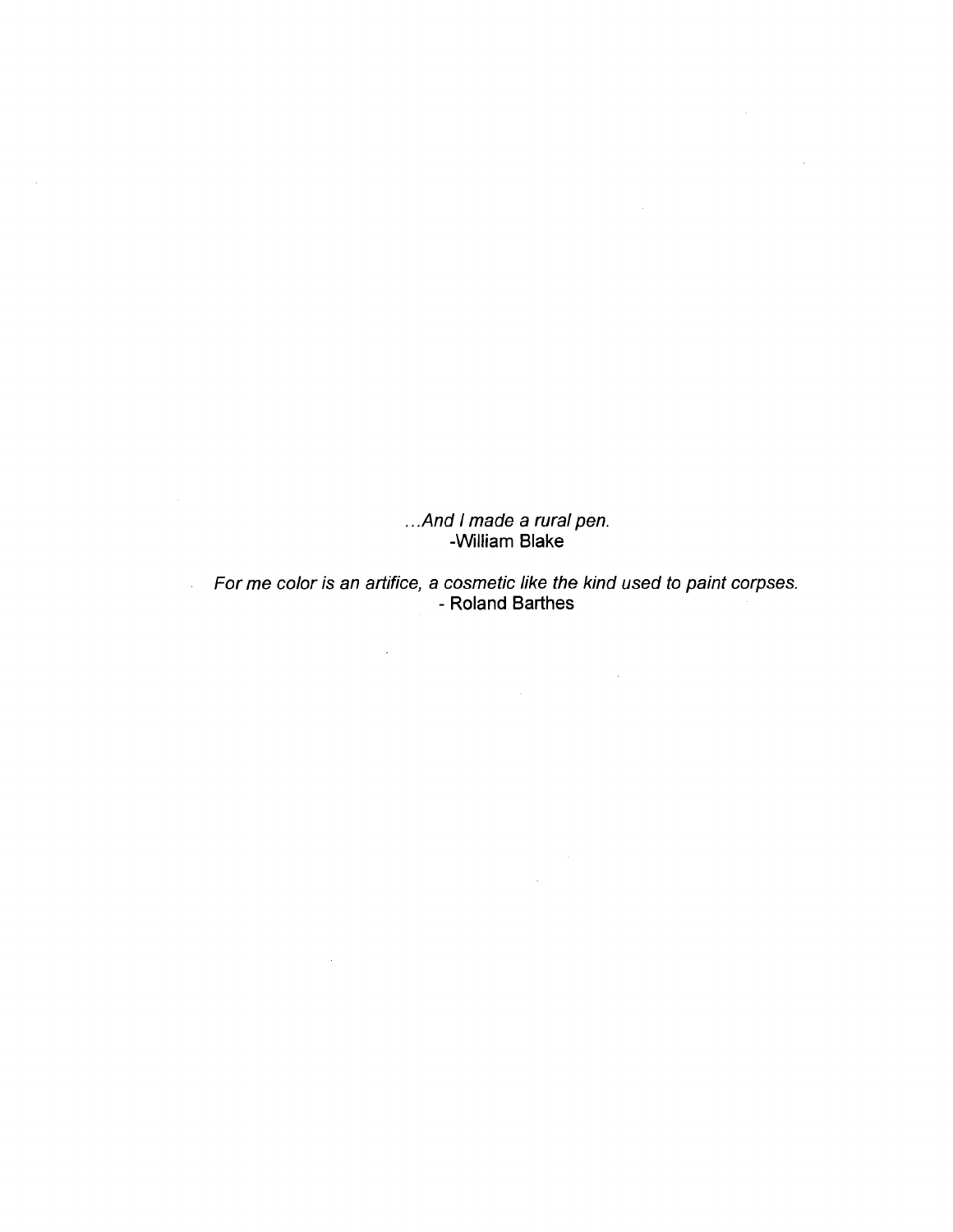William Eggleston's Guide Morton, Mississippi

Book open to bone-

looking tree. River turning out its deep pockets

On the nightstand irises make themselves at home in a clear tincture

Where echoes sleep together with apparatus a mnemonic man is emptied of lungs. A child

is getting his tail tanned with tubes The smell of rain is letting up and I cannot sleep or look

at the elderly attached to oxygen tubes in casinos without my back pockets coming together, without

hearing this man refer to a bed of irises as flags, or the way the verse in his hands carries me to cords:

I bought some flags in Reno where your body is still the color of pine and on every broken down tree

we see rabbits and snakes tame on account of being hungry so long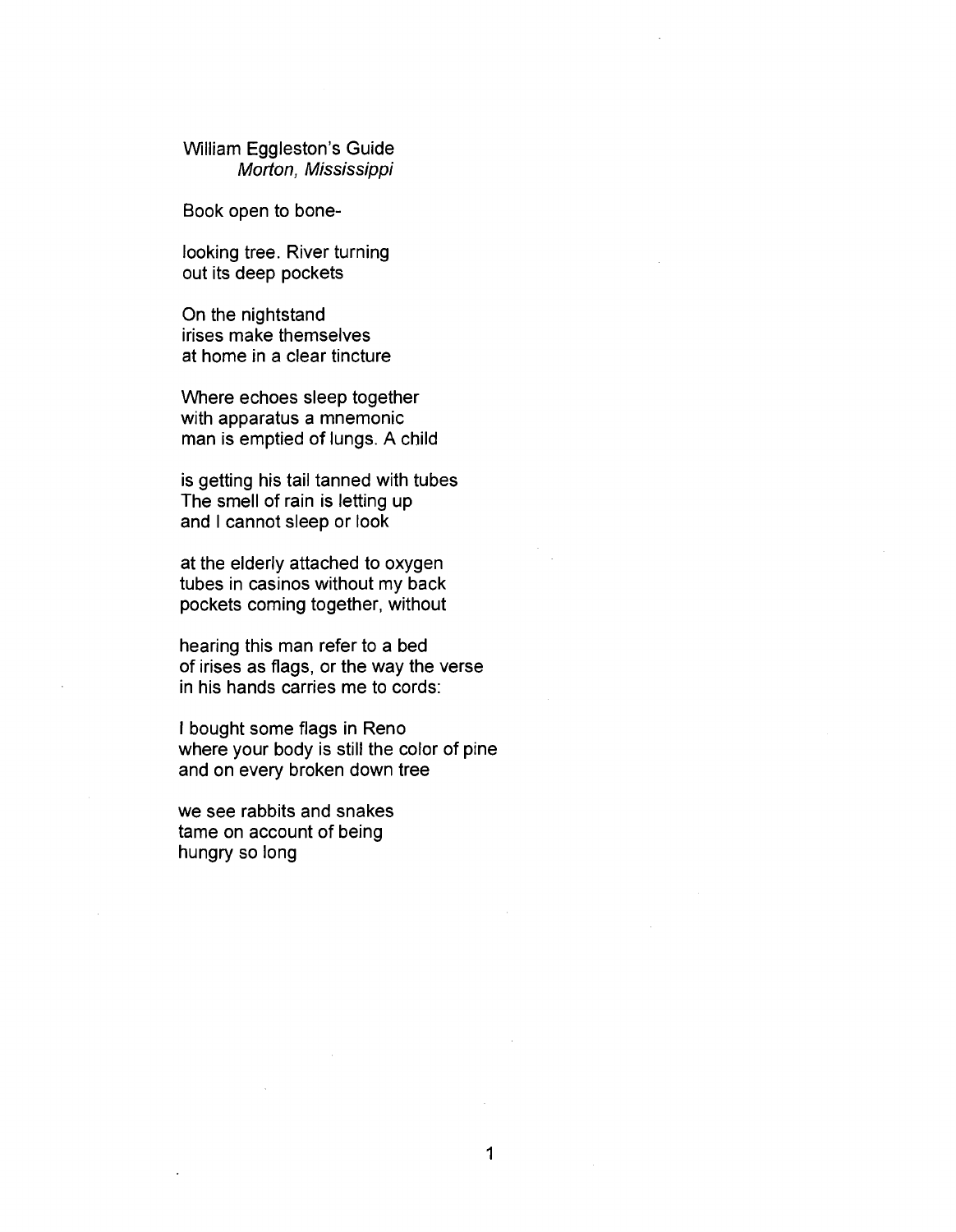## W.E. Guide

Whitehaven, Mississippi

What this long motel can't feel with its stains she discovers in her naked body

smearing makeup onto rented linens. Dusk is a stadium of native tongues telepathically speaking, "don't be so hard

on yourself for the parks keeping their hours and nativity scenes seeming out of place

in early March." Everything I touches turns to skin. Somnolent winds. Shoelace - tied to the vent's grate. Talk about memory, talk about pleasure - if it is flaccid, the air ain't working

Turning back to God, spray-painted on the wall the G coils into a 6; he faces W.E. flaccid

The night the ceiling scratched her scalp, pleasure could be heard in the walls, where it was written paper thin; making scenes out of seems

memory takes pictures of Polaroids as they turn the purple of dreams galloping over reams of milk spilt

If you tie a string around your finger it turns this color. The shutter stutters out a reassembled dusk. Take shelter. Take a picture of your last government check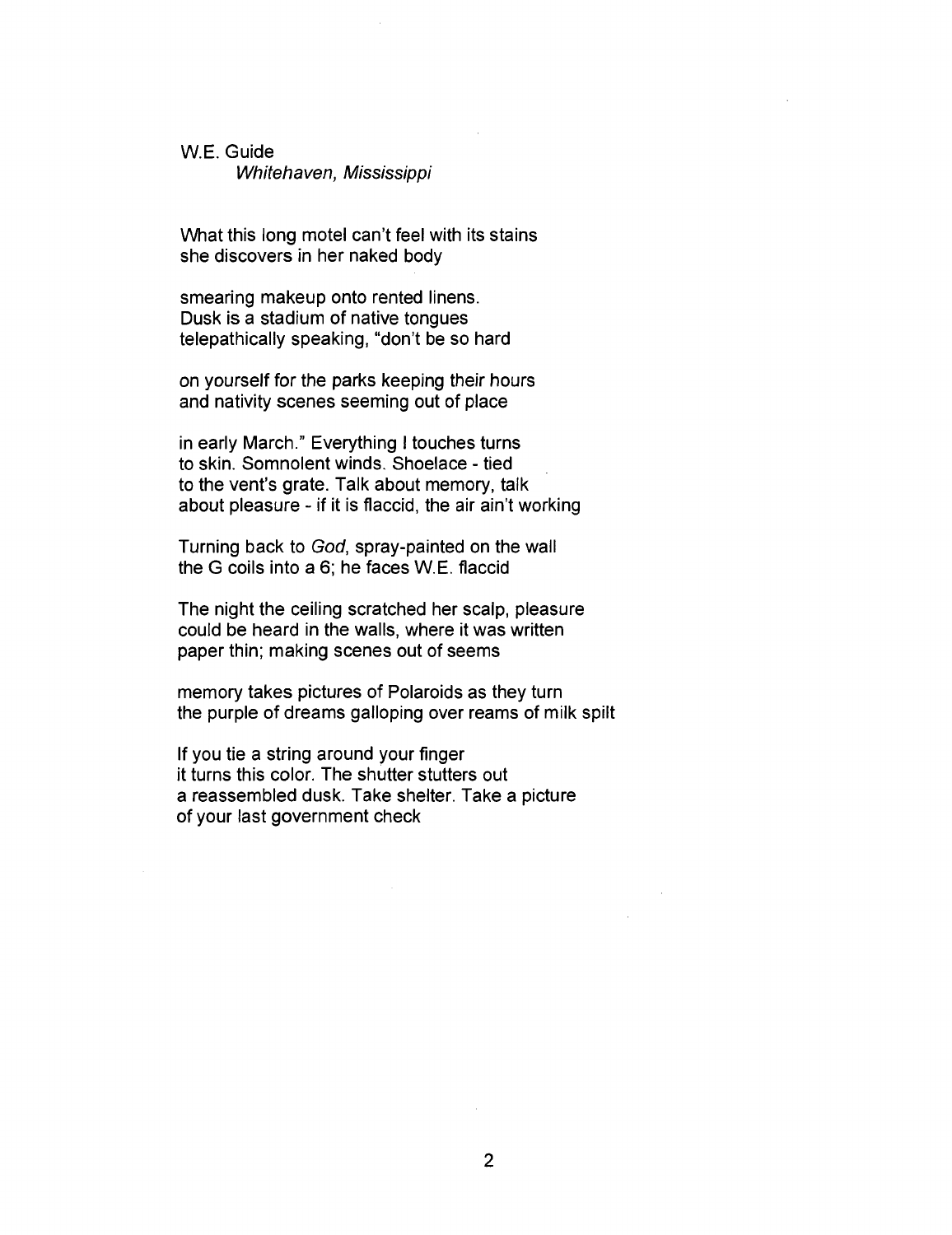#### Consider the Ravens

#### I. Clear Thoughts

The bridge burns, throwing day into night When I set out, I knew what it was to arrive: acupuncture makes its way to Music City

Tomorrow belongs to the bag machine malfunctioning. The past is a polyurethane ocean. At the plant, the pressman tells me if you drown in your work, they'll have to cut the most beautiful thing out of your lungs

Whelm without medical attention cuts strychnine with the weight of speech Selame kalaqui Selame Selame kattalaqui jon flog reido

Somewhere an angel is being skinned alive in rumor mills, and weather makes fun of machines, curling irons toasters. A beautiful girl in halfway house stitches curtains out of baby clothes believing if she were to step back and pull one foot out of this world and one foot out of the other, she would stop burning stop breathing, stop reading so much into roots left dangling in the air

After the rain, the lord hath said there is rain in the way you talk Go out and rent the porn of tractors

And the lord hath said when a man in the poly bag plant says be careful the job you are about to do should not be done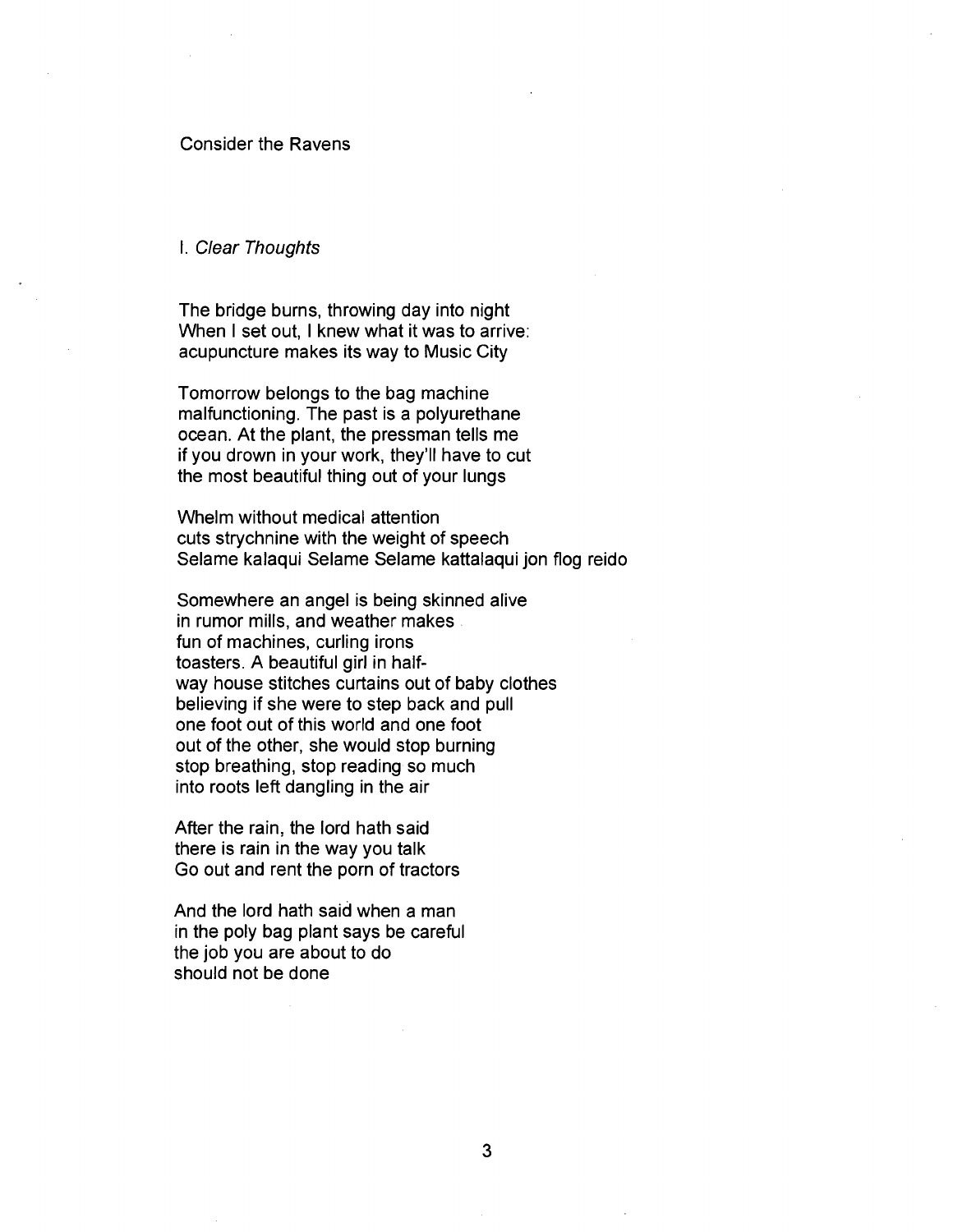#### II. Carry into the machine the voice of being caught

The pressman speaks: That there's the seal bar We call her the hot-knife Running upwards of seven hundred degrees. She's a jewel. Gots to hear her out

No voice at all, only song of biting down as if in pain and releasing bag after bag The clear breath is cut and sealed. Cauterizing I've heard it called

Rendered one from another Stretch out your arms; the blade is longer with a heat could pull you from yourself

Bite down on clear breath

This is the lift of one hundred articulate tongues, boxed to be shipped, fulfilling the word of ends meeting their maker. Clear breath of this plant presses against cardboard palette

Taste the voice of being caught I can assure you it aint no scream I can assure you it aint no scream That blade'll cut you clear in half The voice of being caught: I see you in there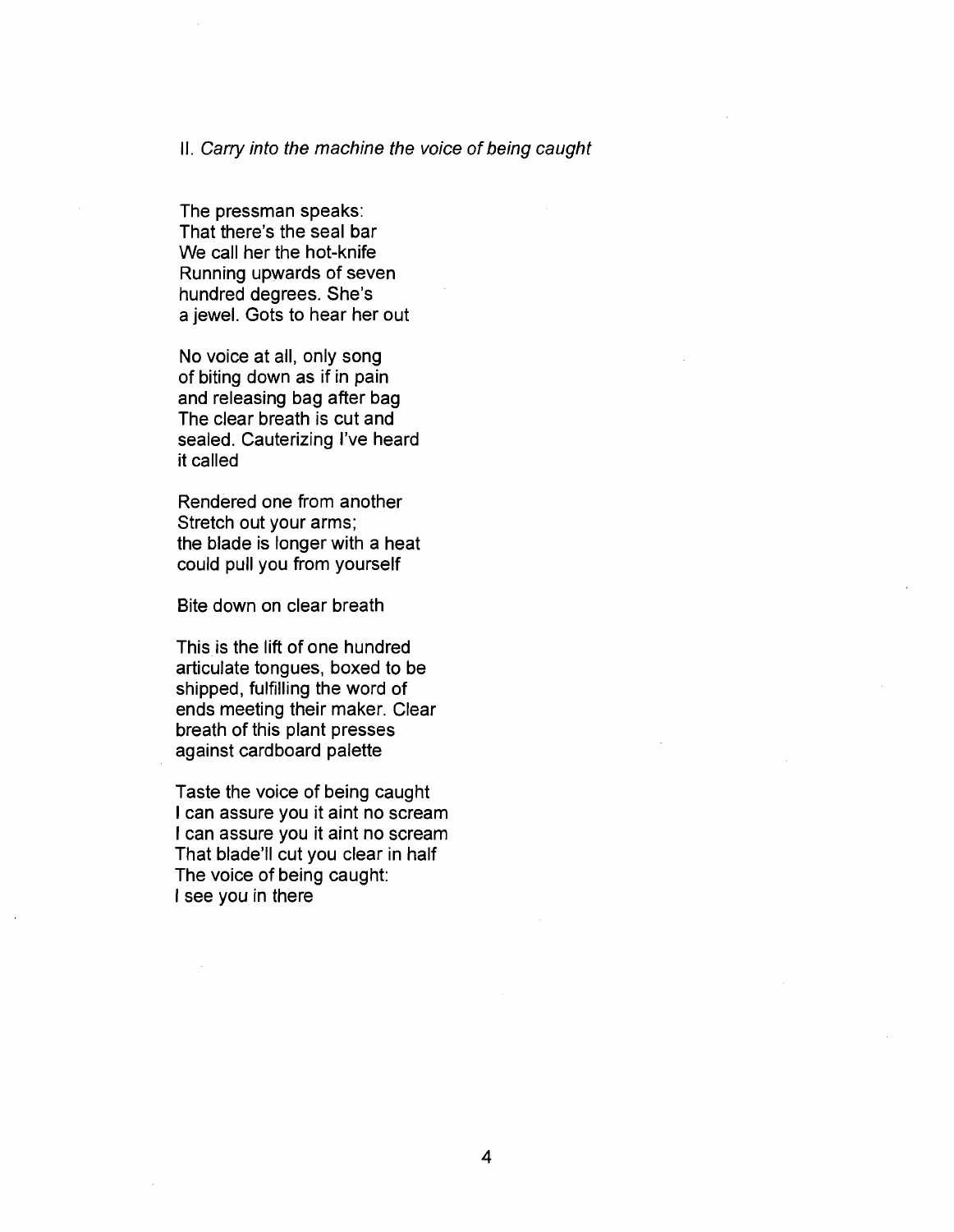#### III. Here I Raise my Ebenezer

Sleep just jumped up on me. Inside the bag plant the hot knife cuts the poly seals the halves, wakes his children with what sounds like coughing

## a clearing of throat

If I ever get so I can't work. I'll want you to come over and shoot me in my sleep but do it the day before I call you so as I don't see it coming

To recline is to stretch out Recline. Stretch out: I is evidence in the absence of seal the bag takes on sleep's physical shape a rending of ends a recliner characterized by a father's father's absent head greasy blemish, congenital blot, there to see there to see through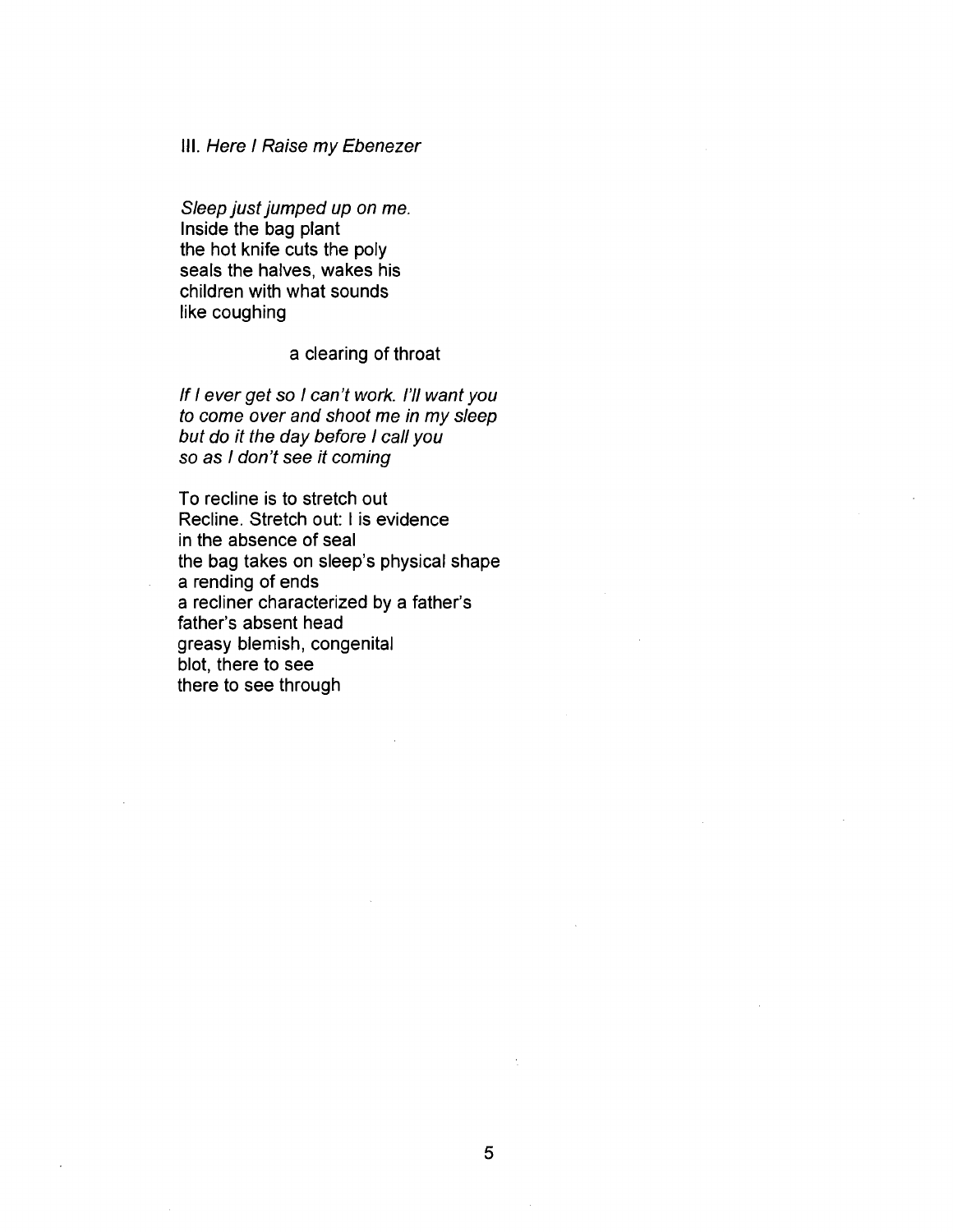## IV Priest Dam Project Changed Lives of Many -The Tennessean, 3/10/04

Hope like everything else you have swallowed this isn't permanent

onemississippi twomississippi thousands of motorists traveling I 40 just east of the city glance at the impressively close J. Percy Priest Dam

fivemississippi six children steal batteries from fire alarms, touching them to their tongues

onethousand one hundred and ten tennessee families gradually relocated, when the state flooded the valley. Dwellings and barns sold

To kiss the terminal is to need the word to take the taste of tongue from your mouth

ninety-five tennessee graves were moved Little families Seventeen cemeteries carried no names

halfway through the prayer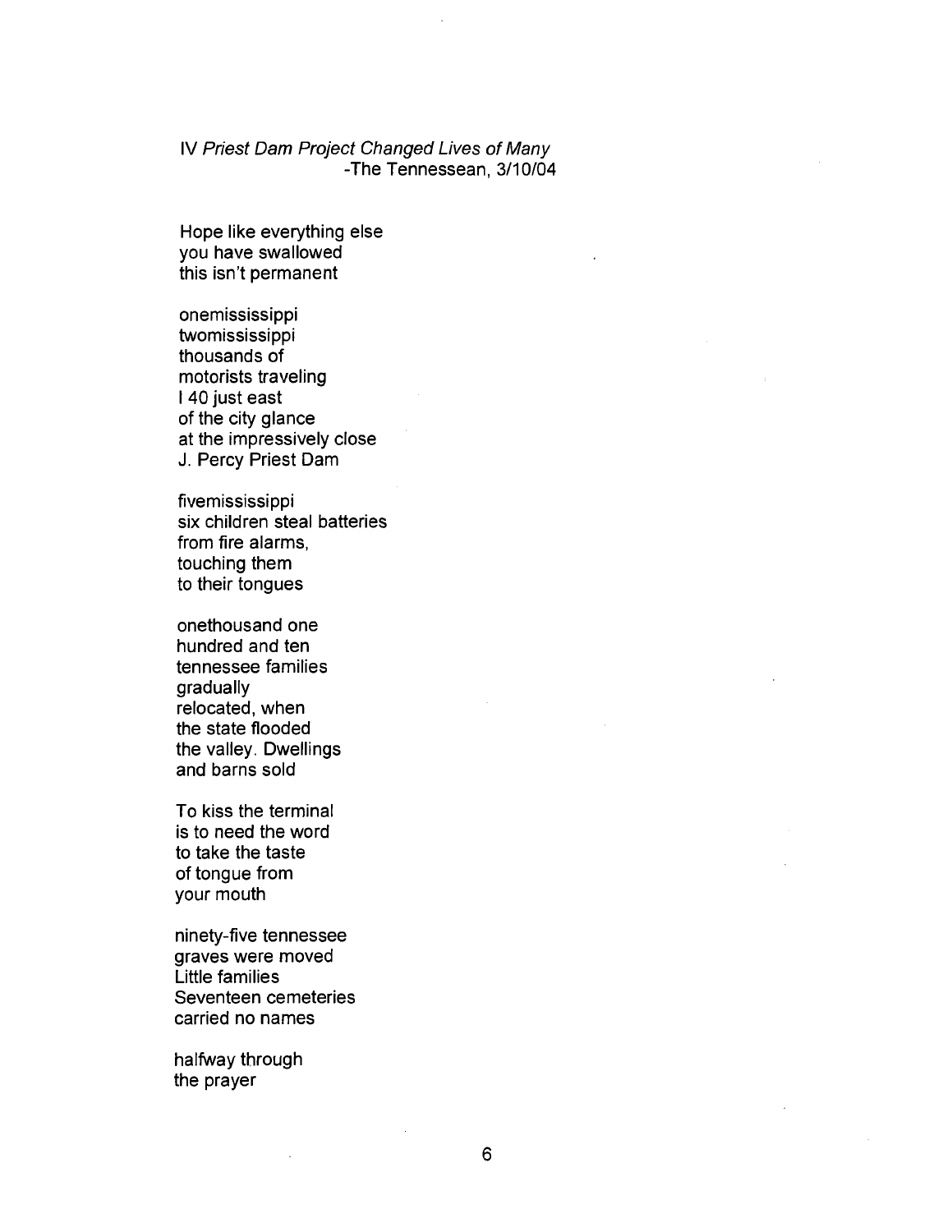I notice we were asked to bow our eyes and close our heads

If the family insists the state leaves the body where it is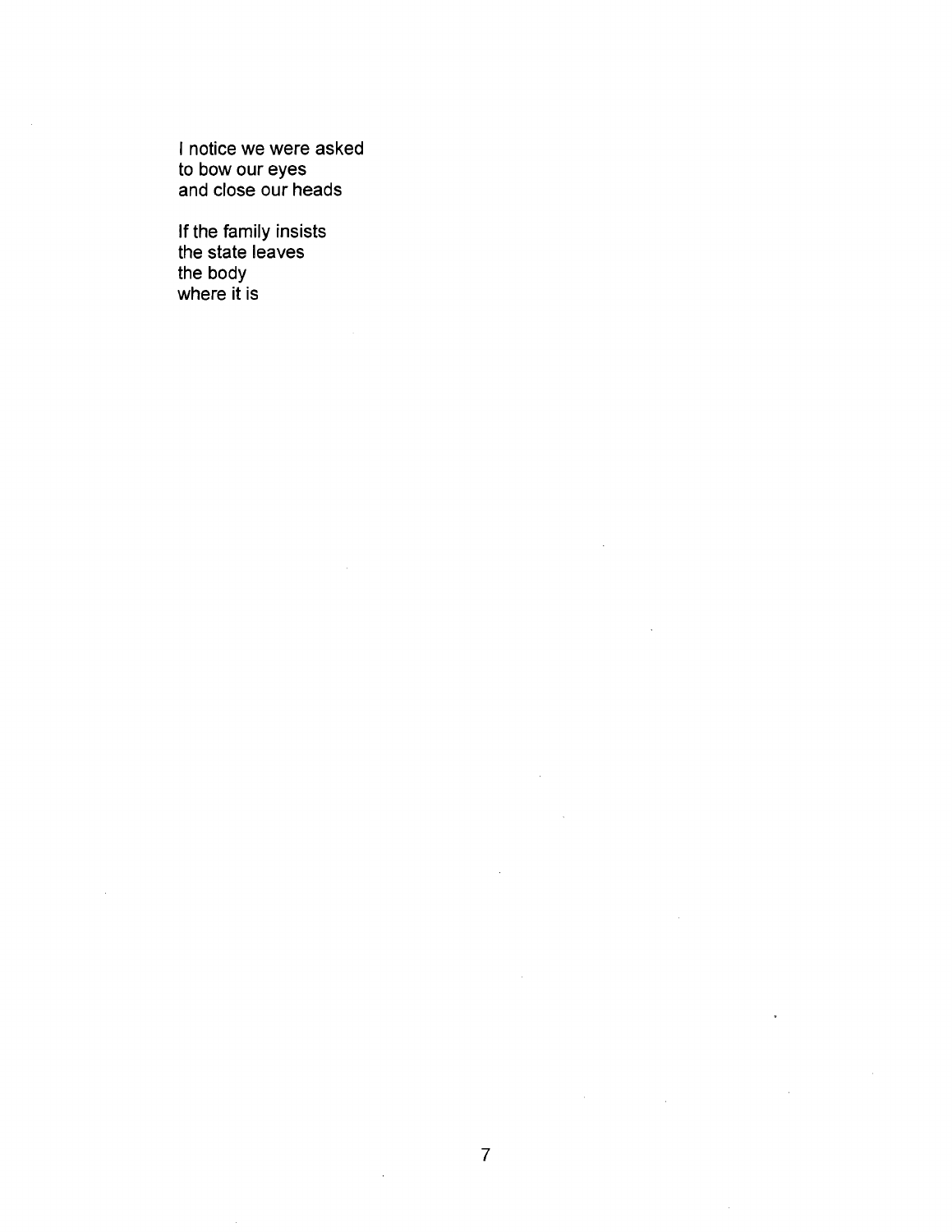## Whatever Tickles your Fiscal

The hallway nests the daylights out of me. When the blind pose for photographs they know how one feels. Sock footed preacher reasons how cotton can be eaten, plucked pink after the first sentence wizens into print: plates spinning

under a tent in one artery of the delta. In my dreams forgetting to lock your doors restocks the view your windows rest against

In epilepsy and Wal-Mart we see ourselves as one digital one with one digital one to grow on, muttering this is where language stops and starts blinking. Slow down America, doctor-it-up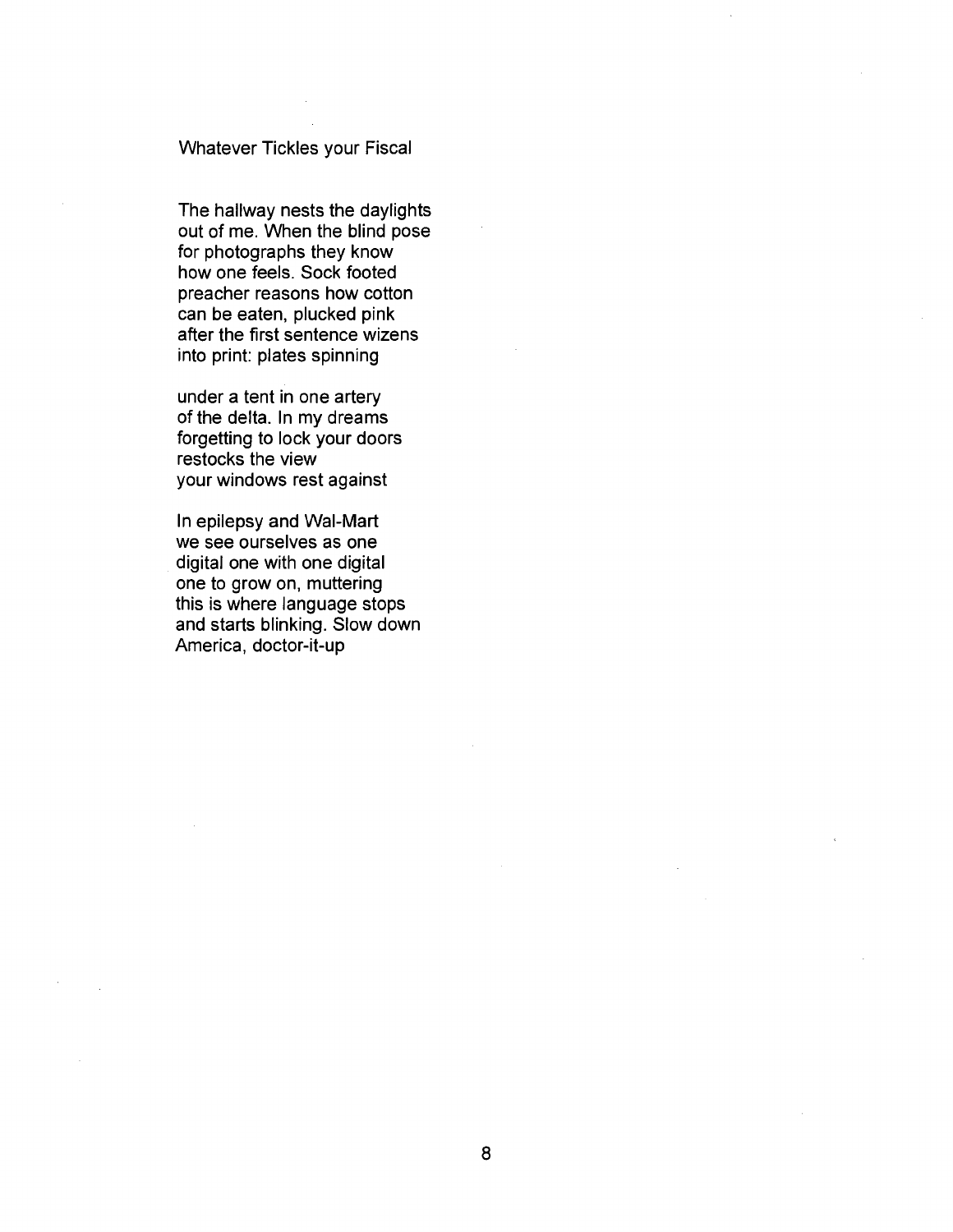#### W.E. Guide

#### Tallahatchie County

W.E. snaps a child faceless from her playhouse doorway. Morning, just clearing the fencerow, restores it in the American Whistler, surrounded by dead grass

producing the entrails of peasant homes where like our lungs, light only sheds light when death needs an eye on the shucking hand

Tearing sieves from the breathing tubes Whelm flicks them into water From this smallest of bodies billows the unprocessed rank of field hospitals

Is nothing more baptismal than the camera shy for good cause? Before there was anything but children and wind chimes I will have heard the cleansing roil of T

erecting a home-place from memory breathing tubes and children's books Each trach is inspiring, l-think-l-canl-think-can Lincoln Logs cooked clean

as a whistle, bloodless as saw-dust Children's books in this house meant books children had gotten in to with pen, circling till they tire or tear through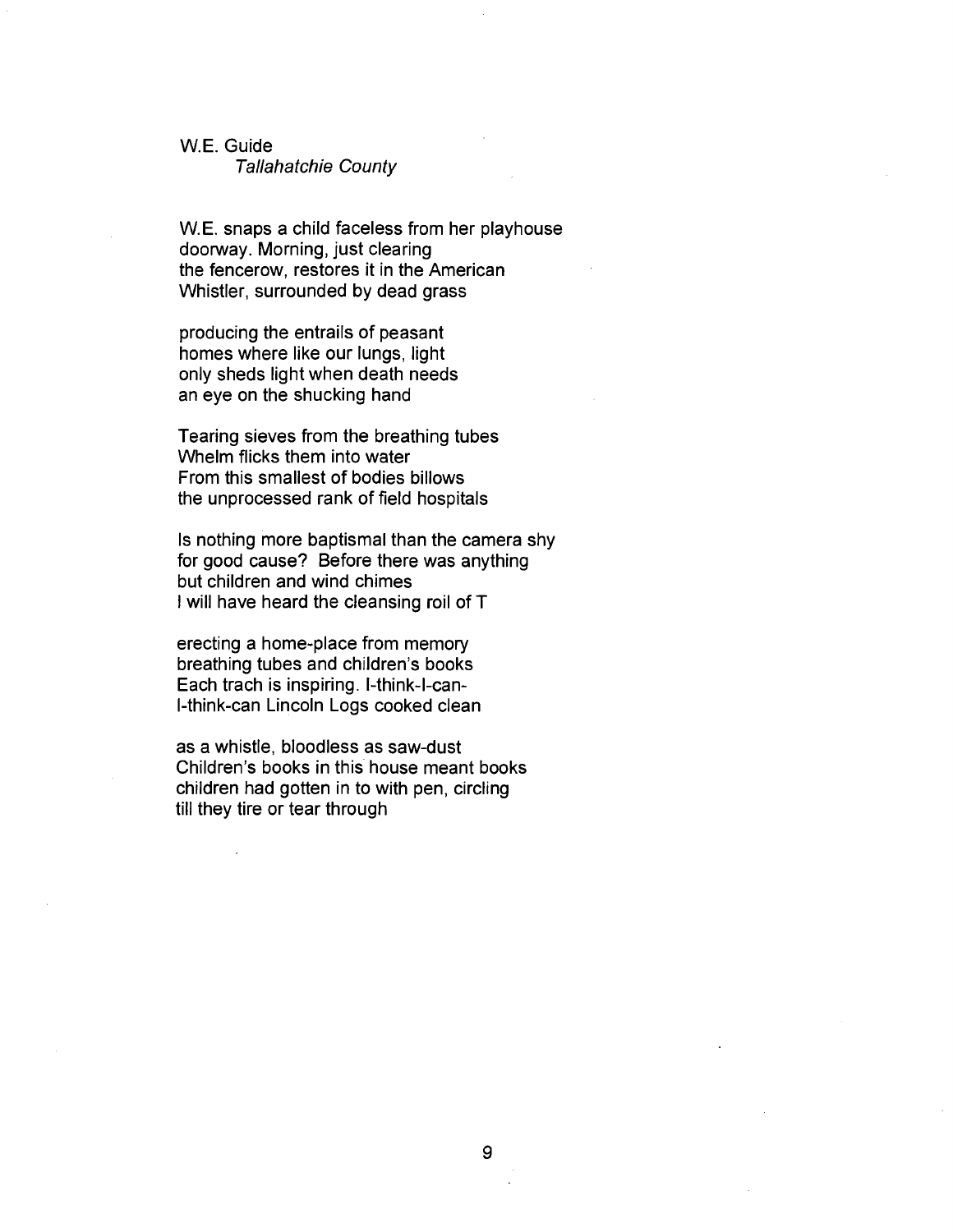## Leave me

to the typing paper stored in air-tight bins where humidity lets it alone

In the feral colony, we're told feral means fearful. On the road

back to Music City, heat lightning Doors boiling over into splinters

and someone is caught living out the sound of silos Where no one owes no favors, tradition's

a table waiting to be set. Enter it as you would an angel built outside with fish hooks. Where handwriting

is a whore-hating ghost, you sign your name son of man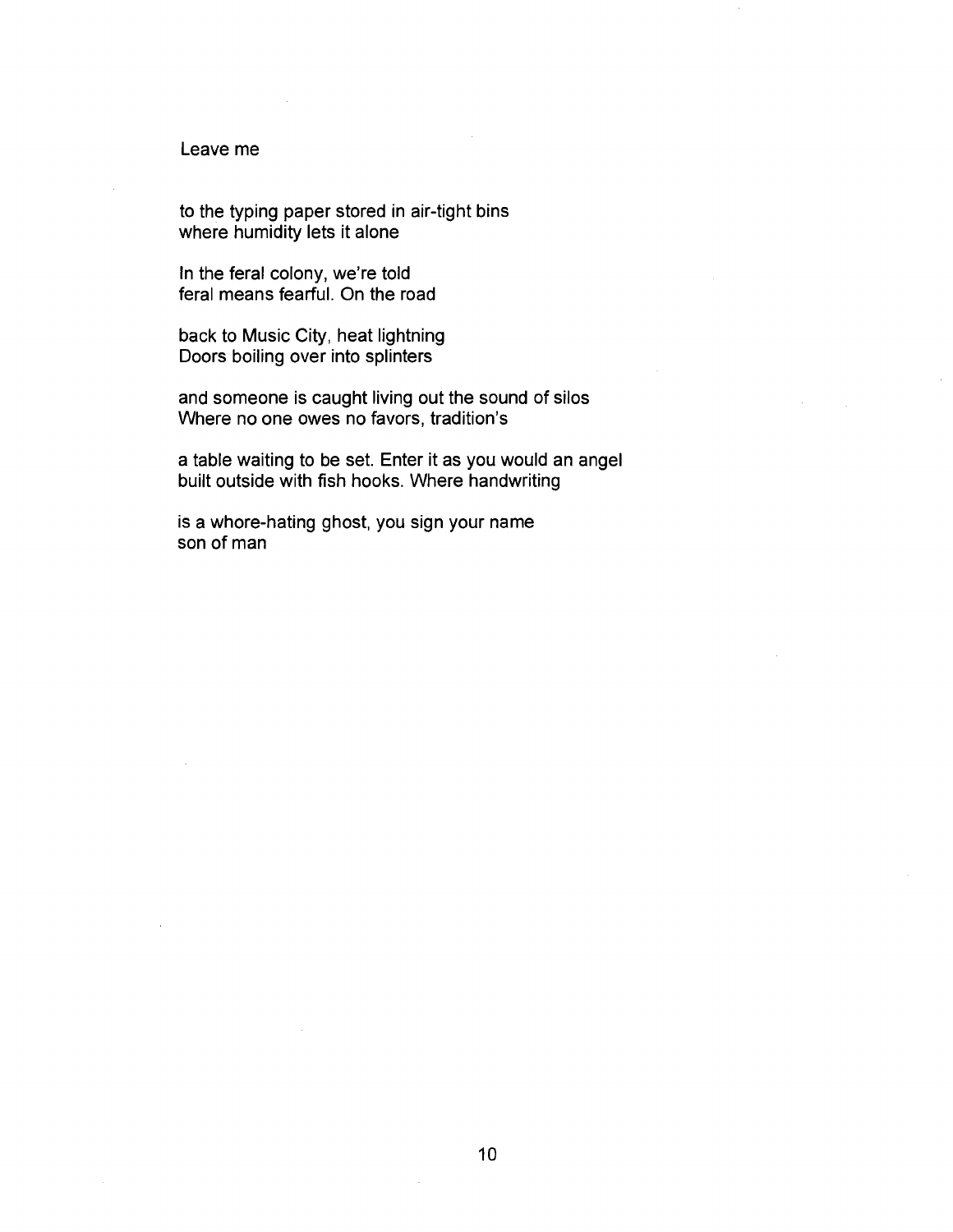## Trailer for

Spider web on the hedges I wanted to see you naked on his cold leather couch Four o'clocks open late and release their fragrance throughout our conclusions about concrete nails. If there is no make believe in heaven, there is in the afternoon Words cleaned out of me, it's true: I mailed a blank missive to you

Spider web on the hedges What you see here and what makes you suffer belongs to Amateur Photography, prayer that folds so tight we mishear "overcast days" for "open caskets" and "can you touch your toes?" for "can you color your hair until it makes me hard?" I have budgeted \$40 a year for movies, and even if I blow \$60, the plan holds as true as I am sweet on you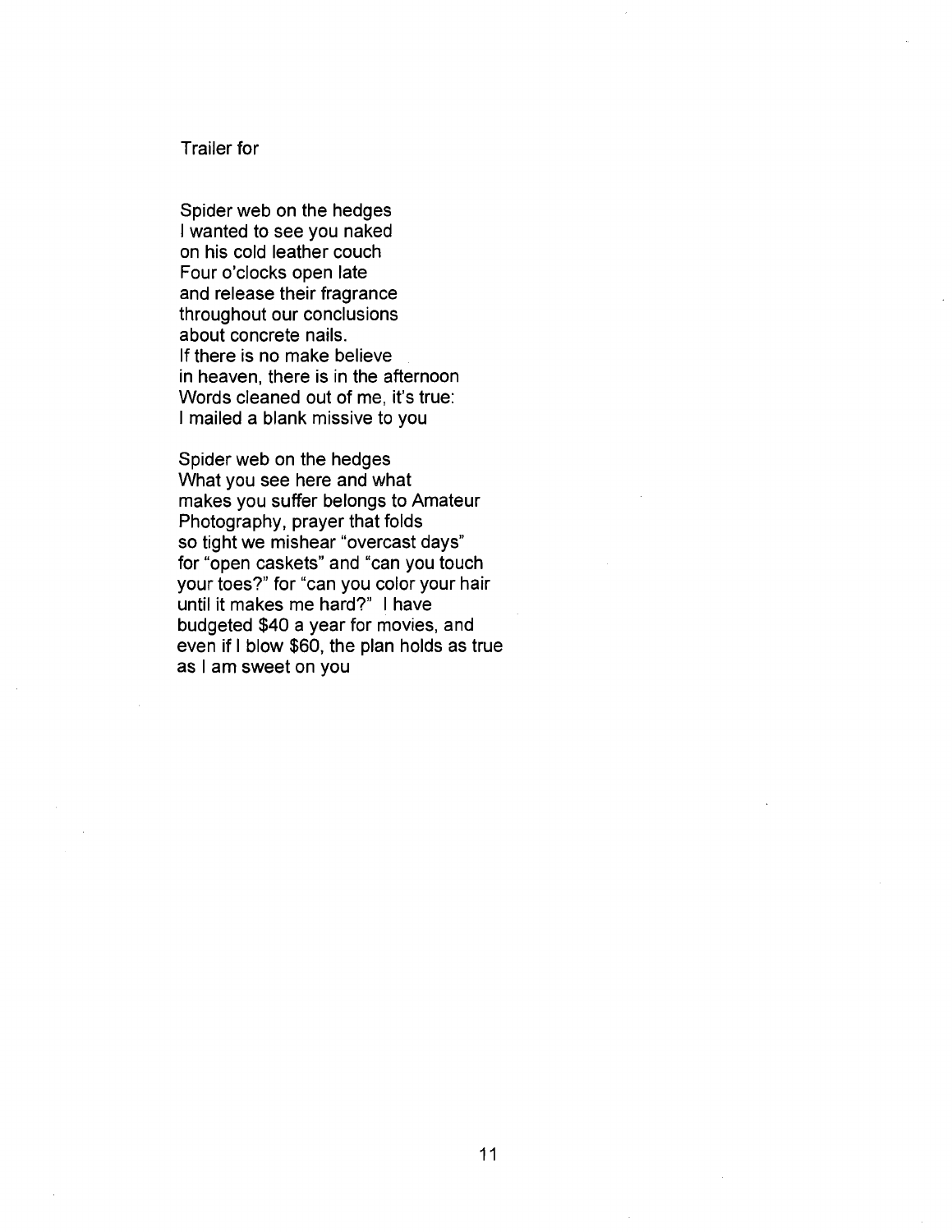W.E. Guide,

Near Morton, Mississippi

Of course he is in fact it's in the air conditioning that I laid eyes upon God

The way the outskirts appear in a bottle of ipecac, and the land doesn't remember an old friend

from a former one. Count no Count knew his days were numbered when his wife asked to paint them

thinking this likeness will be the one that rivets our senses to the rain our birthmarks to the workbench

Once the past that was not perished, she installed window units and prayed of walls perspiring

measure of myth in the lay of abandoned plots, measure of days in the middle of one or the other Whelm

remembered her introduction to good eyes and roads. Back when the land's place was in the unspoken request

and the photograph is as we speak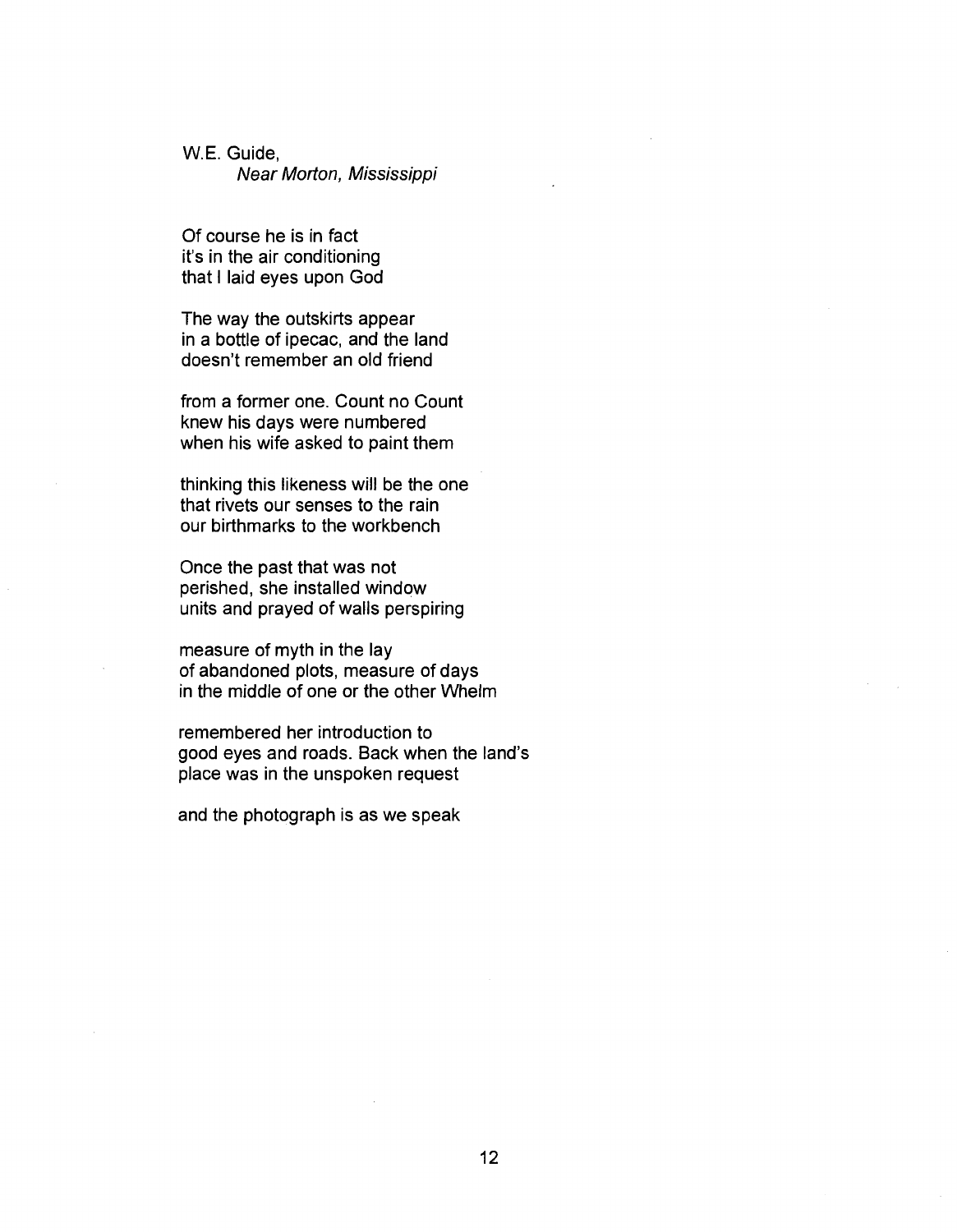A Dime that Doesn't

Above the bears breaking muscle loose from a stream, colder than the dead sustaining them; planes cross

the country's t. A woman rides in the letter next to me, another in the letter I am drafting on an air sick bag

With every false start, the voice on the other end becomes larger The sky is a landfill for such things:

sins we no longer name. Each word sets the animal's teeth in plaster. In panting we till its ingrown tongue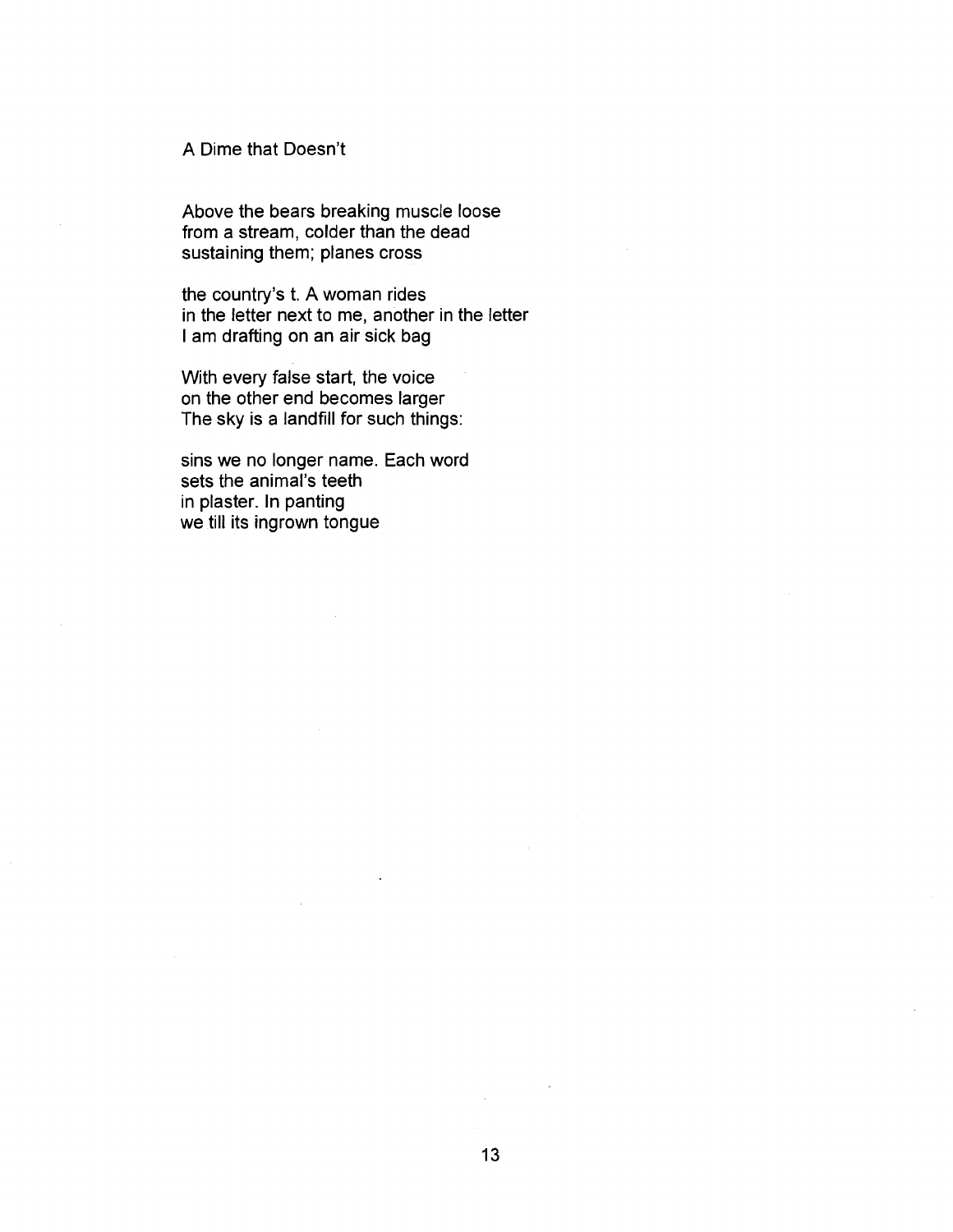The Cuss of Place

T's son leaves his mark on the mocking bird's hide in a place visible to the bird by mirror

When it pecks at the spot I shout for my mother and she slams her hand in a car door, holding it

I had never heard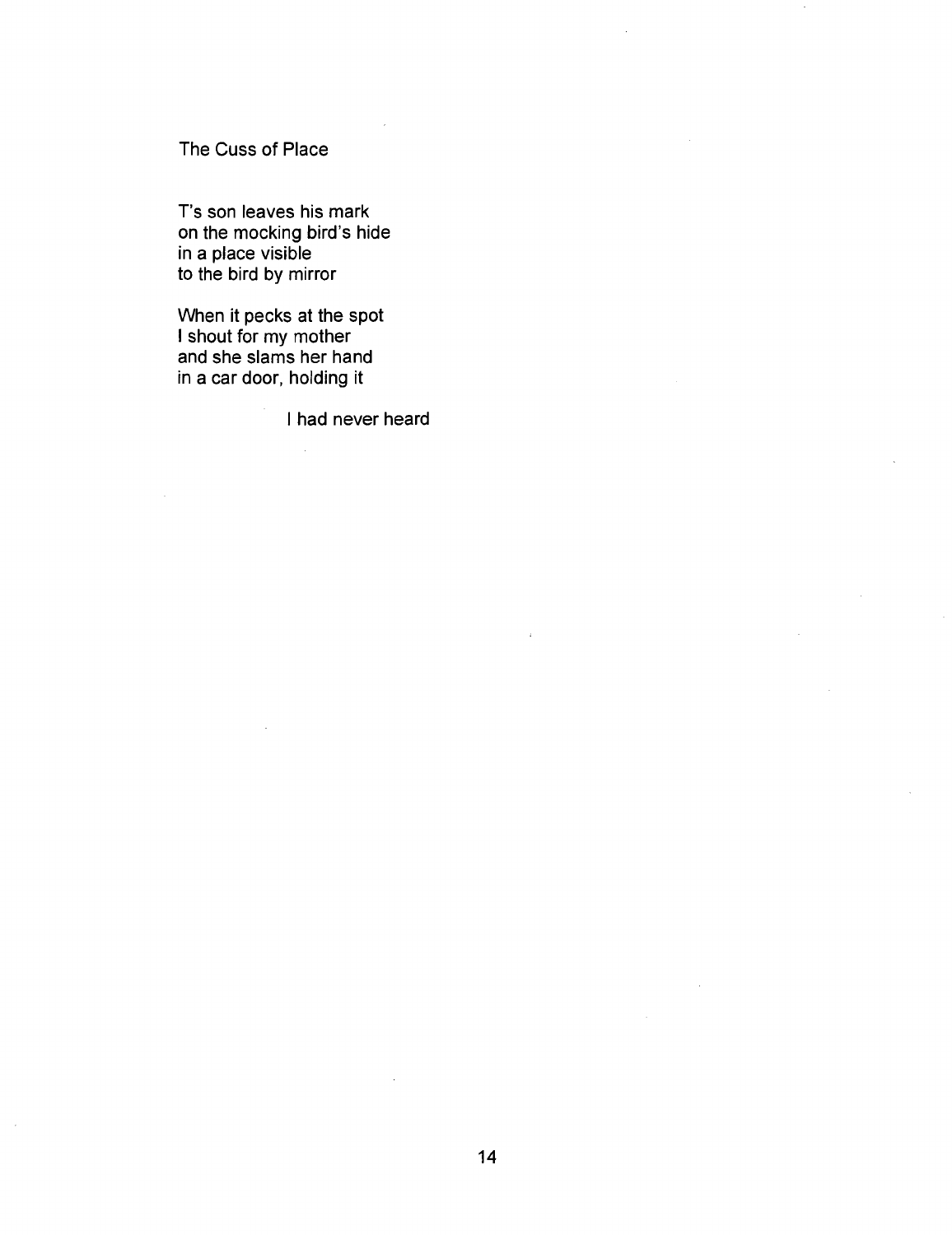## Long Live the Kane

A garden came, and we burnt it for in its piles of silence occasionally, our lives came up

missing / for air. Belief outgrows its aliases. Sugar scratches at the bottom of our skulls

an aging rapper slappingtogether flows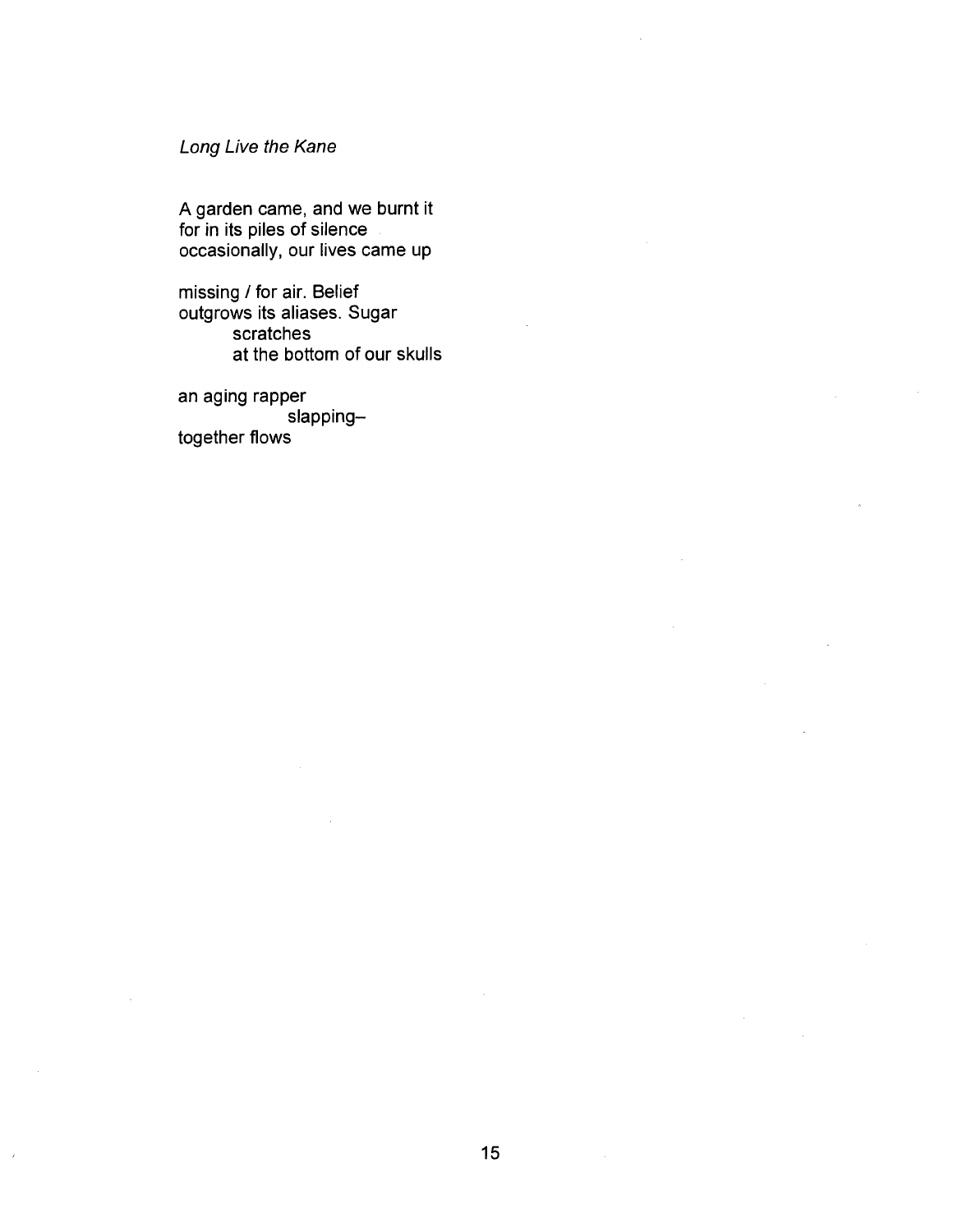## Cot Damn

Watch out or I'll have you steering with your knees clap-happy with the radio screaming out we got the beat

we got the beat, we got the beat. Yea, we didn't rent Don't Look Back. We water colored in a park, all white

and black. For contrast busted blocks rendered unto us cheese balls, the old kind that come in a can and blush

allover the sheets the help slept in. One crass hurrah would have been grand Bobby Pin, then again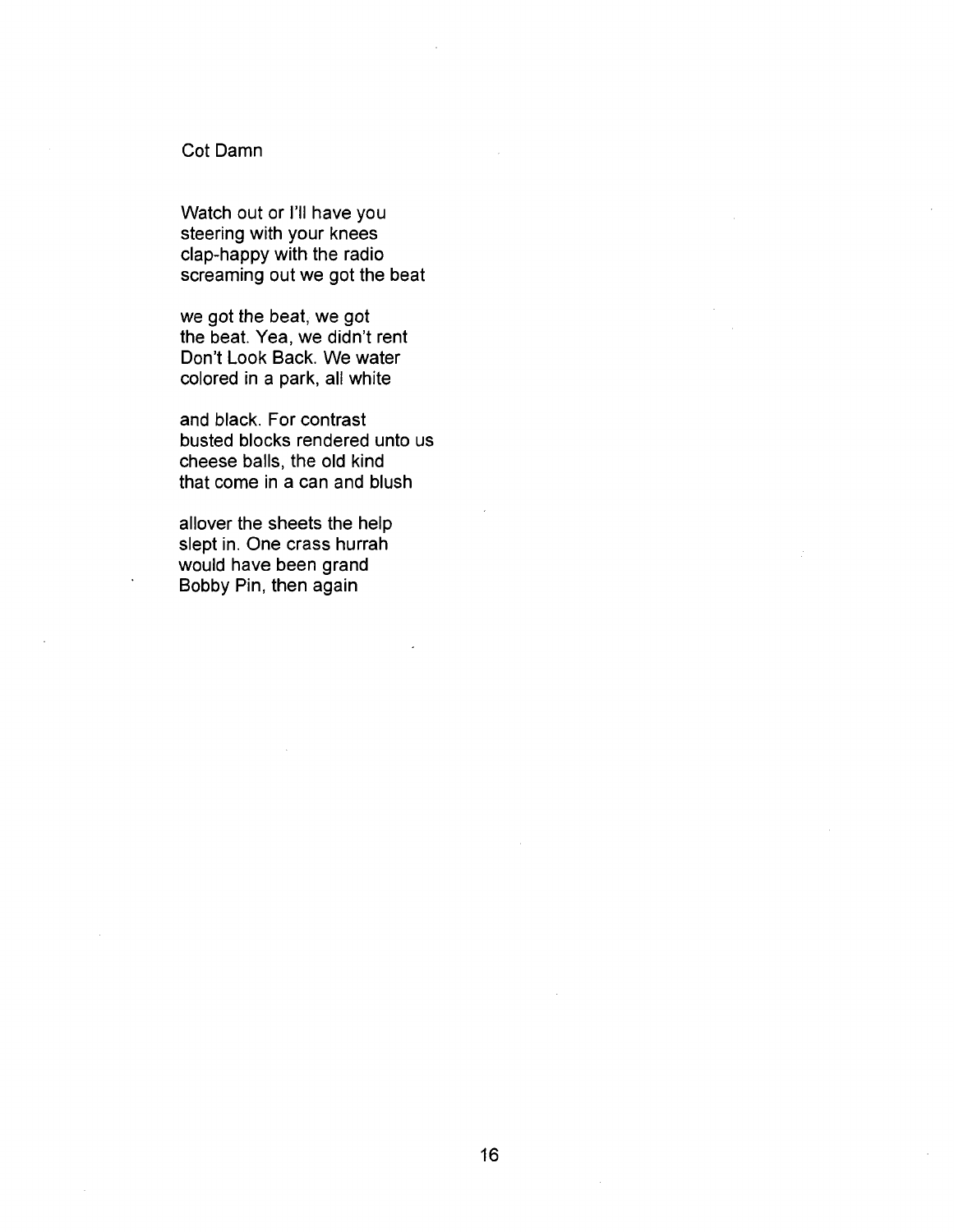Till Human Voices Wake Us

Says Sonny replaced the lights in the education building at church with new florescent bulbs

Says they look so much better you can actually see to walk down the hall

Says Ms. Geneva found herself washing fingerprints off the walls where she couldn't see them before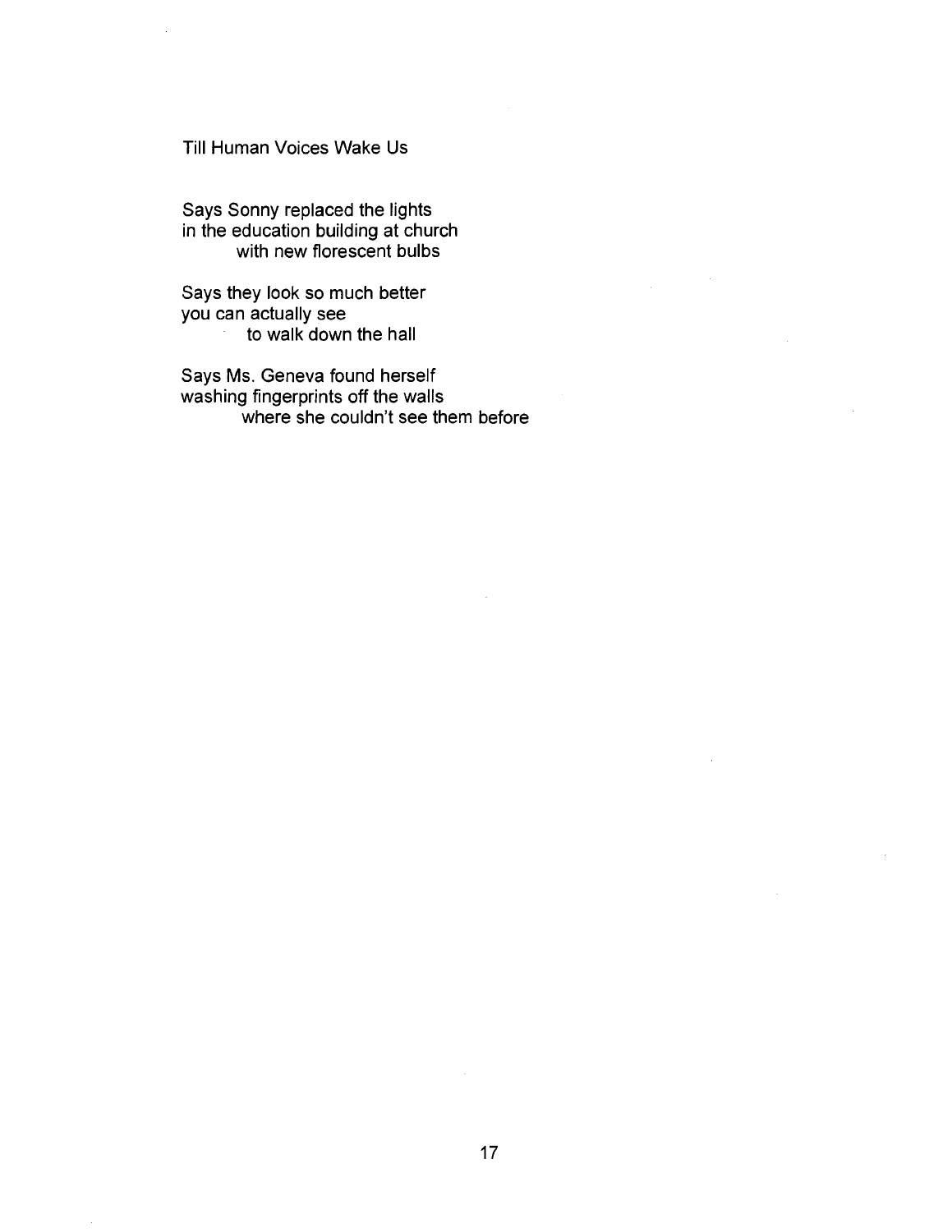## Labor Ready

They sit you down with your dead ends, in tongues of one to five: How likely are you to be dismissed from a job for fighting?

How good are you at fighting?

One being. I have no idea, Five being I cannot lose

The color of angels they claim my piss is unclean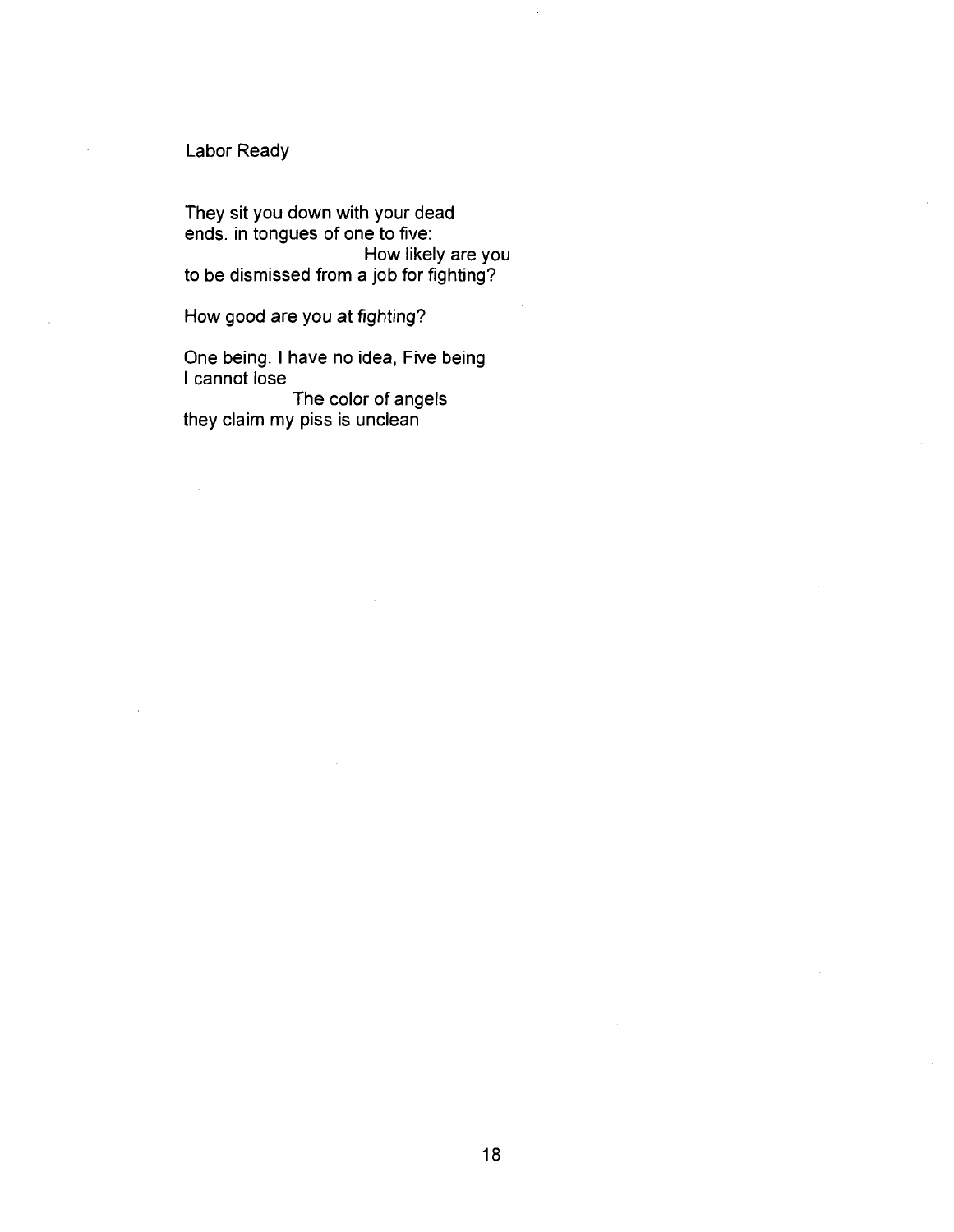W.E. Guide Crenshaw, Mississippi

There's no way I'm sure of your being okay if n' when the plant closes

The n between if 'n when is to say each 'n to his own

The T between John and Moore is not initial Sharecropper can't be expected

to name all his children twice. T's son drives I around in a pick up

stomping grounds, fair grounds Berry Hill the parts behind the parts of I

was raised in these parts Think of the T on the headstone and what

Dr. Anderson said at the funeral I see death everywhere Other peoples' fears frighten me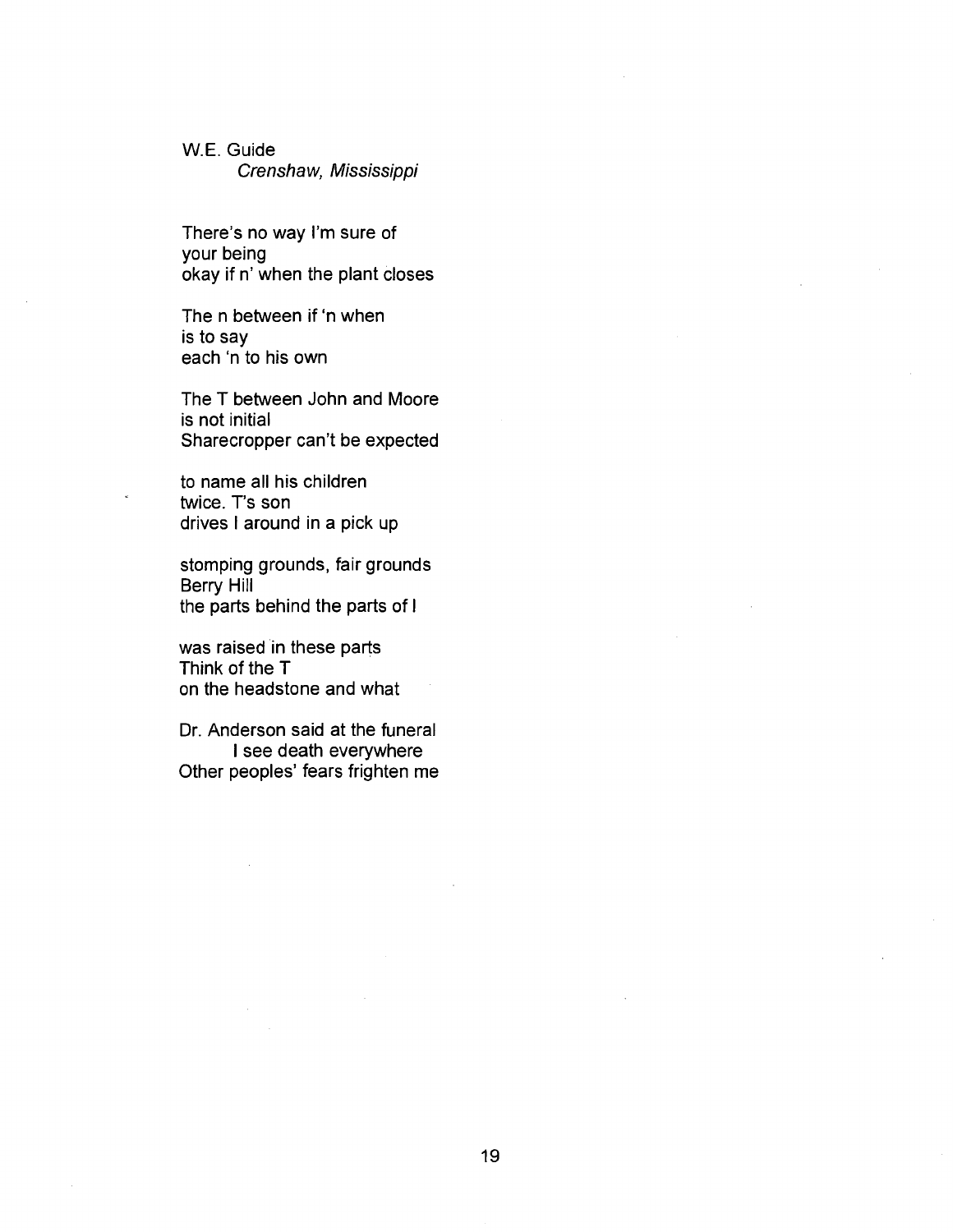Pyrrhic

after Ross McElwee

Behind the wheel with the top down your head centers a hurtling landscape

Persons seen abandoning animals at this site will be prosecuted

How many first sexual experiences can one woman have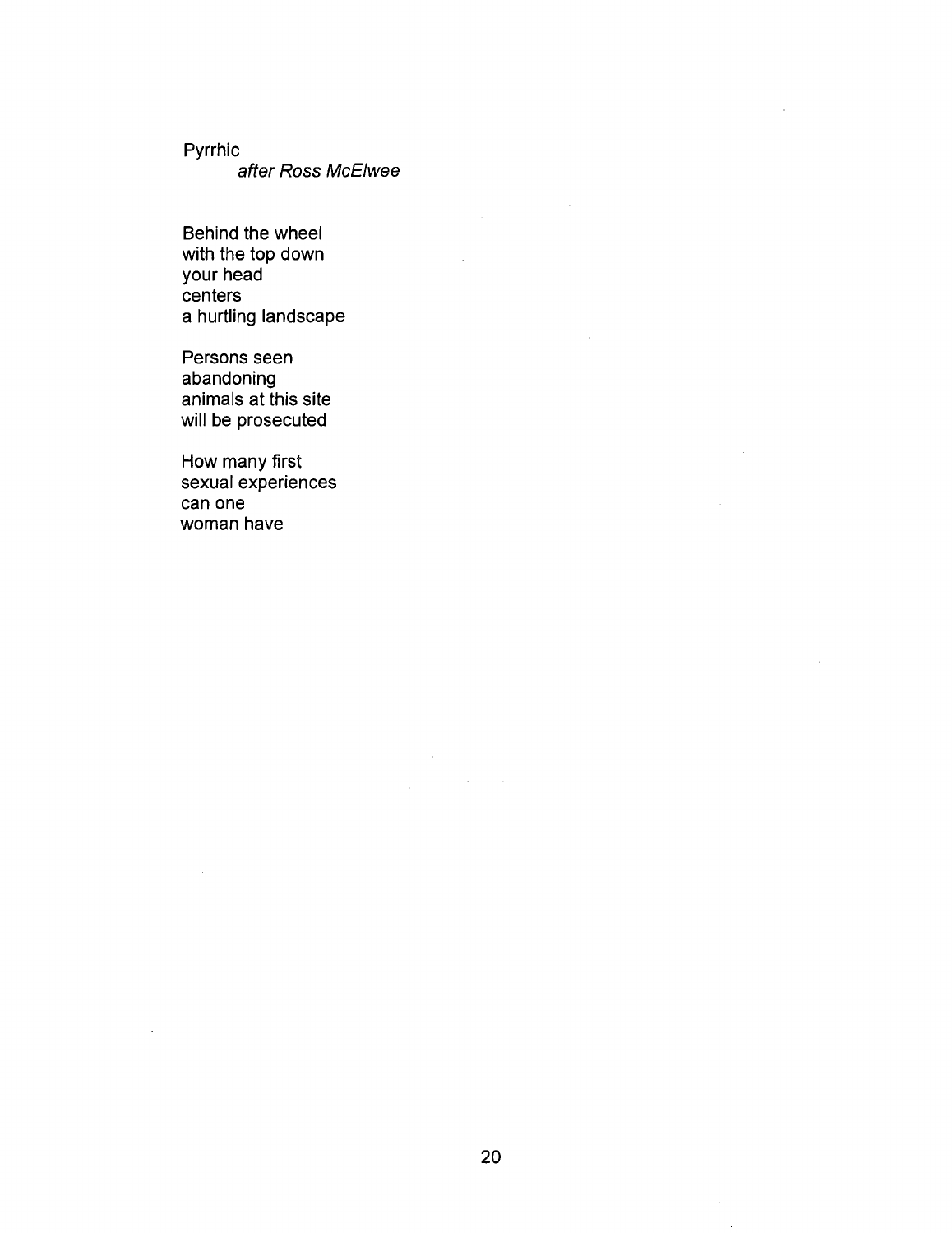Sew & Sew

I mark my place in Bibles from one inn to another way out – with a Hello My Name Is humming so strongly of it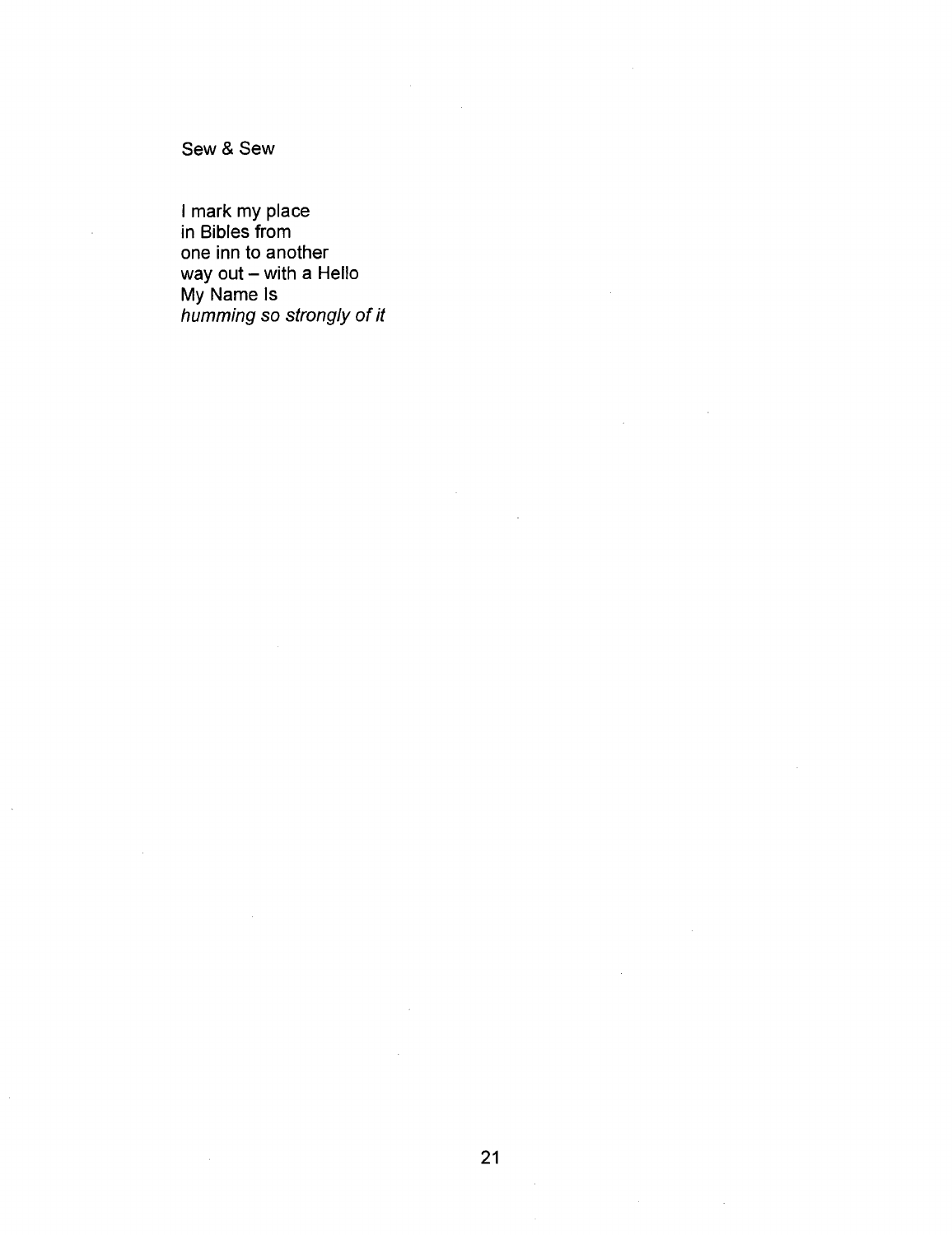Performance

"Once History inhabits a crazy house, egoism may be the last tool left to History"

Norman Mailer

I, on the other hand, am in service to the horseshoe hanging over the shed door

I sip runoff pot licker poured over a photo album

I wipe my mouth on a newspaper that reports: If Tennessee was to excise Shelby County, the state's public school system would rise to the low 20s in national rankings

I knock off twenty minutes early and call it cool-down time

I ask spring if it is coherent and notice

I am all talk

I rears its own form on a chalkboard with industrial staccato A SHORT MAN IS AN OXYMORON BUT STILL A MAN

I attribute the quote to a headless statue

I see every day on my way to where I stay

I make the house smell of dolls

I listen to soft paper when

I need to hear a man wrapped in flames

I expect a miracle every time he gets to the part about Percy Priest Lake

I remove the inhalator and his face comes off with it  $\mathcal{I}(\mathcal{I})$  remove the inhalator and his face comes of with its face comes of with its face comes of with its face comes of with its face comes of with its face comes of with its face comes of with its face comes of wi

I swap eyes with the yard jockey and he tells me,

"I can't sleep knowing I must go back out there"

I keep smashing clear through cock-crow

I assumed genitals were present. Later,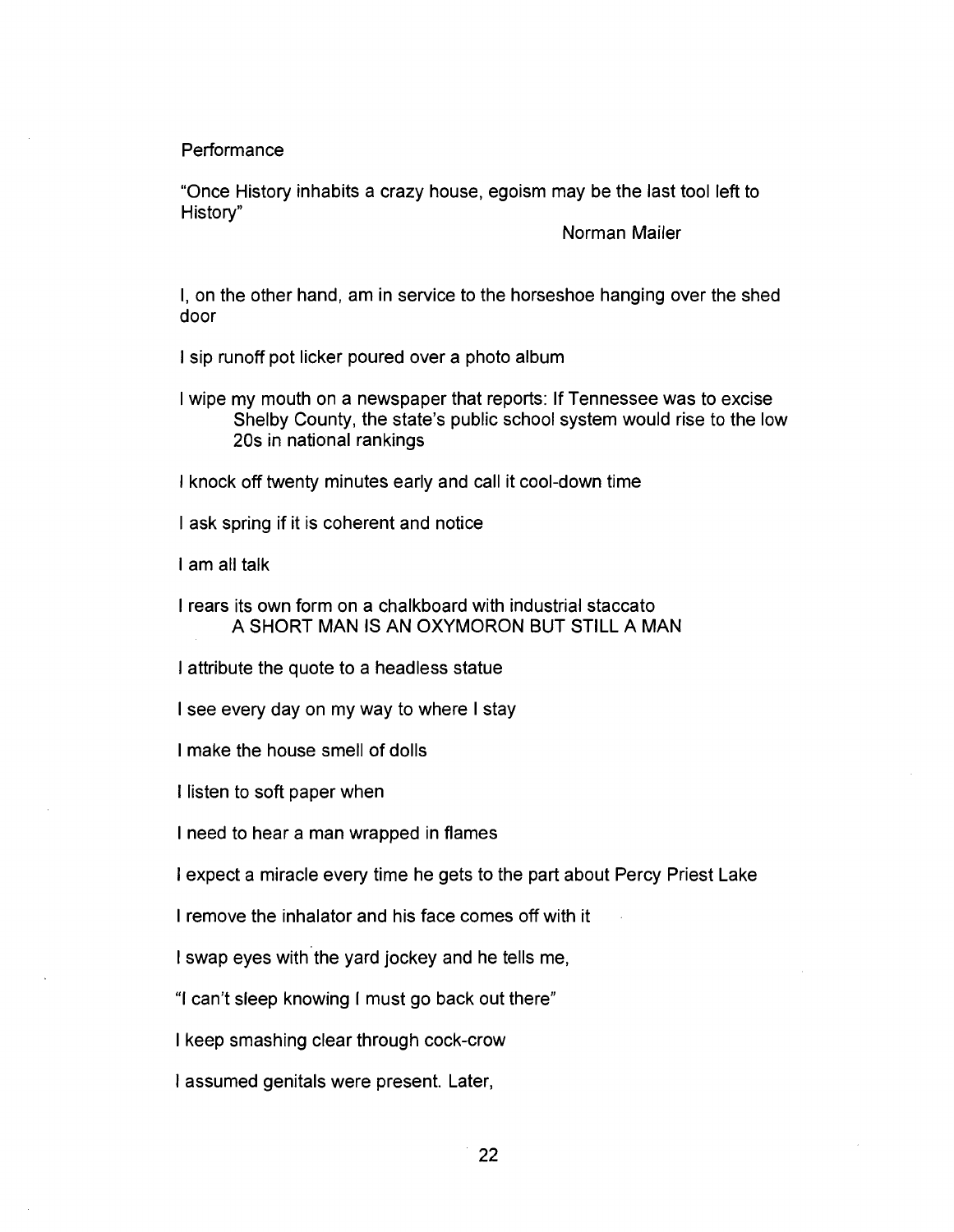I discovered genitals were impossible

I cannot be certain of where anything originates unless

I sit in a room with someone till they no longer exist

I go to the library when I am homeless

I go to the bathroom when I am good and ready

I knew she was faking. We'd talked about it

I am no hunter, so I'm told

I, as it happens, is the hardest part of hearing your own voice

I feed lines to a wall-eyed lesbian who can't keep "It's The End of the World as We Know It" together

I write about seeing fall, "When the shotguns burn woodstoves

I feel the hoses turned loose inside of me, blowing the trash out"

I wash my mouth out with a map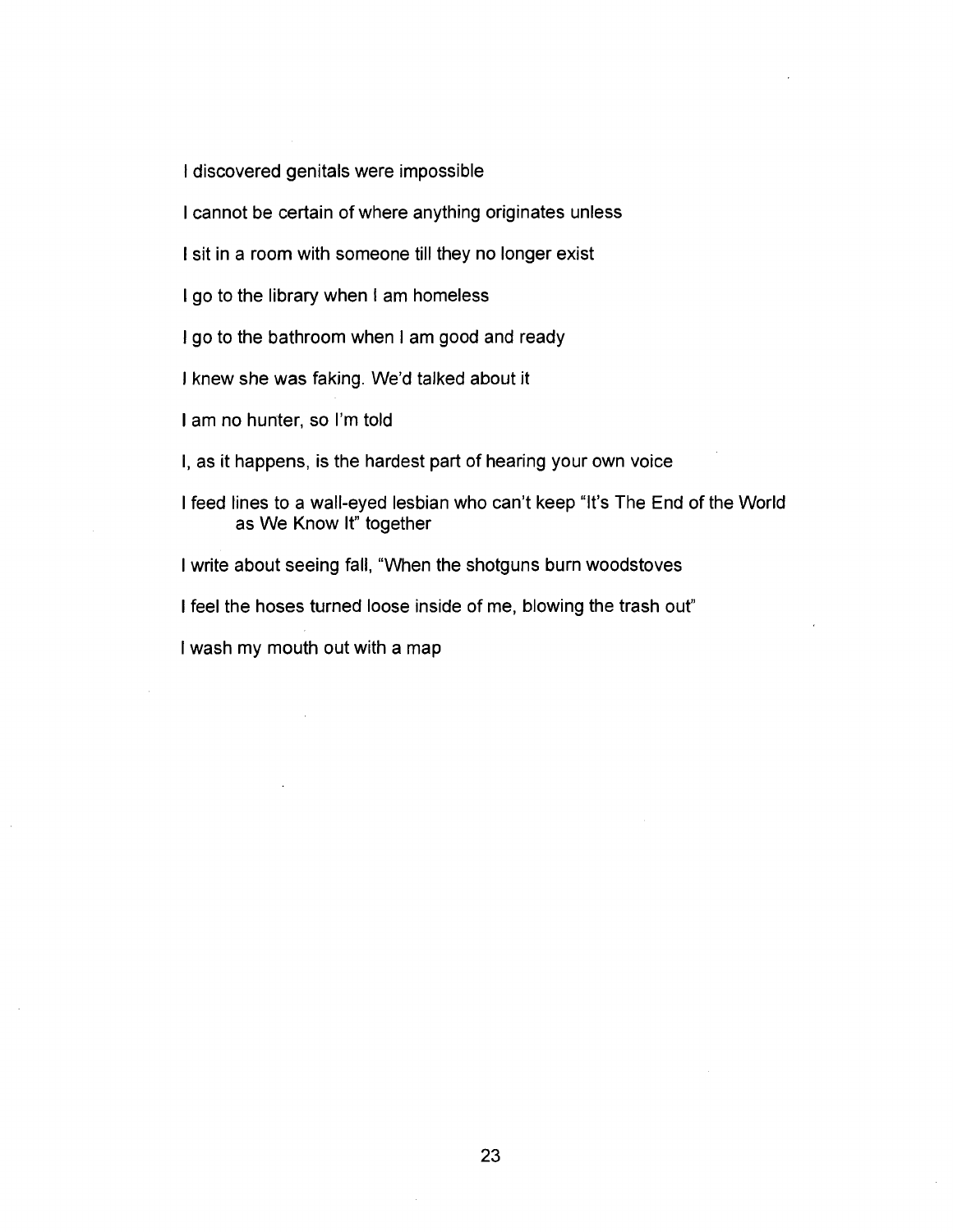## Covenant and Loving It

In the heart of the stomachcolored country side, ice falls from an awning and bread breaks a bitch's leg

On both sides of a bomb threat, sandbags roar in remembrance of the ocean's floor. Suffer the dream where you stand

to be done in by dreams Into a pattern in the key of hot knives a sea of glass stained, levees shatter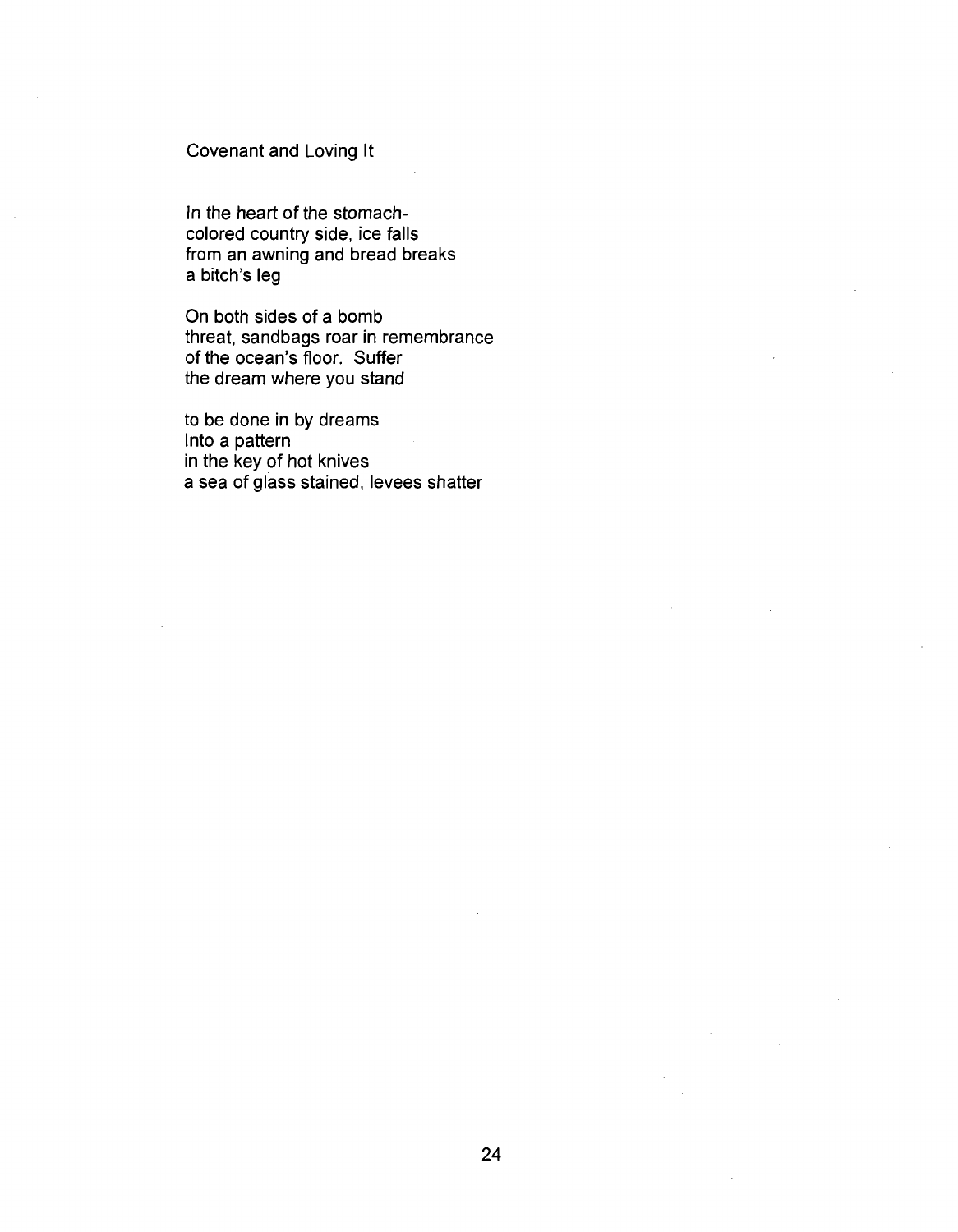Let 'er Rip

She pulls another name this time from the dead

The weight of covered dishes is the weight of dropping them

onto the fellowship hall's simonized floors. Light

shines through accidents imaginary as all get out

My cousins book to the sprinkler's edge

where headstones swear the unreferenced shadow

of its clock-wise spew When they ask, I tell them

I have forgotten how a staring contest works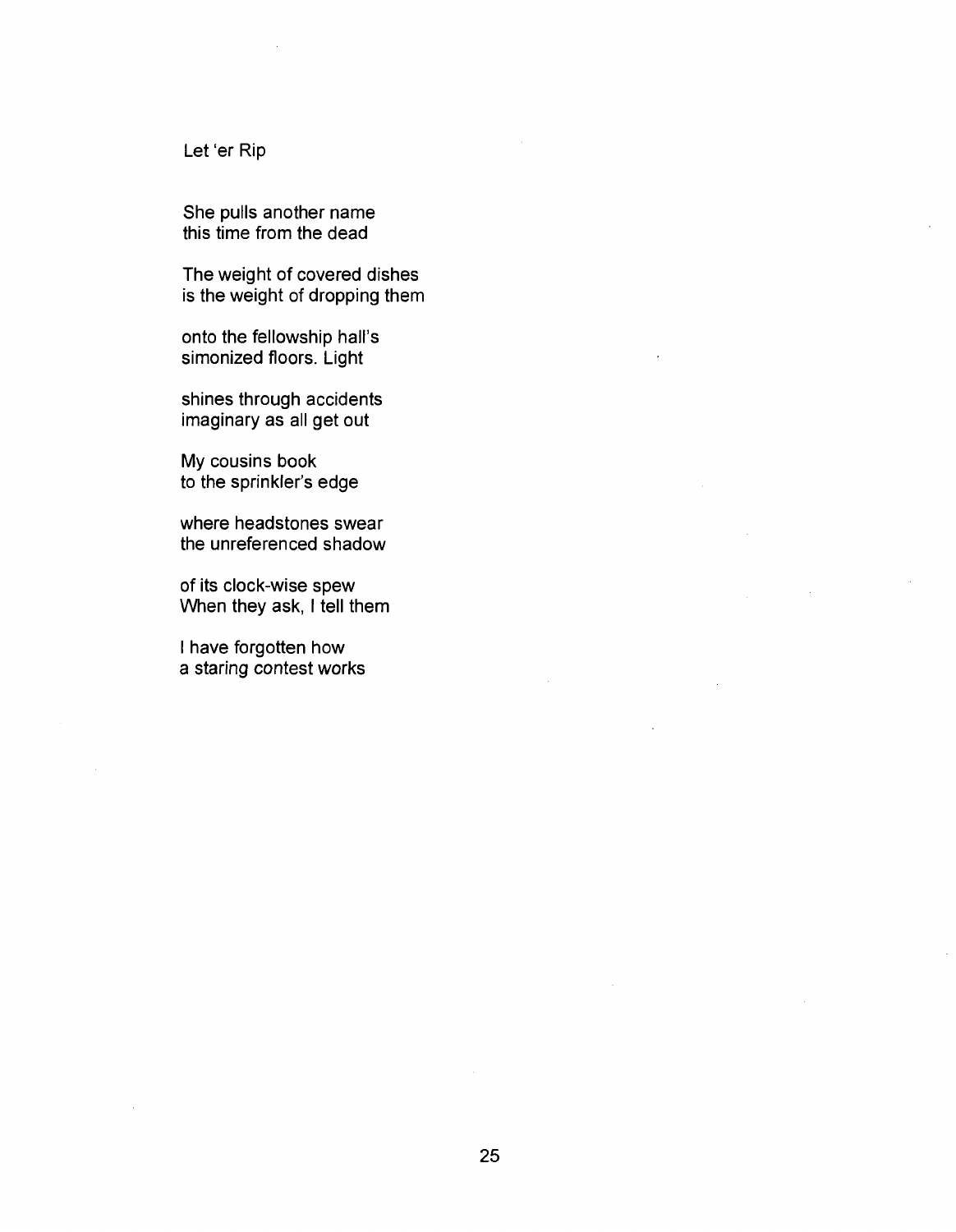## Bystander

When a hole in the map bursts into flame

piss on my grave a slow legato

of pollen describes the mind when the prescribed dies

home becomes the medicine they ask us to pour

down the drain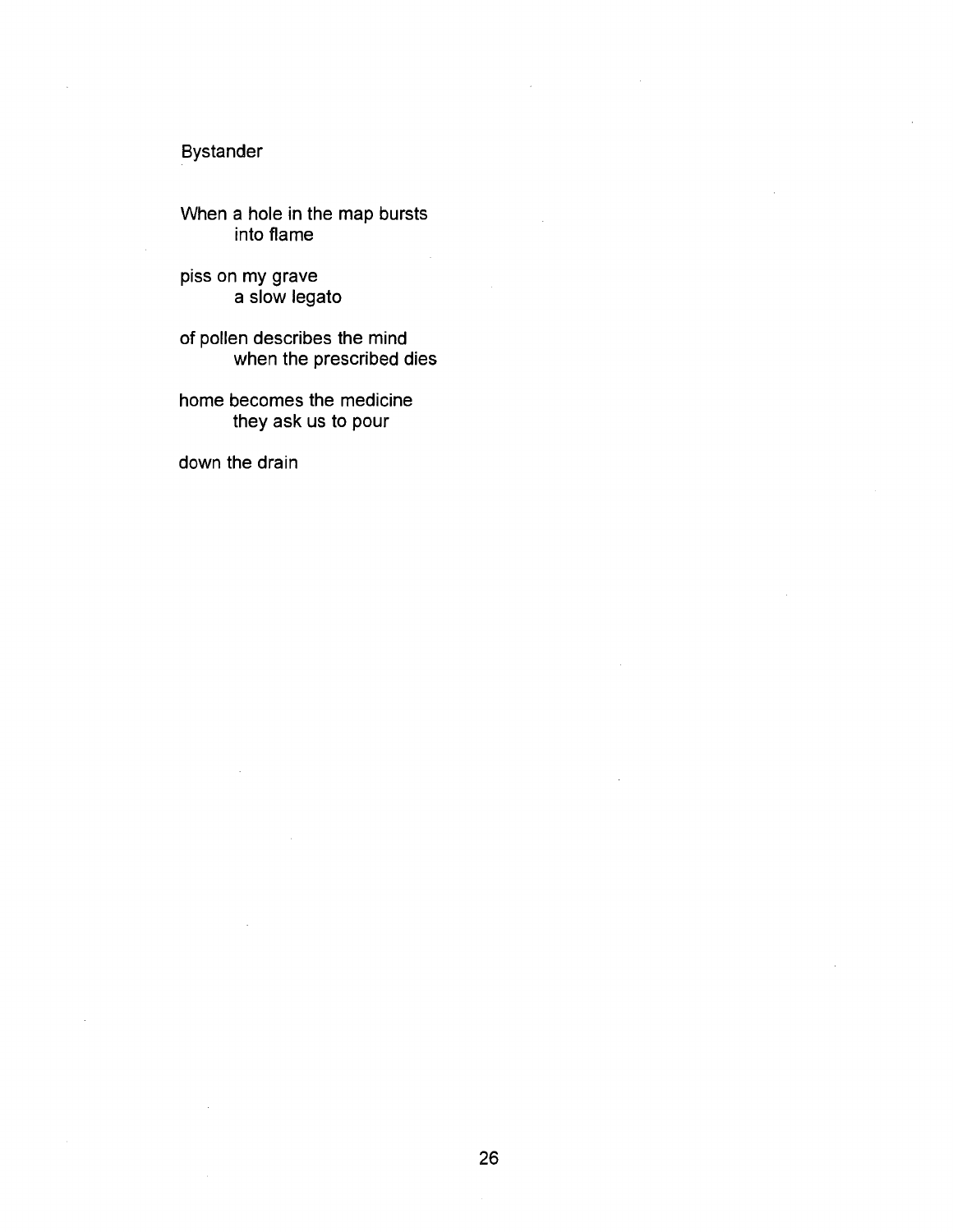**Chanticleer** for Jonathan Williams

Hey, Ladonna, who do you think would win in a fight between Scooby Doo and Aunt Jemima?

I don't think she'd fight a dog

l.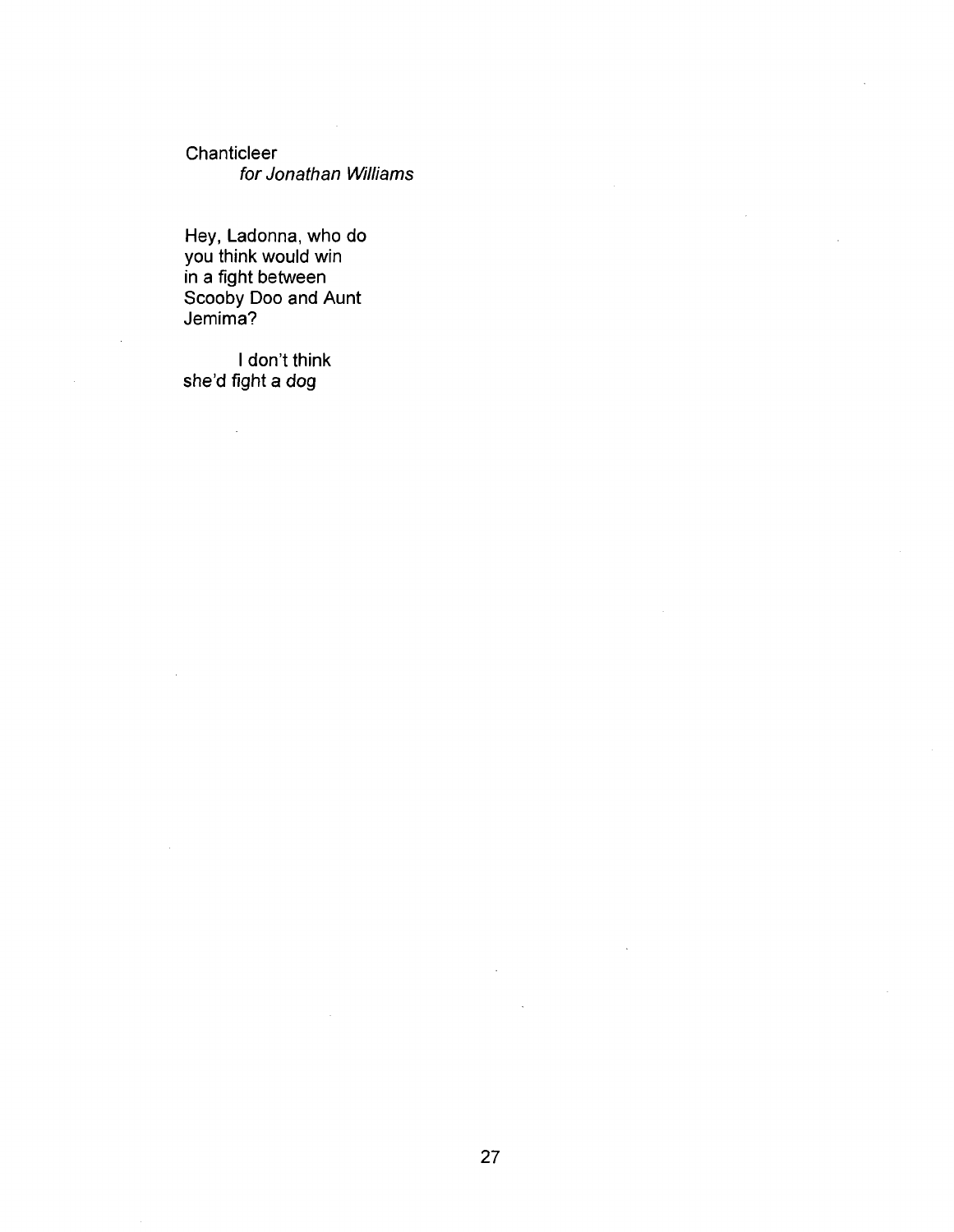## Lasting Impression

The hotel baked cookies all day Heaven is singing where you have no business

Lowman on the totem pole swapped a hot sheet for cold, took off when Alejandro's

fingerprints went up in fumes. Sing for the hatchlings wrapped in a wash cloth soaked in bleach

Sing for the flying low, for the tumbled rack of tourist pamphlets. See Rock City and the clouds

break over the deep end, where the sound of a player piano powwows with your own heart beat

In the Boot Corral a bride-to-be towels off in the nude, while

Tootsie's Wild Orchids Lounge in the unfastened stay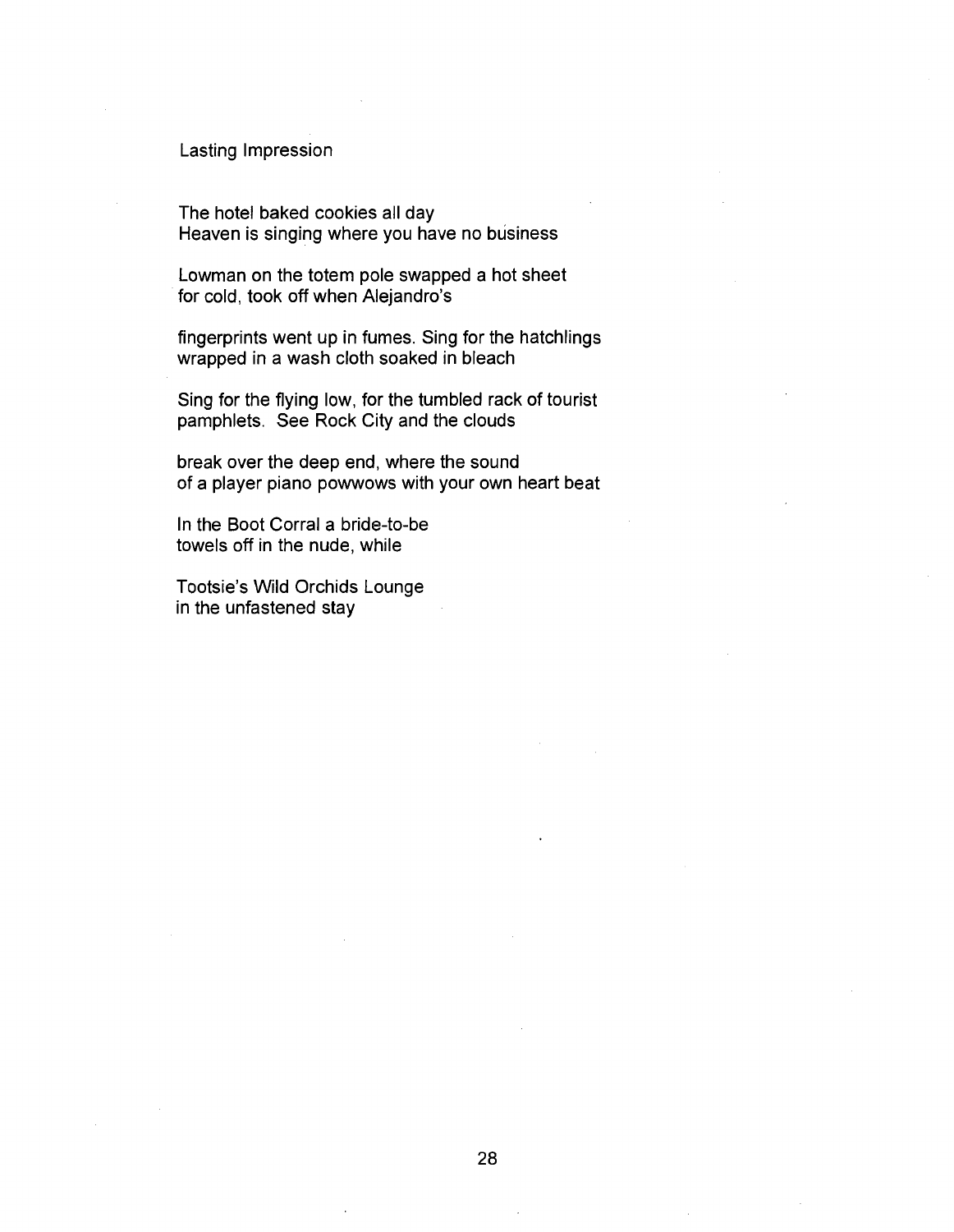#### W.E. Guide

Memphis

The broken watch worn in habit. Split olives in the fig tree's shade. We press out sunburns and the pale impressions flash A fountain, yielding salt and fresh gurgles through handfuls of olives A dress up her crack, as T's son tells it

The man in the pew behind her explains his two black eyes: I pulled the bunch out and she turned to waylay me Well, how did you get the second I figured she wanted it there so I shoved it back. The bit in the horse's mouth. The area outside of Jerusalem where trash was carried and burned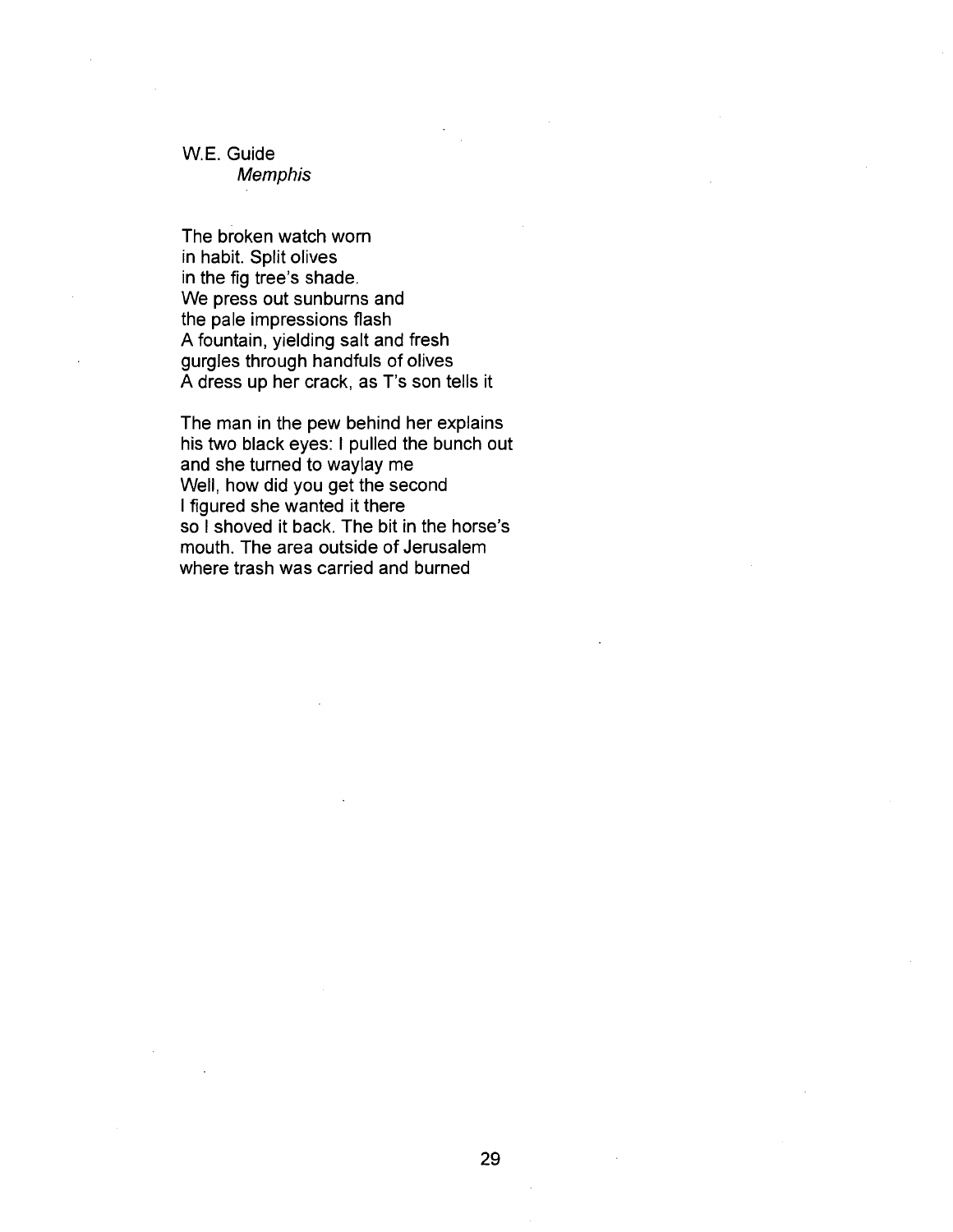## Poem

preacher to preacher's wife: I'm sorry I need

understanding that's what

to my failings, we recorded

soloist to the sound man: When we attached a tape recorder

usher to the others: The ceiling is healing

into an open wound

over your successes

born-again to the unborn: Where the tape is

can hear what the hell is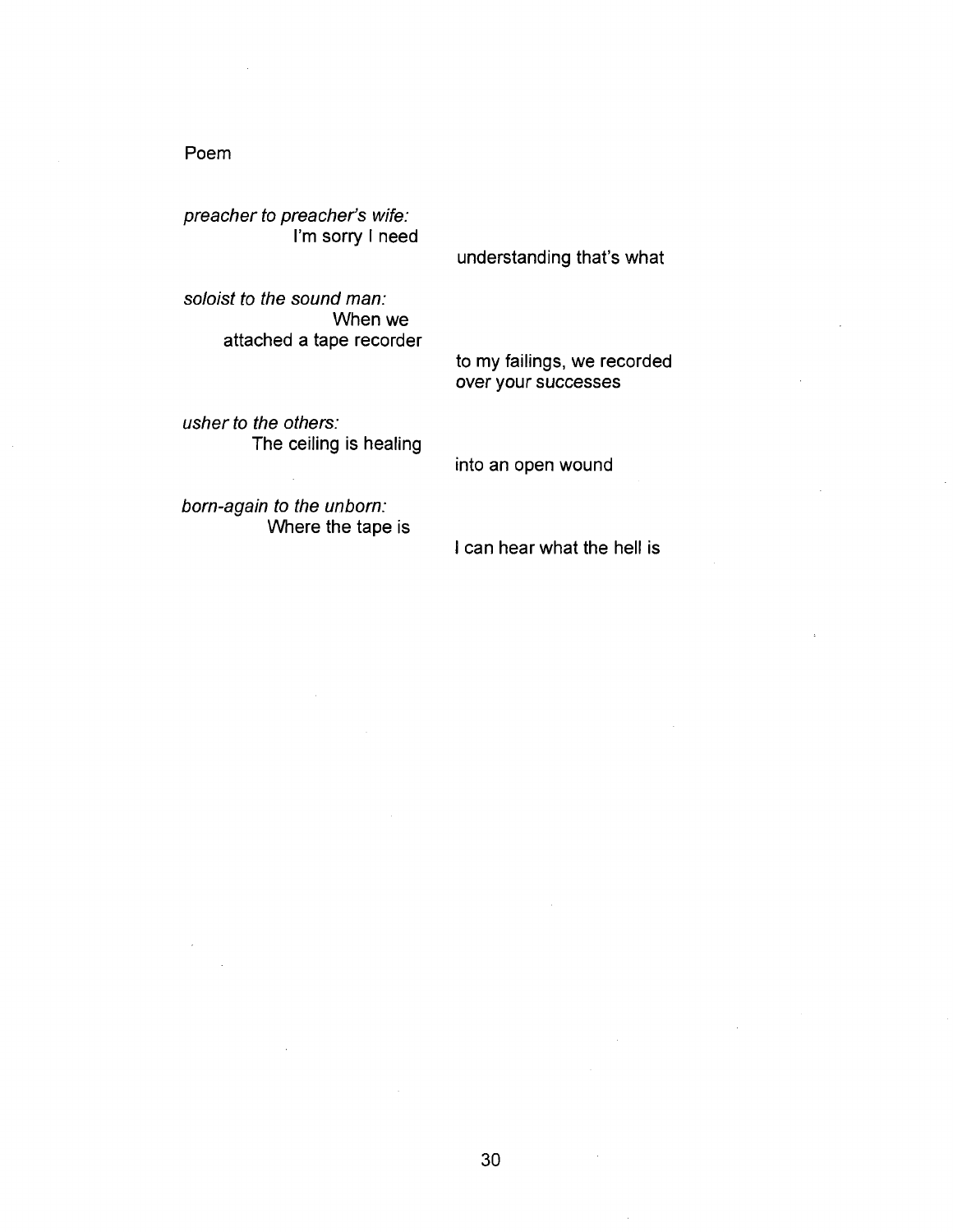## Steeple People

**1.** 

#### Here's the church

Here's the people

- Open up your
- a) hearts
- b) purses
- c) wallets
- d) all of the above

we need a new steeple

## 2.

Here's the organist Here she's calling Street-people in the fellowship hall A Room in the Inn

Becoming, meeting one's end or maker

#### 3.

With each donation, a name will be etched onto one of six glass panes

4.

Hug n' Howdy Time Revival, Prayer Request Offertory Hymn Responsive Reading Profession of Faith Might near everything can be called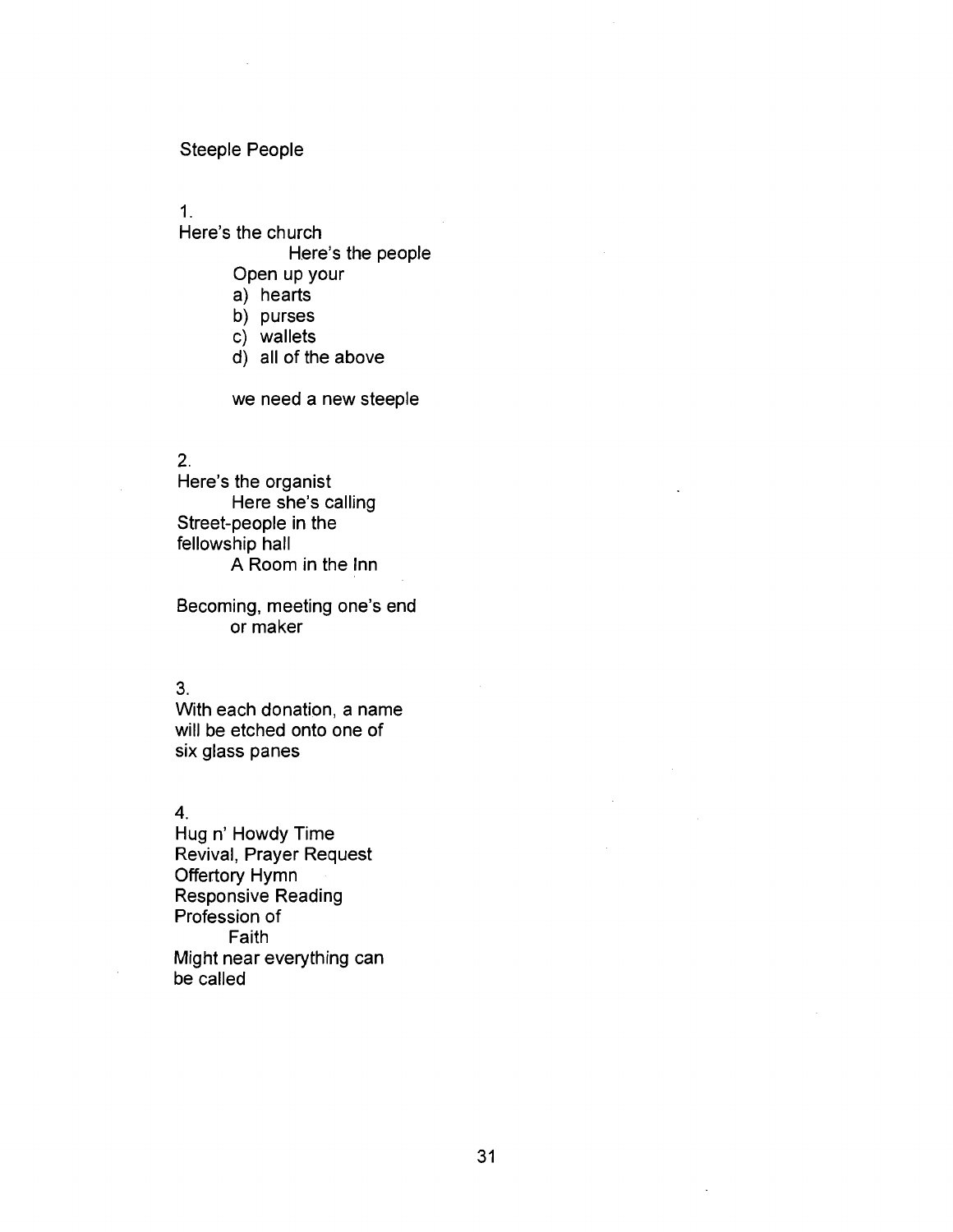5.

What will we call





and is buried in the spire

6.

Here are the children Here they're singing Do lord o do lord o Do you remember me Nothing is called to my knowledge

a room in one's end or maker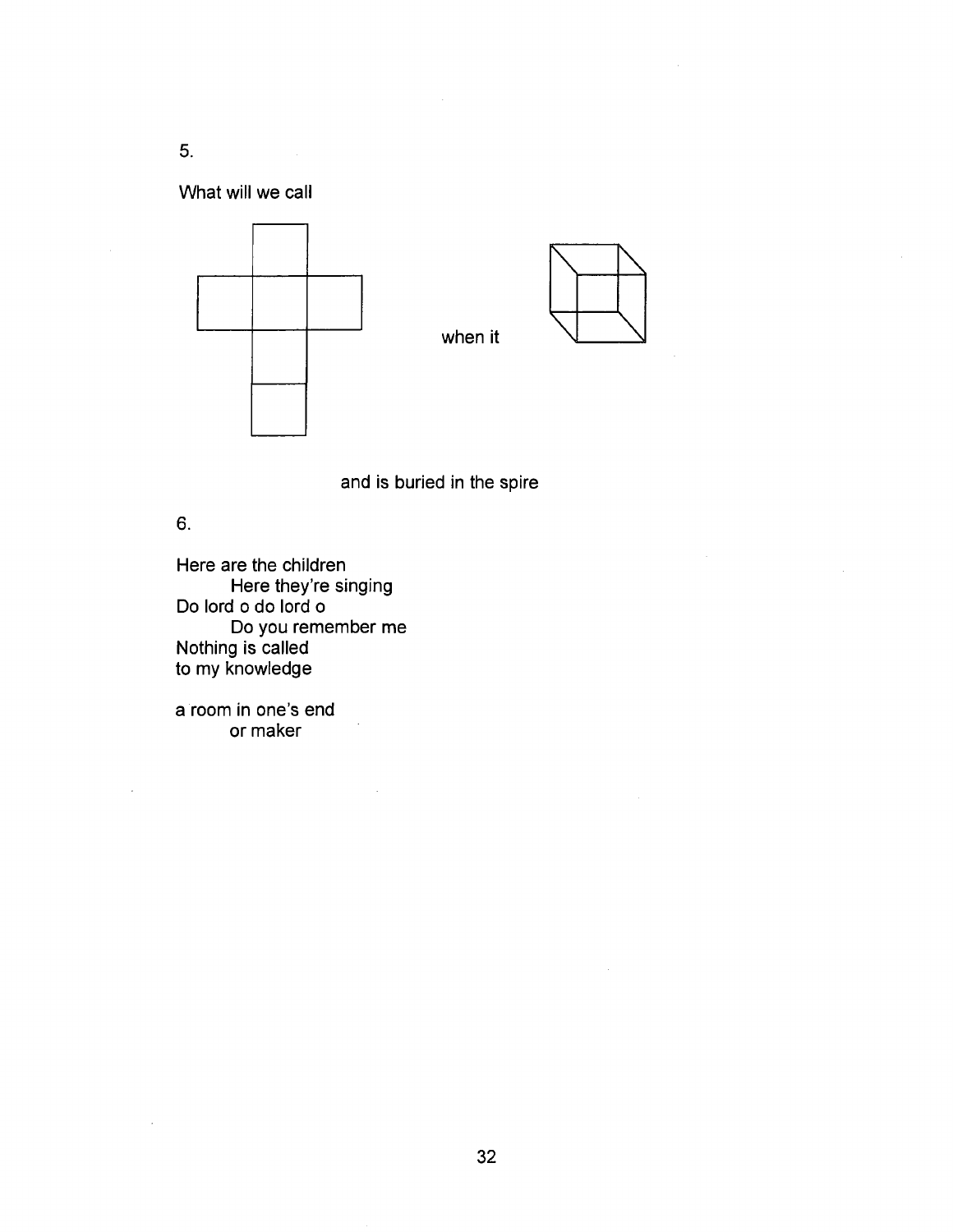#### As Rich as Croesus

Call the cracks creases In Roman Holiday, workers putty the cathedral steps Eliza Doolittle splays across

In America, an eight-teen year old creases a map of Ethiopia, coerced by her father to holiday in Italy, where she searched steps for

putty, but instead finds cracks / wanted Atticus Finch's suit to stride through that square to sweat through my creases

Eliza to Higgins: an inhuman noise of cell phones sending lip puckered pics. I crack and reply screen captured Doolittle Peck g'nite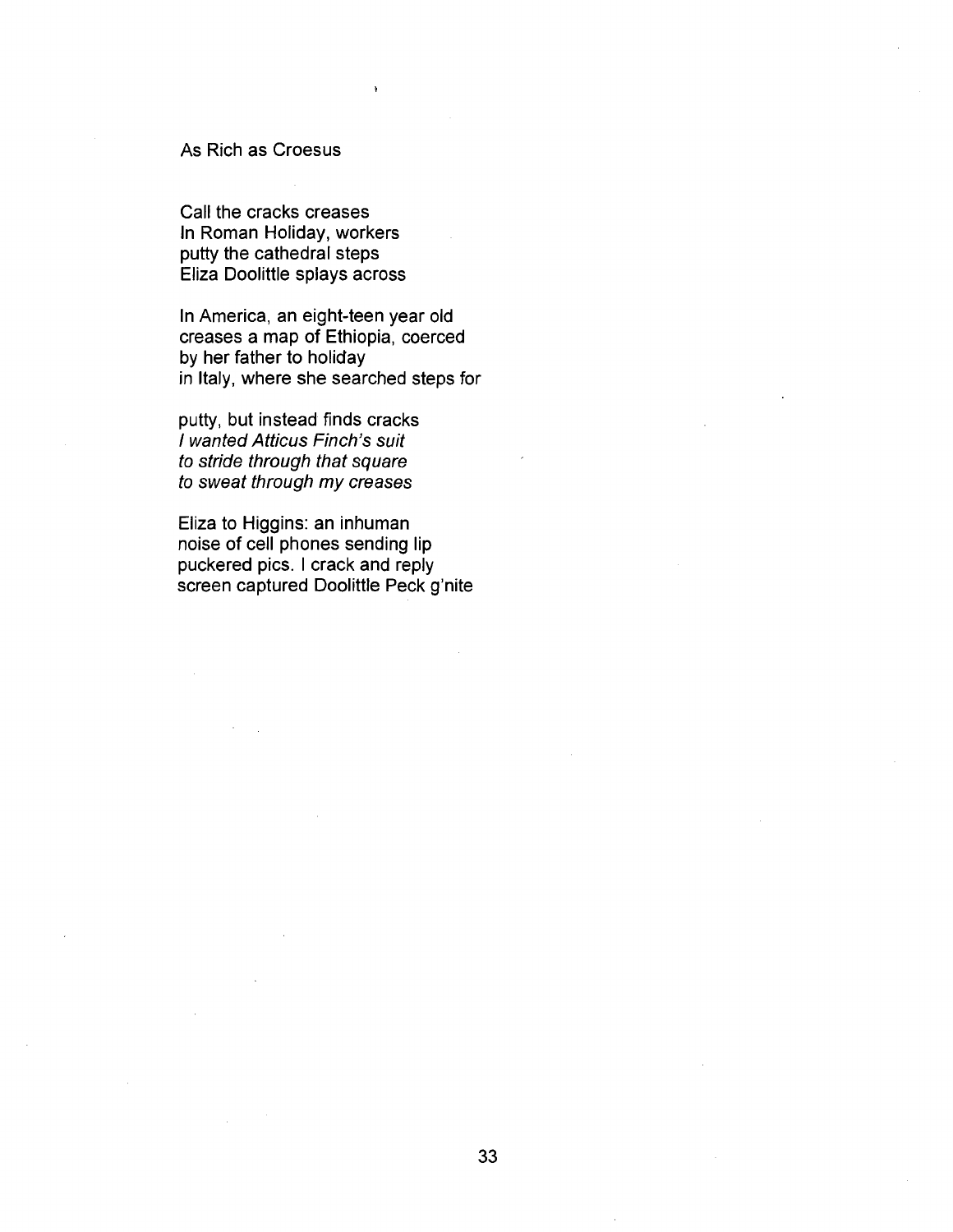## Snapper Jessiessippi

For good news spreading commerce leaves need

The further he went out of his mind, gathering influence, the deeper upon returning home

he tills the jukebox With enough pressure to make mirrors into believers, he sings: The south is the oldest place on earth. It has been in the Wal-Mart the longest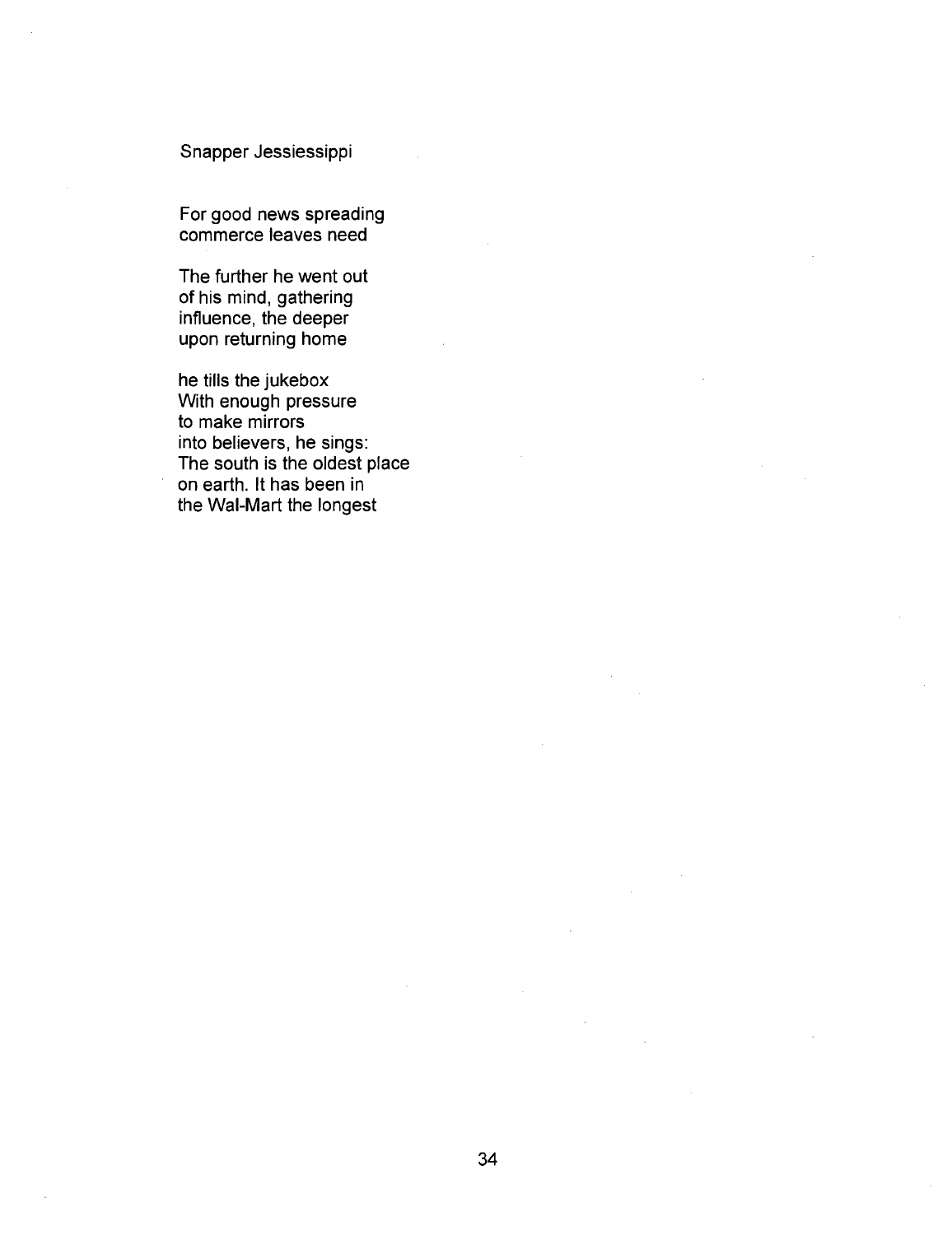## Aux Animaux Domestiques after Michel Foucault

to be  $$ gin with

the thought that bears the stamp of an age: the wild profusion of existing things. An embalmed et cetera. Having just broken the water pitcher, my saliva speaks,

What has been removed in short, is the famous operating table

Utopias afford no real locality and so the slick mind

stirs under our feet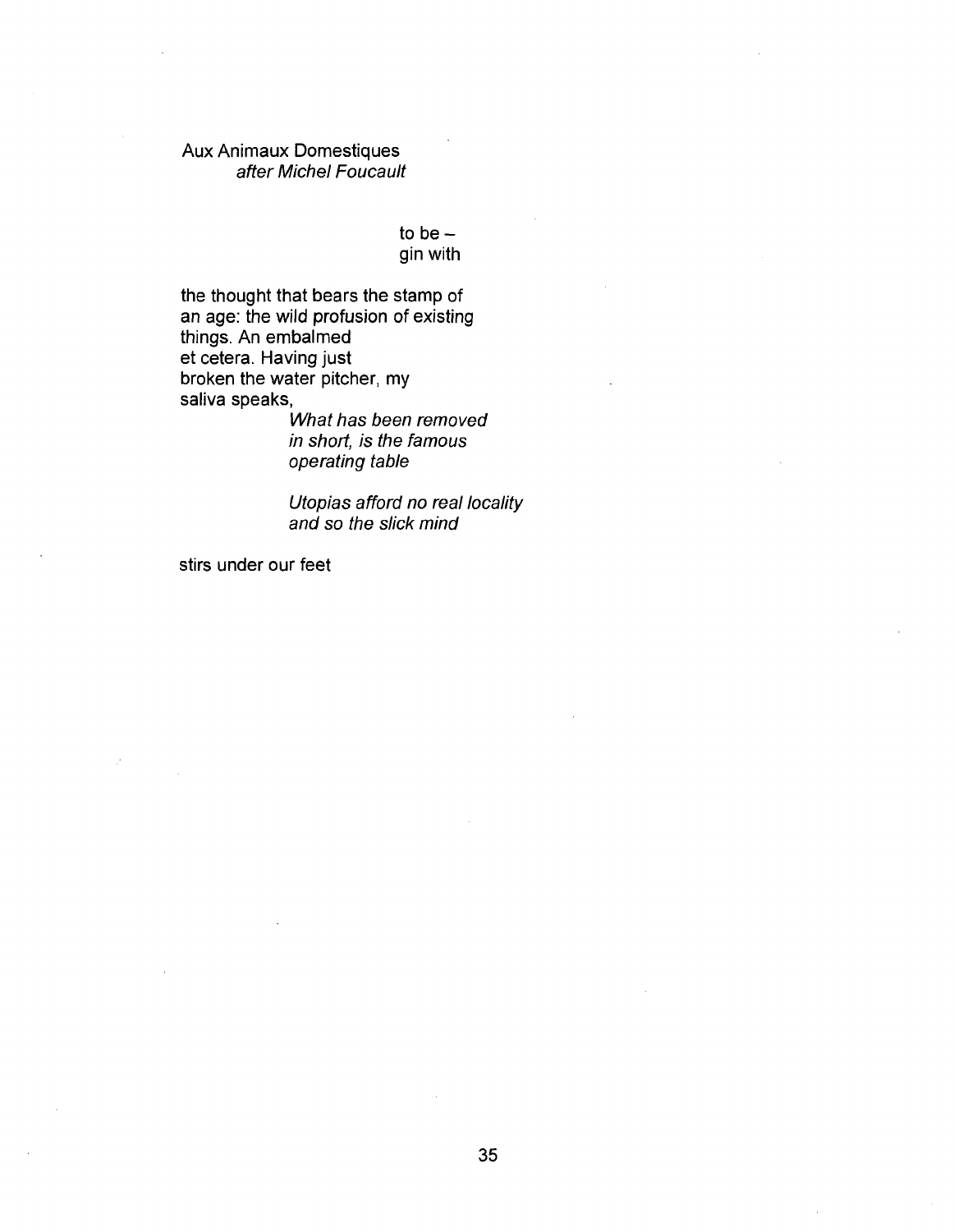**Propinquity** after Renee Gladman

While the world slept, they robbed us blind

Each to each, a community renames itself disaster relief: "even our thieves lost everything"

Looking out for the uninterrupted drone of clothes that somehow talk all at once in a salt shaker of sound, people movers, so fast we catch ourselves

wanting cologne to pour from a radio. Call it Sex Machine

Call it snake hole, where when I was a child, I ran a garden hose remembering a boy done in by syringe filled with air

The mob mentality only works if one of us is spared Ezra P. to Michael V.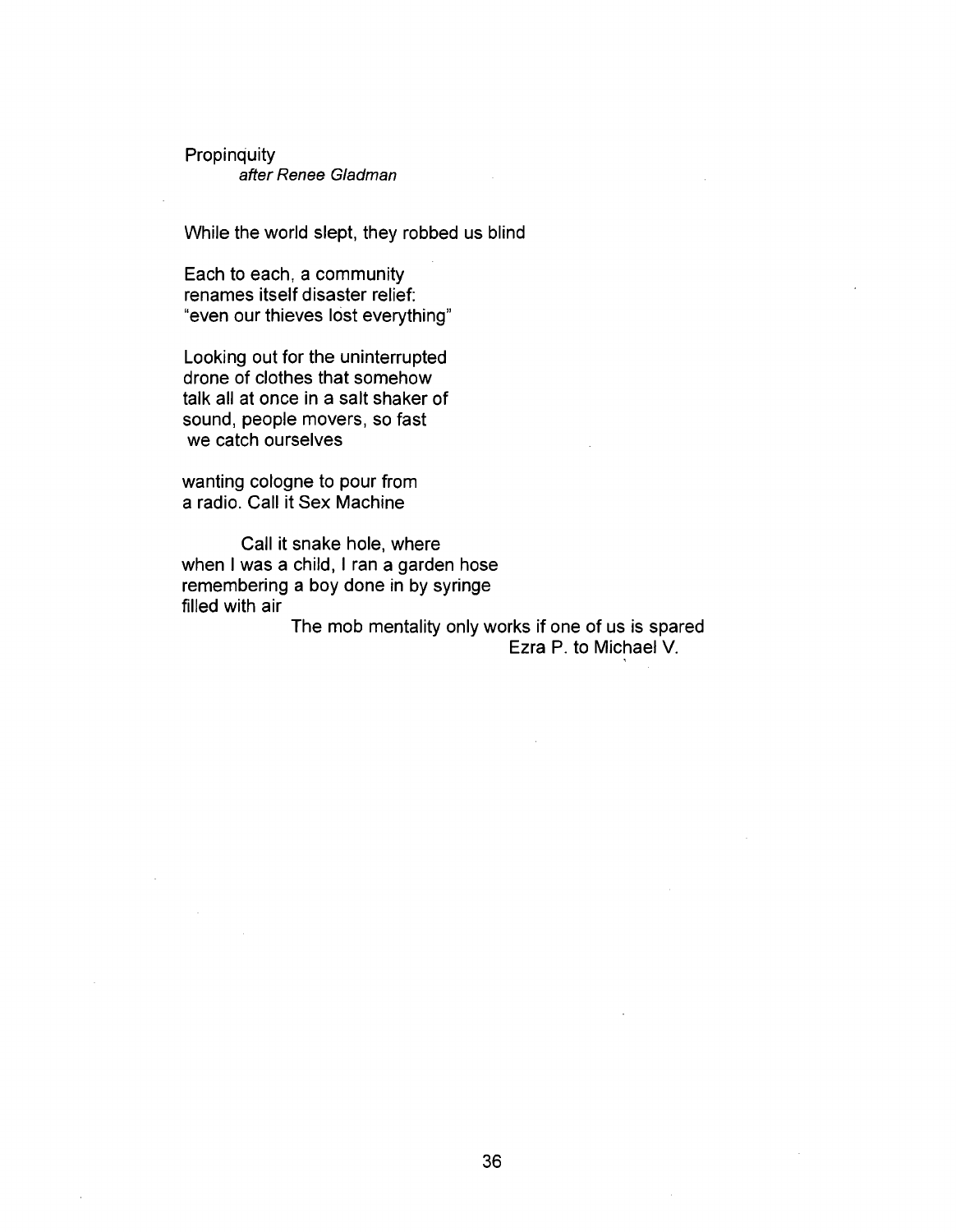W.E. Guide

Tallahatchie County

One could confuse the hyacinth ablaze of its own accord and the child's head engulfed as the center. Trees at their varicose best pumping nothing into the air save the slightest scent of his leaving, unyielding honesty and eyeglasses tubes up the nose the breathing machine does not make air its icy embouchure sticks to my vision proof they touched and tore us lidless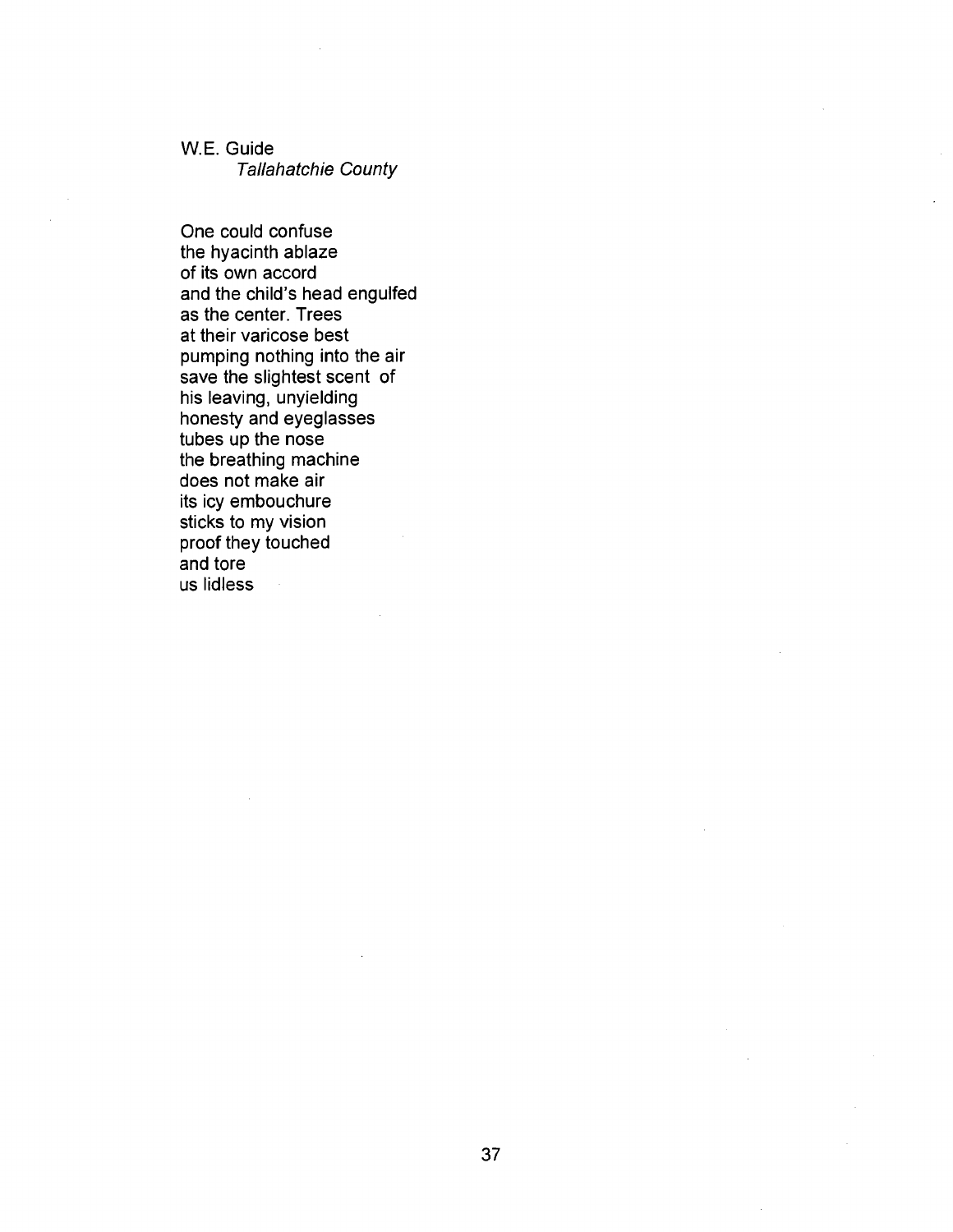## W.E. Guide

Tallahatchie County

A cropped cloud

and a sense of what is there to see here once I stops looking, a sign that says nothing reads King Cotton Beverage Co Inc and another Open and another too small to make out. Water tower and the idea of today stands taller the closer you get to it. Before it gets too high tie a string to the stem long enough to soak up the bridle-deep blood of military personnel: a hell I once saw described in a unisex bathroom

Someone etching a bible verse which someone comes upon later and adds only in the south would you find a bible verse on the stall and I cannot help but add another level of removal, etching only in the south a person references the south as an etc, etc, string that makes the mind bearable

Crutchfield saw this spot on his dead friend's chest where the treatment still eats, unlike a cigarette butt, the color of one still crying, searching for its bearings with the light that shimmers up. Spare change at the bottom of a brim fed pond. Fill a flowerpot with water and somebody's sure to empty their pockets into it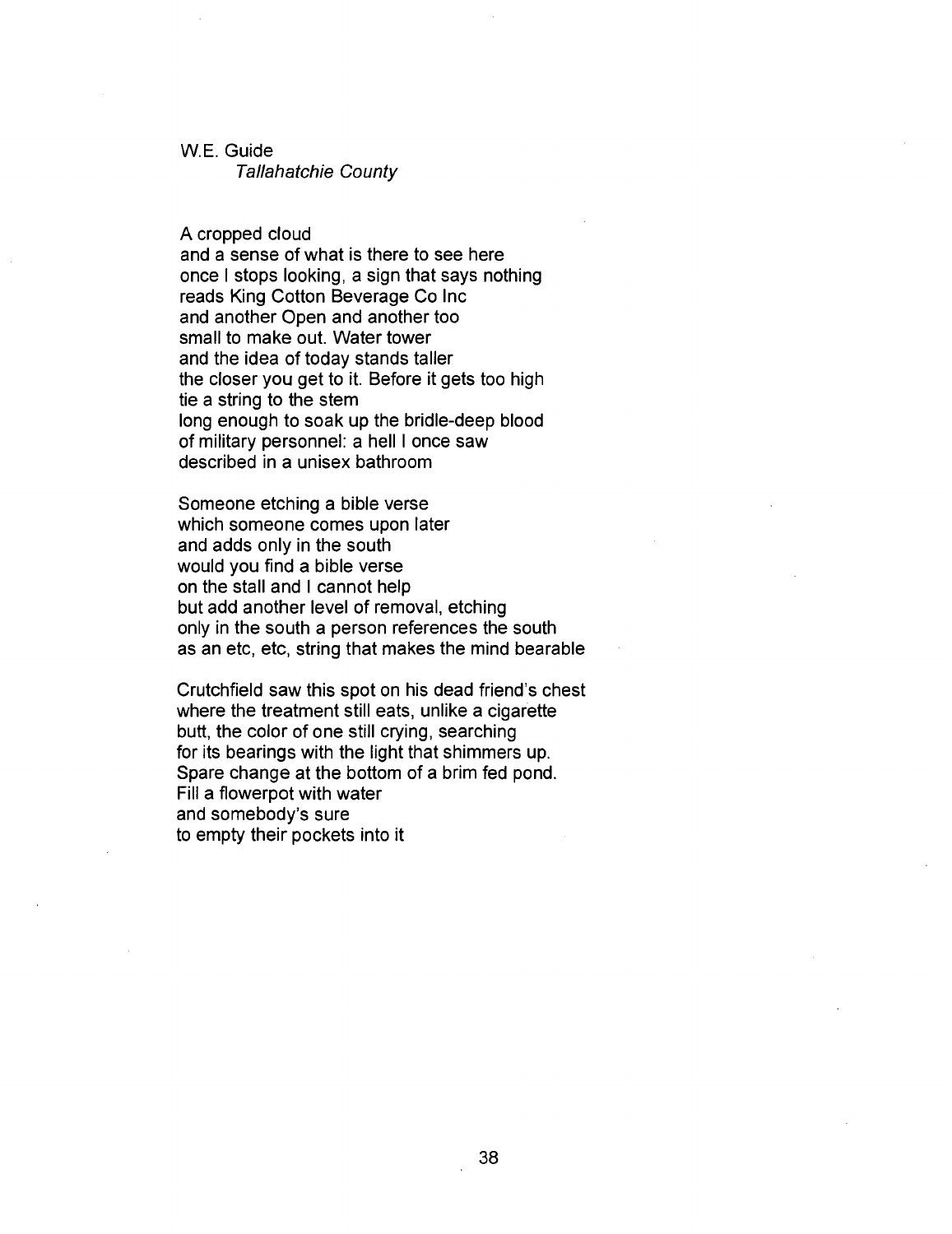Skin/Within after Charles Olson

The vertually put out our eyes in the umbrage oranges and still more oranges in the tree's cast shadow

I wants to leave us

speechless with a speech

In one of the laundry room's otherwise empty washers I found a stranger's knock-off name brand hoodie that looked so good it reminded me of the real one I had as a child

> When they moved my neighbors forgot to unplug & pack up their alarm clock It buzzes an empty apartment orange

How to pull the

soaking wet button-up from the washer using only the soaking wet button-up

to leave us speechless

but that only resulted in an empty apartment act equivalent to affect

> I writes on a mirror in dry-erase. It is better to ask for forgiveness than permission when applying lipstick to nap with another woman

Not that I is a woman though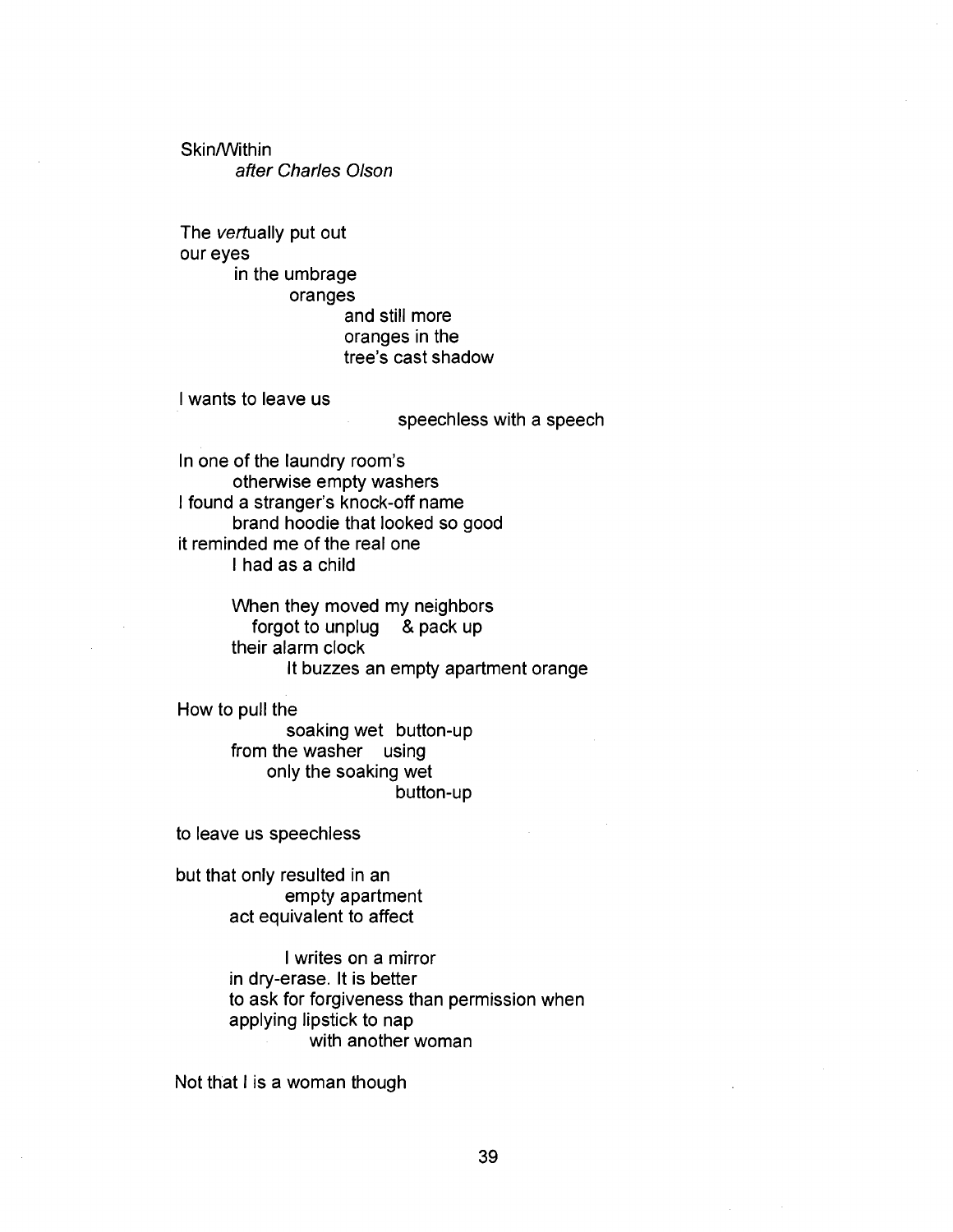if I were you might not have left

children outside after dark means in the dark / say awkward awkward you say it **AWEkWORD** AGAIN I got you AGAIN a thousand years of death

to be put into the hands of mystery move not a muscle in the effort of relocating heaven and earth

Keys thrown upon finding out I was afraid I shattered a mirror or scuffed the floor in professor's house you were sitting

to pick up the pieces pick apart from either/or image/sound heaven/earth

in either/and

an orange is the being peeled off

the lint trap

slipped I's mind so succinctly

so I pulls wet clothes from the dryer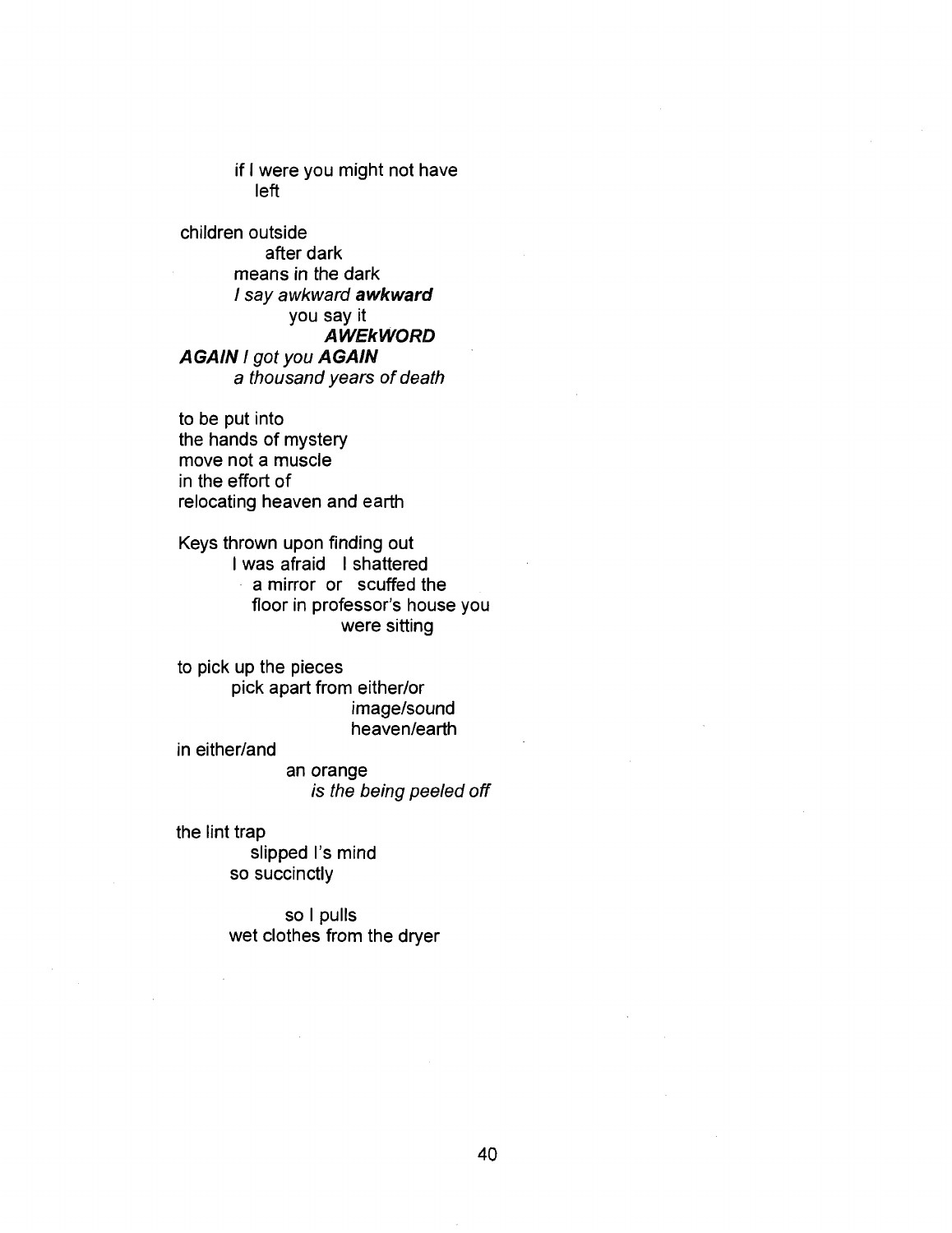## Heathen

Cold, the sparrow curses in treble clef. The florist has one arm and can't remember how the lime kiln hands down lime. The dark dries brighter than the hill -top temple, Gnostic movie theater where everything gets old if you do it often enough. On sanctuary steps, a boy throws himself down a forged hymn. This is where locals splurge their bones into the lake and tradition eats them. This is where I wash my face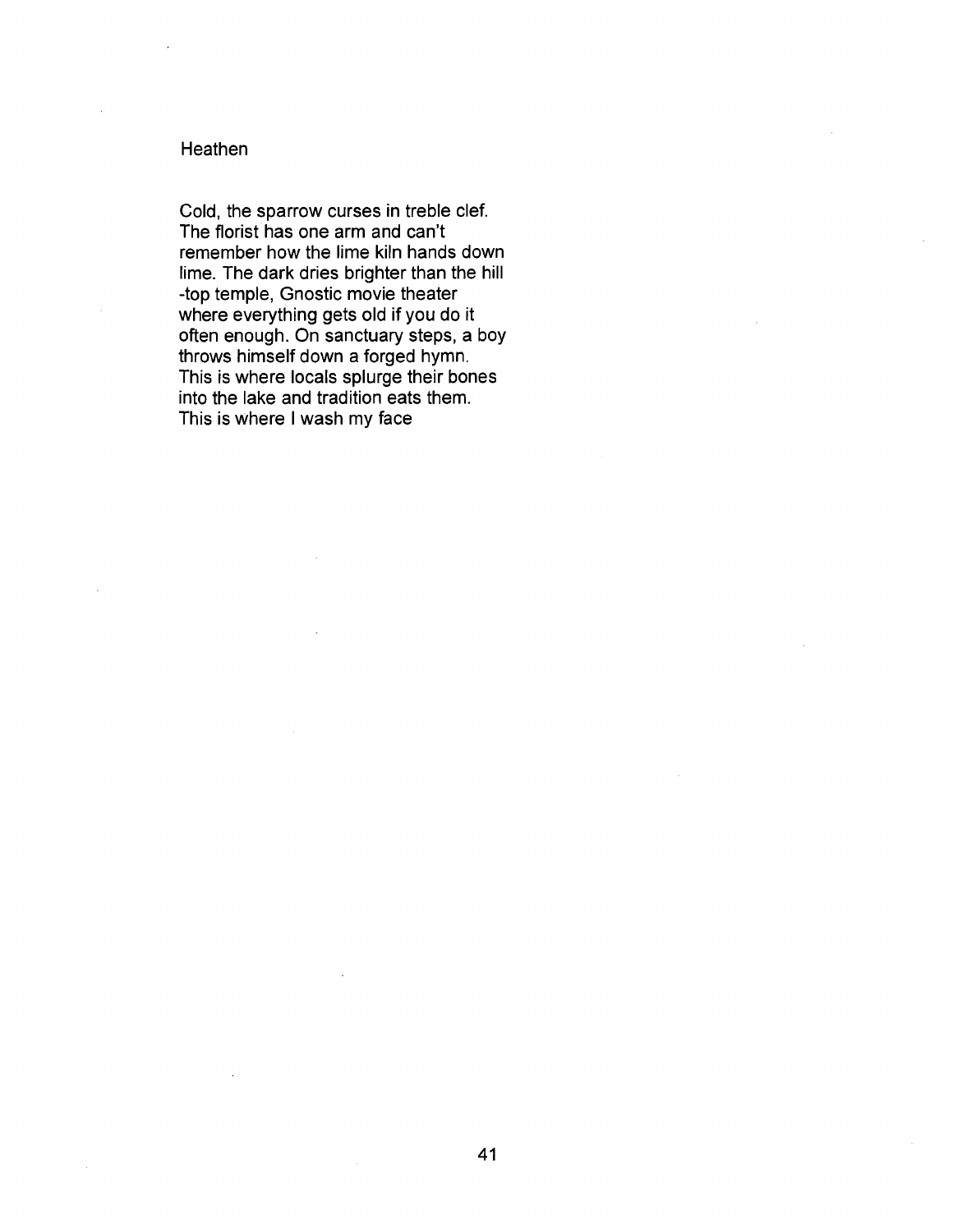#### Percy Priest

Early so that when dreams are divvied out you get the one where you recognize your mother. A man stands near the first remove, going on about head injuries and light coming from the operator's shed. It hurts listening to him the pain of grapes swallowed whole, the memory of our flat chests sepia-toned

in sopping baptismal robes. Come June I will return to the peace sign we carved into that mulberry branch. By then, it will have healed into a snake. He asks if I think they use current from the dam or if the operator has his own generator inside. This is the government we're talking about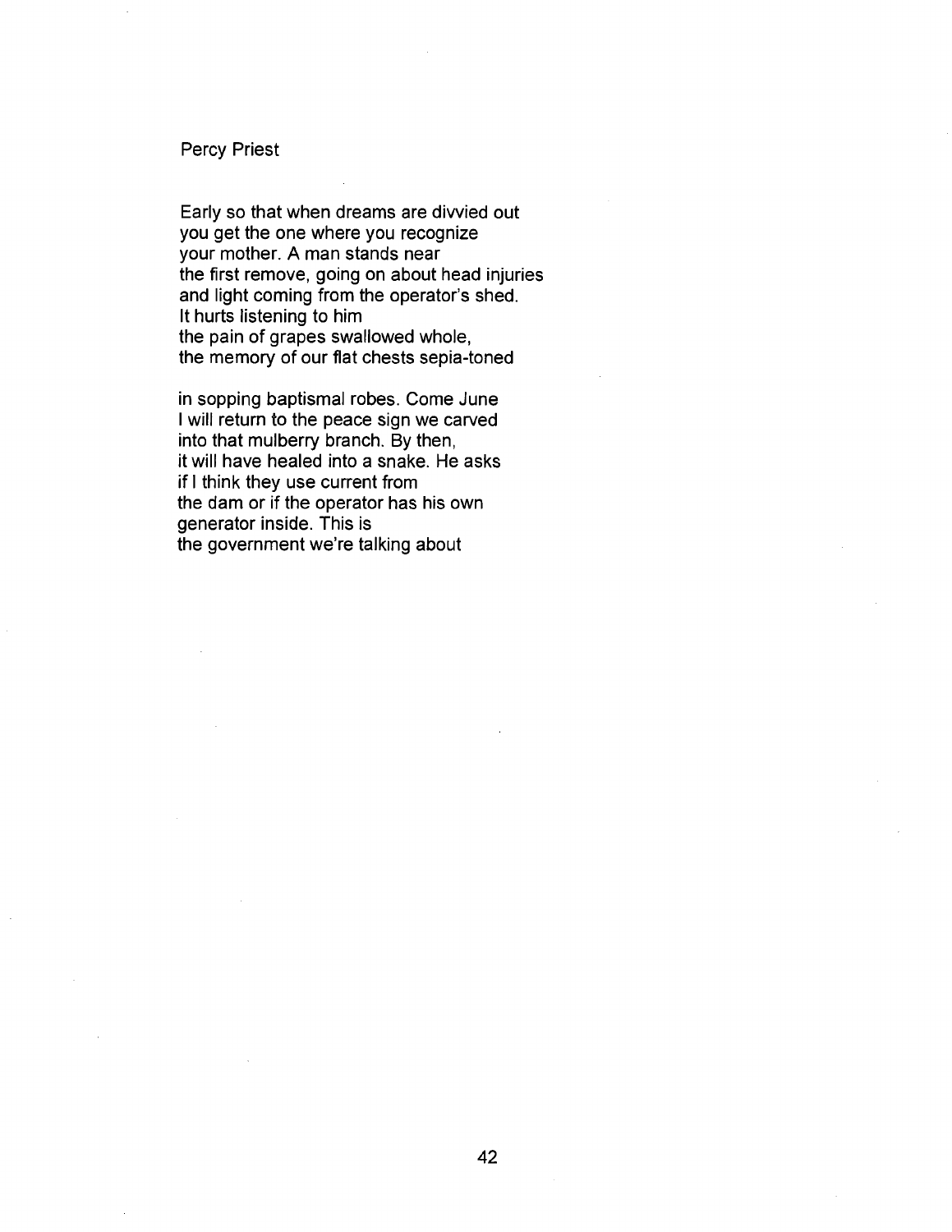## Young Avenue Napkin

 $\sim 100$  km s  $^{-1}$ 

In the bassinet of shiver, I pull money out of a machine, supple as wrapping paper smoldering in a barrel, where hair singes the way lightning starts on earth, retreats to sky, the way the balance on my account escapes into the registers of all the omens I polish off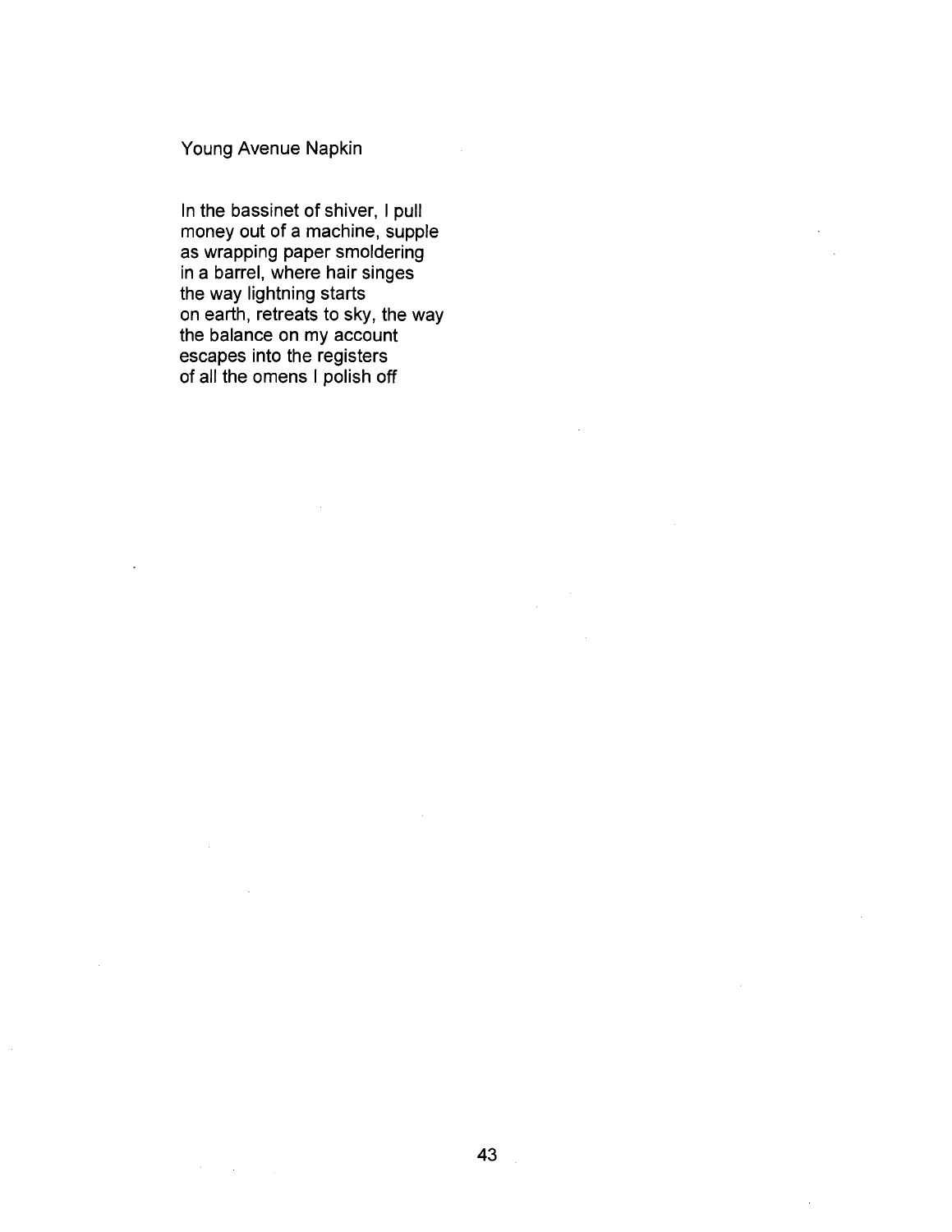## Arise, Shine

Armature in the peripheries, a house pointing east with windows so hot humans wake on beds stripped bare. None of them went to college, one was held hostage as a child by her father. T, according to T's son, spoke of drunks breaking and entering, turning the old place into a club house. In the repose of running a still, playing cards catch fire, and a muralist's daughter retraces her steps from factory farm to family tree. Where did I leave my keys?

Armature in the peripheries, his idea of Eden was spider eggs strung from ceiling to ceiling fan. Some organs of sight are not, he'd insist, needle but thread, so we kneel where the land revives your name. Strewer of synapses. Flipper of switches. The silt around your eyes sparkles when she listens. Who is to blame if I wait to wash the feet of the dead till they are dead and have no need for feet? Sand gets into everything the televised speech, the roaring drunk.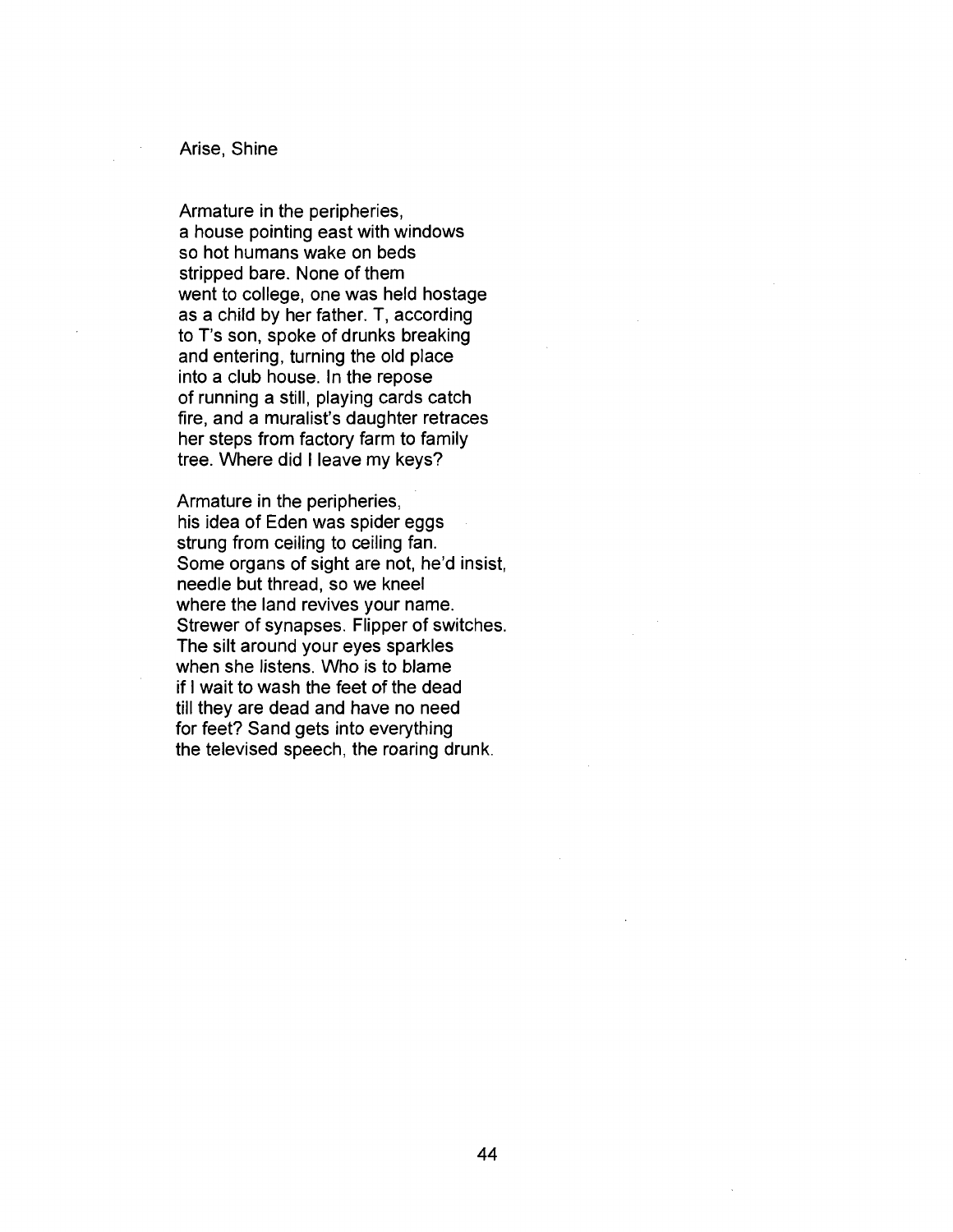## Crazy Eights

We are accustomed to hearing small children, but the one he ran over in his car was quite large Divorced his wife - started over with a comb

and a son. So I hear the women squeal away the mirror's fog licking the chaffs of their palms

I'd wager half of all baptisms are do-overs. Men watching brico blocks in broad daylight

Quiet, his mouth and flagship tattoo point to shock therapy and the small engines it leaves in disrepair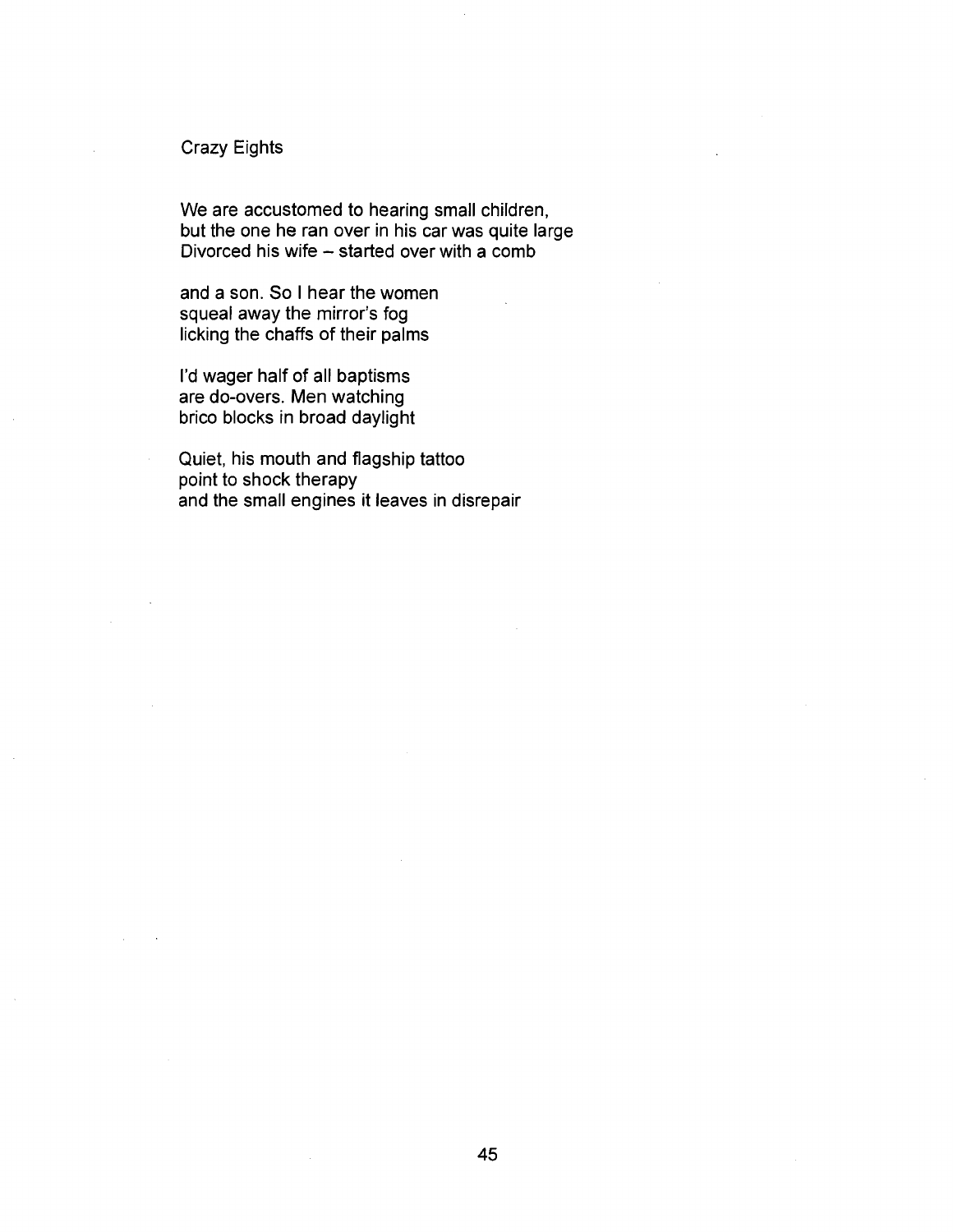## W.E. Guide

Huntsville, Alabama

Still a photographer behind this war with the obvious, still the sun streams another way behind us both. The closest elms burgeon sweaty and bright

Amending what we cannot say with what they let us see; tree non-tree yesterday, the Air National Guard uprooted

Their search lights and chain link, and now there is a shadow called rustling, and now there is a swarm of catfish days spent reading: treatise on the breeding pains that snap

the bough. Oceanic chamber pot hissing with song I has never heard, moves I because it touches memory purposefully

A man in company clothes wiping dust from the nape of a retired jet fighter

Oil spots make him think of weather Glory, I will wait for you by the vending machines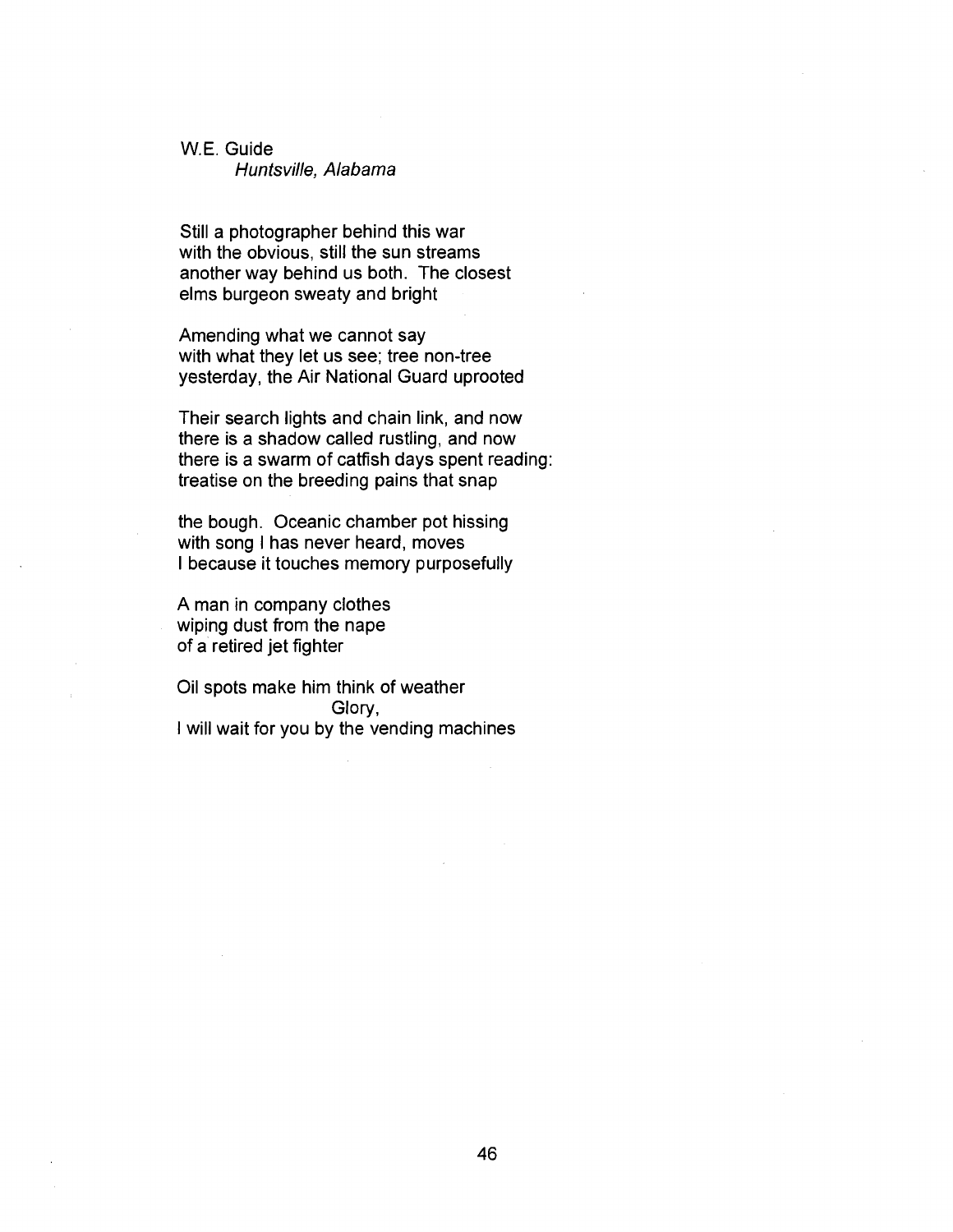## Skill & Live

After the new wore off, their children began adding and taking words away, learning how it was cults were made, how the same fingers ape rock, paper, scissors, can pluck the flame right off the wick, believing if it's ripe enough if you're just that slick, you can eat the bud

In an exit-ramp-abandoned Ford, they breathe smoke. Memory of sleep escapes as they empty their pockets, trying to remember the book before they monkeyed with it Visitors linger in the hospital's parking garage till the storm passes by Heaven, one says, has us pegged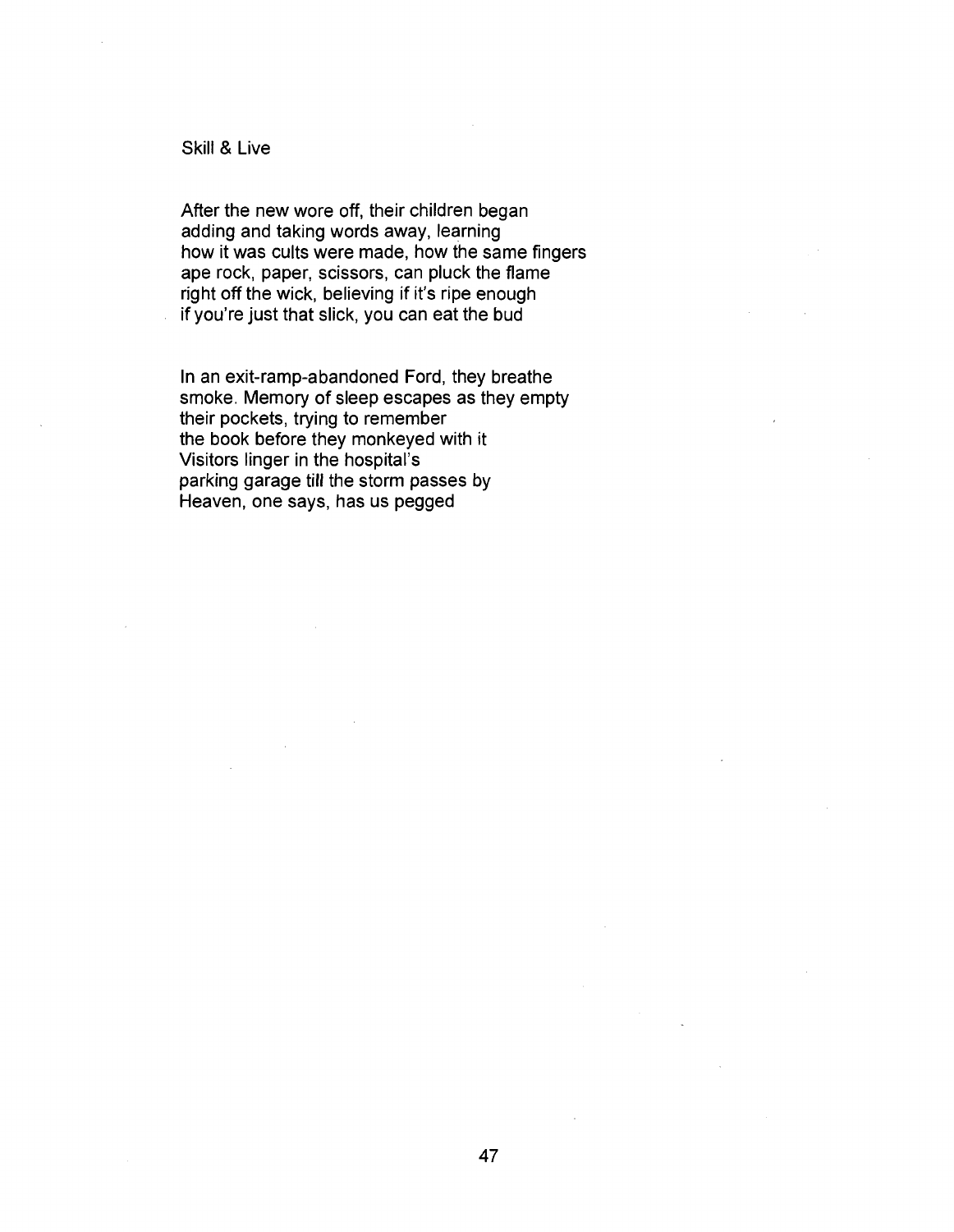## W.E. Guide

Black Bayou Plantation, near Glendora, Mississippi

Gypsy pigeons gone to pieces in the revolving doors are not pictured

The white floors at my back breathe swaddling T through their strapping arms

White jugs on a gravel drive a hitch in my giddy-up, rackabone in my throat

The last thing he ate, snack cakes and spare ribs from the hospital vending machine, clings

to love's loud unprotected limn Stinking of tomorrow's rain the clouds foam at the mouth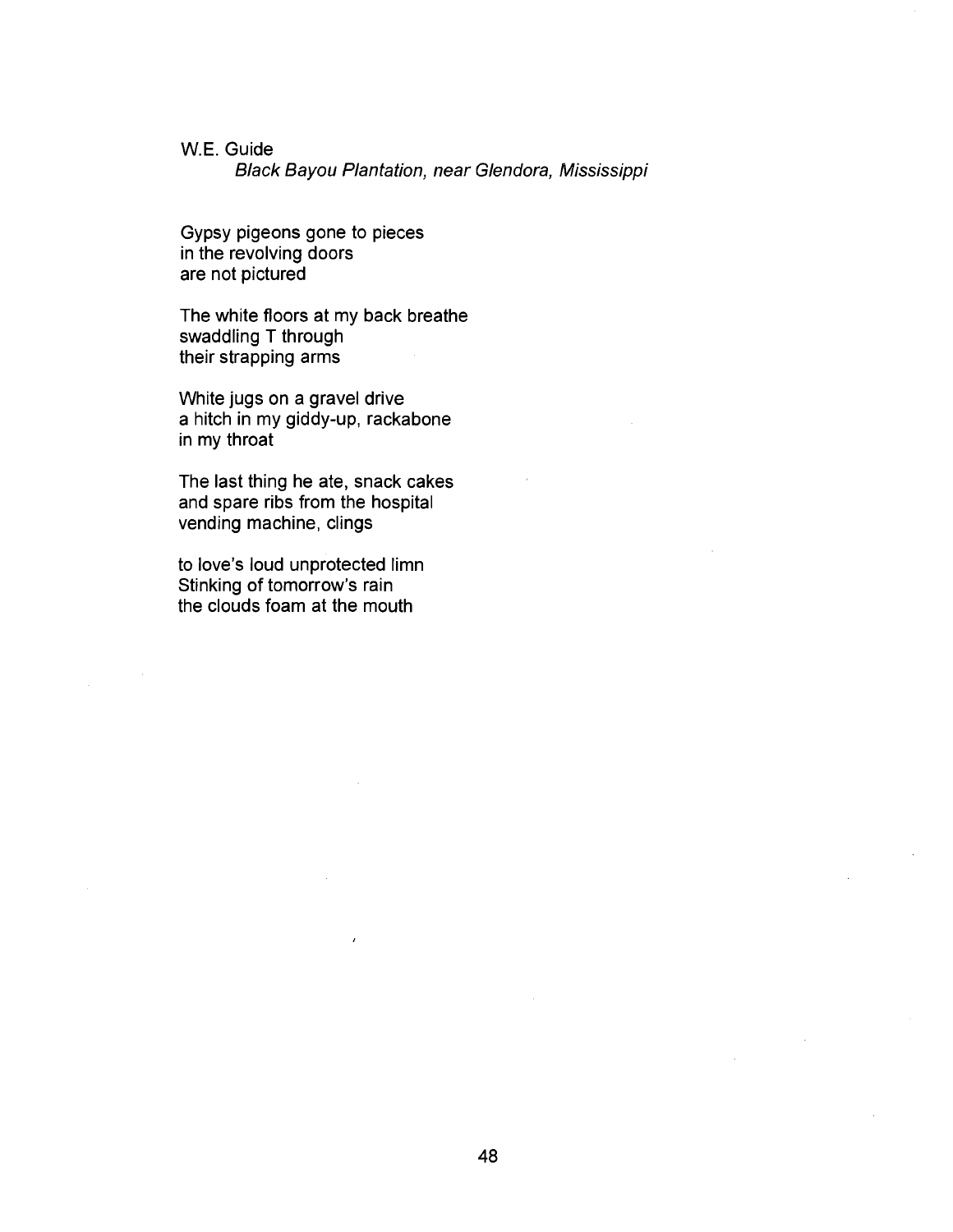## W.E. Guide Tallahatchie County

In heat, those who cling to guns and religion return to decorate the graves For Christ's sake, Charles in his paid-cash Cadillac pulls quarters from ears and keeps them

Traw is a purple heart, holds forth by creak bed His shadow felled clear cross barbwire What's burnt into the retina believe you me will always be there in the middle of the air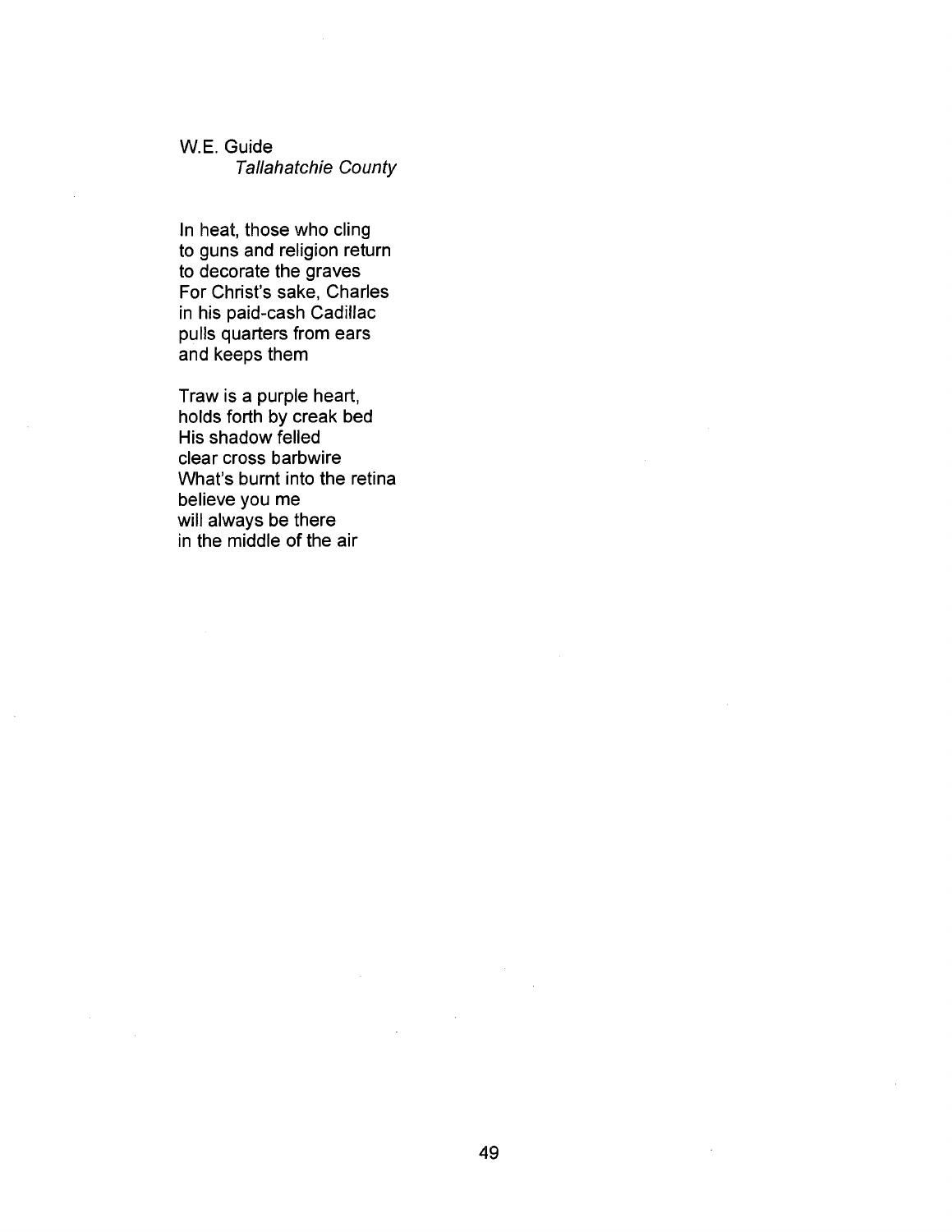W.E. Guide Gulfport, Mississippi

A woman knows when her hairnet has fallen into the grinder. Fingers wring through her permanent. She knows someone will have to pay for the thousand pounds of pig that will rot in the jungle of dumpsters

A boy sneaking up on a sleeping dog stamps as hard as he can on the rock where the stray sprawls

The sky has seen it all once, and we are there when the farmer rifles her open and the boys come running up a hill to hear how he had to do it, how he had no idea what could have scared that dog that crazy

I don't know what to tell you, Virginia cept keep looking